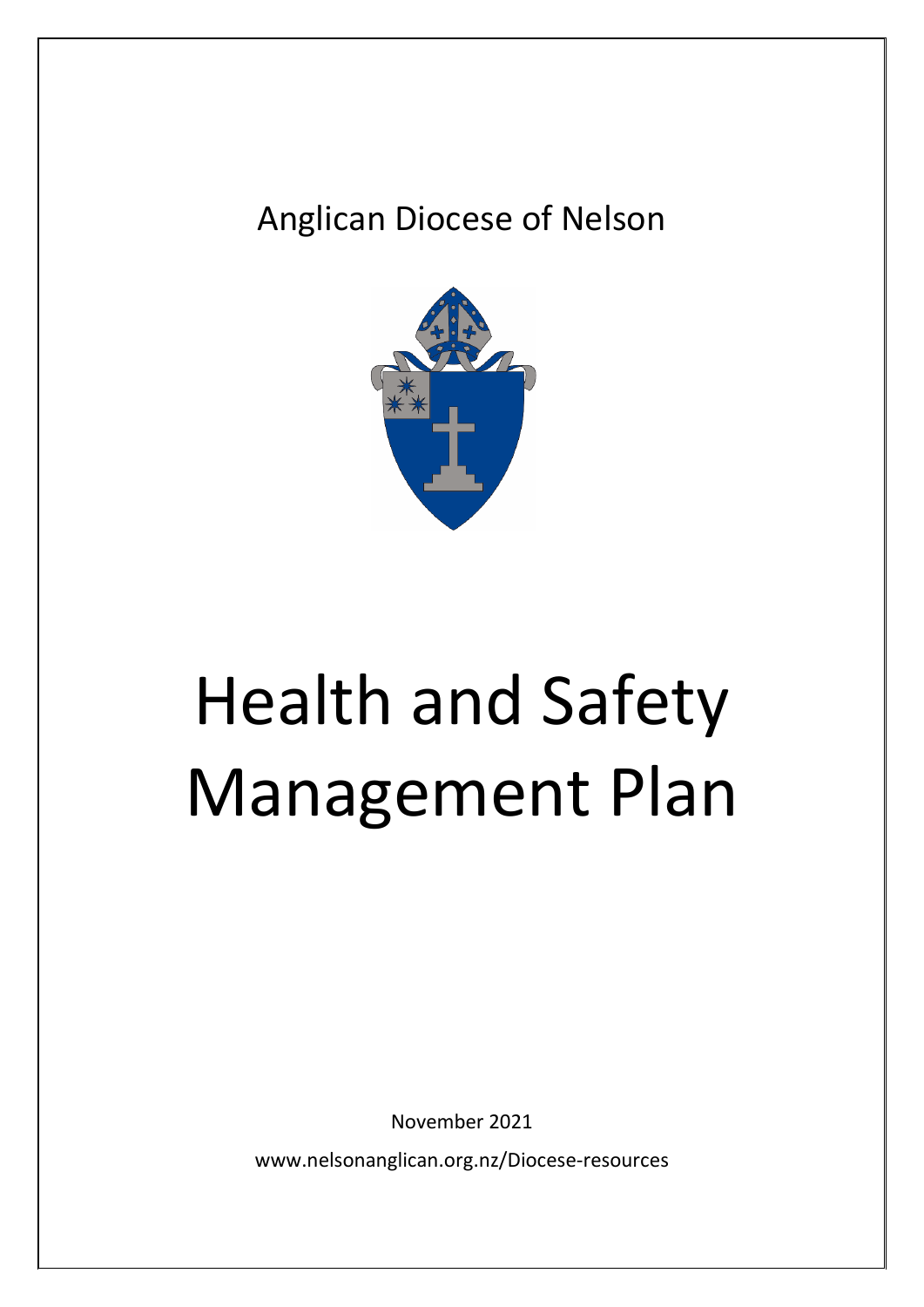### Contents

| 1. |                                                                       |  |  |  |  |
|----|-----------------------------------------------------------------------|--|--|--|--|
| 2. |                                                                       |  |  |  |  |
| 3. |                                                                       |  |  |  |  |
| 4. |                                                                       |  |  |  |  |
| 5. |                                                                       |  |  |  |  |
| 6. |                                                                       |  |  |  |  |
| 7. |                                                                       |  |  |  |  |
| 8. |                                                                       |  |  |  |  |
| 9. |                                                                       |  |  |  |  |
|    |                                                                       |  |  |  |  |
| 1. |                                                                       |  |  |  |  |
| 2. |                                                                       |  |  |  |  |
| 3. |                                                                       |  |  |  |  |
| 4. |                                                                       |  |  |  |  |
| 5. |                                                                       |  |  |  |  |
|    |                                                                       |  |  |  |  |
| 1. | Protection of Children, Young People and Vulnerable Adults Policy  27 |  |  |  |  |
| 2. |                                                                       |  |  |  |  |
| 3. |                                                                       |  |  |  |  |
| 4. |                                                                       |  |  |  |  |
| 5. |                                                                       |  |  |  |  |
| 6. |                                                                       |  |  |  |  |
| 7. |                                                                       |  |  |  |  |
| 8. |                                                                       |  |  |  |  |
| 9. |                                                                       |  |  |  |  |
|    |                                                                       |  |  |  |  |
|    |                                                                       |  |  |  |  |
|    |                                                                       |  |  |  |  |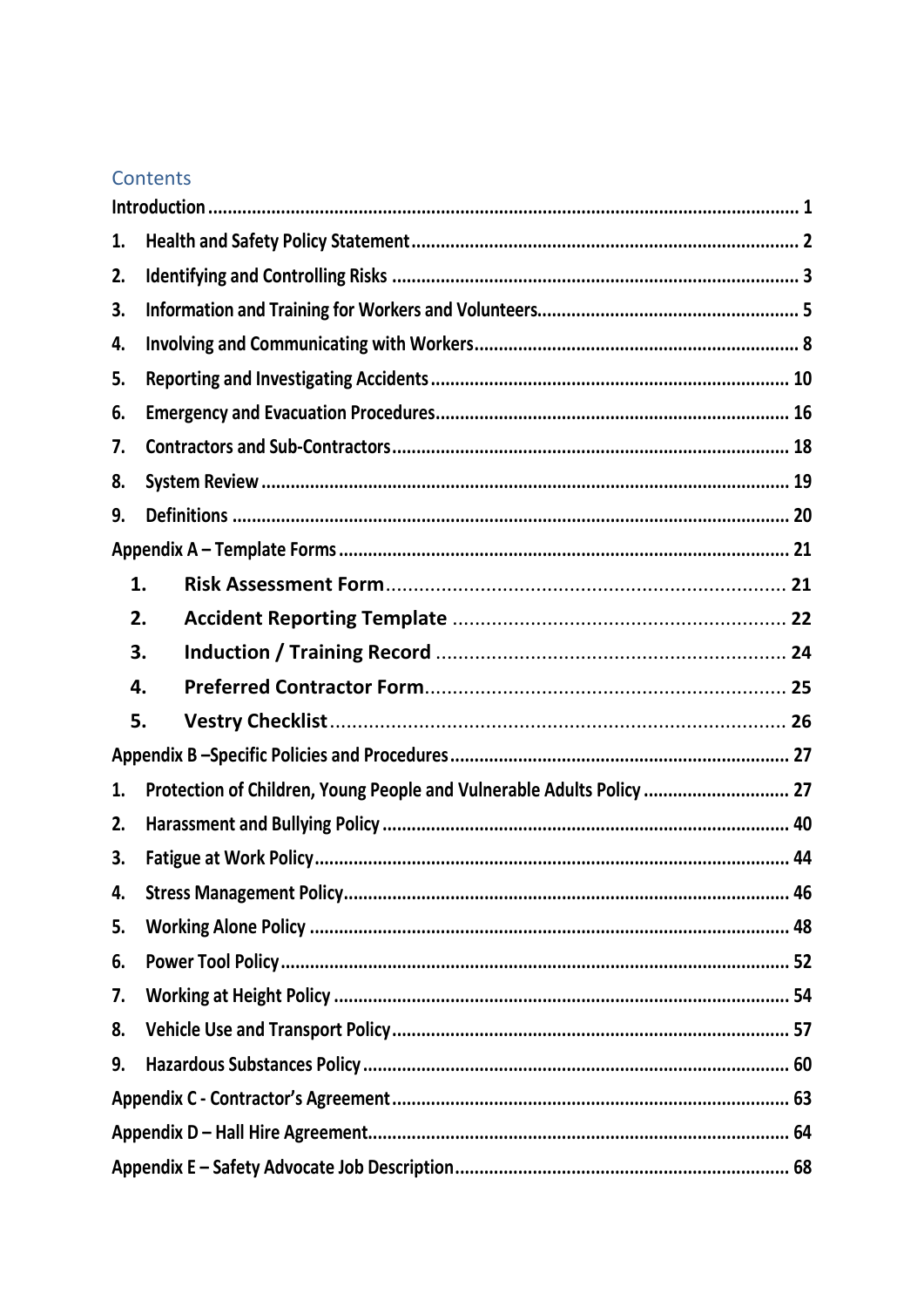# <span id="page-2-0"></span>Introduction

The Health and Safety at Work Act (2015) came into effect in April 2016. The new law seeks to improve health and safety in New Zealand workplaces to reduce the number of fatalities and injuries suffered every year. It has very wide application and now puts obligations for health and safety on churches and charities. Churches now have a duty of care to ensure no one is harmed while attending church or related church activities or while working for us or on our premises.

In 2013 The Nelson Diocese adopted the SafeHere programme which is designed to protect the welfare of people in our ministries, especially those involving children, youth and the elderly. SafeHere is based on the principle of acting in the best interests of those in ministry and those being ministered to by taking all reasonable steps to ensure their safety. SafeHere provides us with tools to manage the risks and hazards of ministry activities and forms part of our overall health and safety management plan.

In addition to ensuring the health and safety of those involved in ministry to others (covered by SafeHere), the Health and Safety at Work Act requires us to keep **all** our workers and volunteer workers safe, for example office staff and those who help with building and ground maintenance. While churches generally have few paid workers, there are many volunteers who are an integral part of running the church. We now have a duty of care to ensure that these people, the general congregation, visitors and contractors carrying out work for us are all protected from hazards that may potentially cause them harm. We do not have a duty of care to trespassers and those on site solely for recreation or leisure (providing they were not authorised to be there).

This health and safety management plan is for the entire Diocese and is to be used in each parish. In the Appendices you will find useful policies and procedures for activities commonly undertaken in churches as well as other useful information, such as template forms.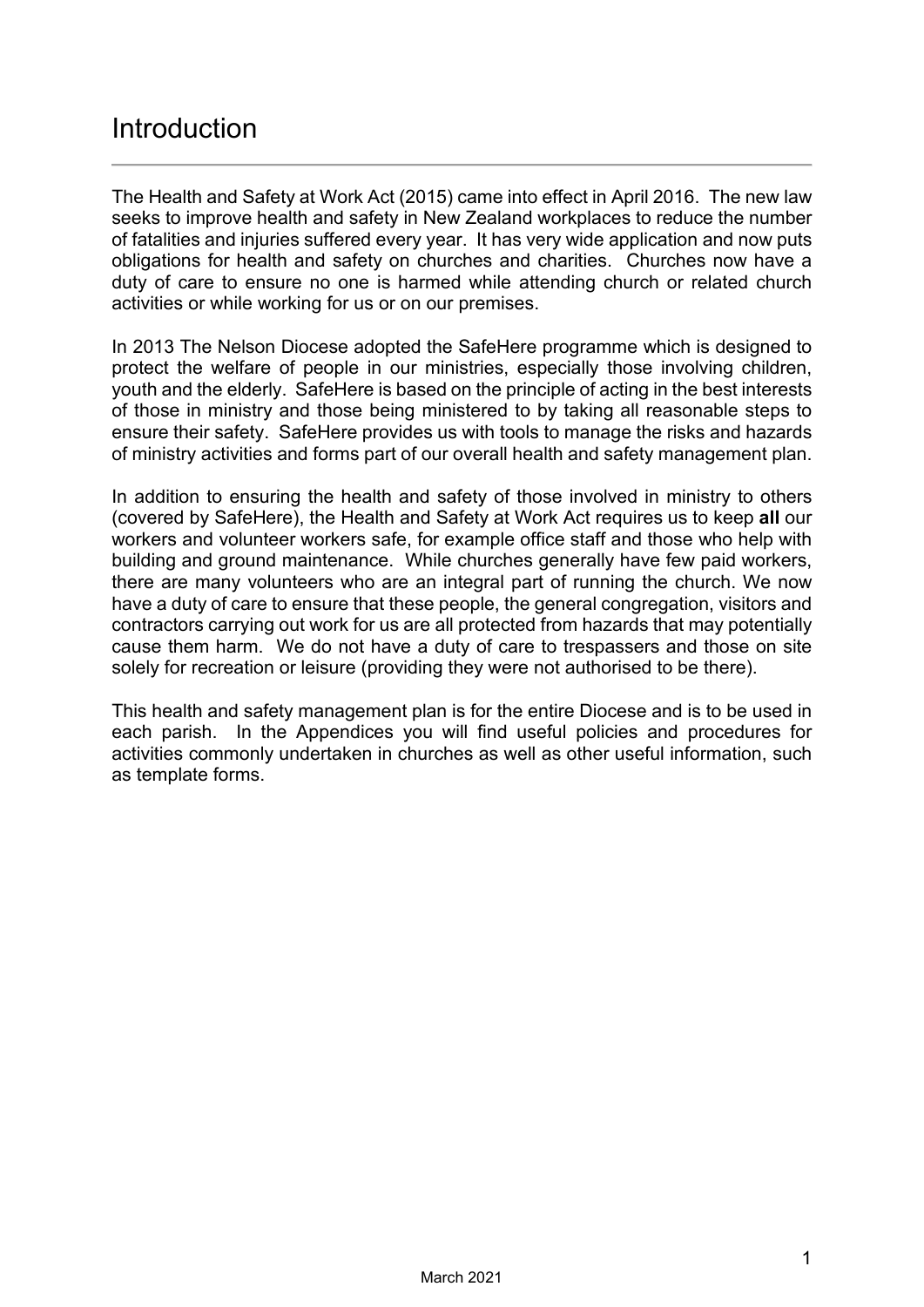# <span id="page-3-0"></span>1. Health and Safety Policy Statement

As a Diocese we will follow the best standards of practice in all our locations in relation to the health and safety of our lay workers, members of the clergy and others who access and use our premises.

As a Diocese we will follow the guidelines set out in the SafeHere programme to ensure safe ministry.

In particular we will:

- 1. Systematically identify and control risks to health and safety in our workplace by taking all reasonably practicable steps to eliminate or minimise those risks to prevent any injury or damage.
- 2. Keep up to date with, and comply with, all laws and regulations applicable to our work places and activities.
- 3. Develop and implement emergency and evacuation procedures.
- 4. Regularly review our safety management system and practices to ensure they are effective (at least annually).
- 5. Include health and safety as a regular agenda item at all governance, management and staff meetings in order to identify health and safety improvements.
- 6. Ensure relevant health and safety information is provided to all workers, volunteers and members of the clergy.
- 7. Ensure all workers, volunteers and members of the clergy are fit for the task and receive the training and/or supervision they need to perform their work safely.
- 8. Notify a manager, warden, SafeHere Coordinator or parish Health and Safety Advocate of current or impending health and safety issues or suggestions on how to improve health and safety.
- 9. Accurately report and record all workplace incidents and injuries and take all practicable steps to prevent these events from happening.
- 10. Actively involve workers in health and safety matters.
- 11. Take personal responsibility for a safe work environment.
- 12. Review this policy every two years.

*Policy approved by Standing Committee 09/02/2016*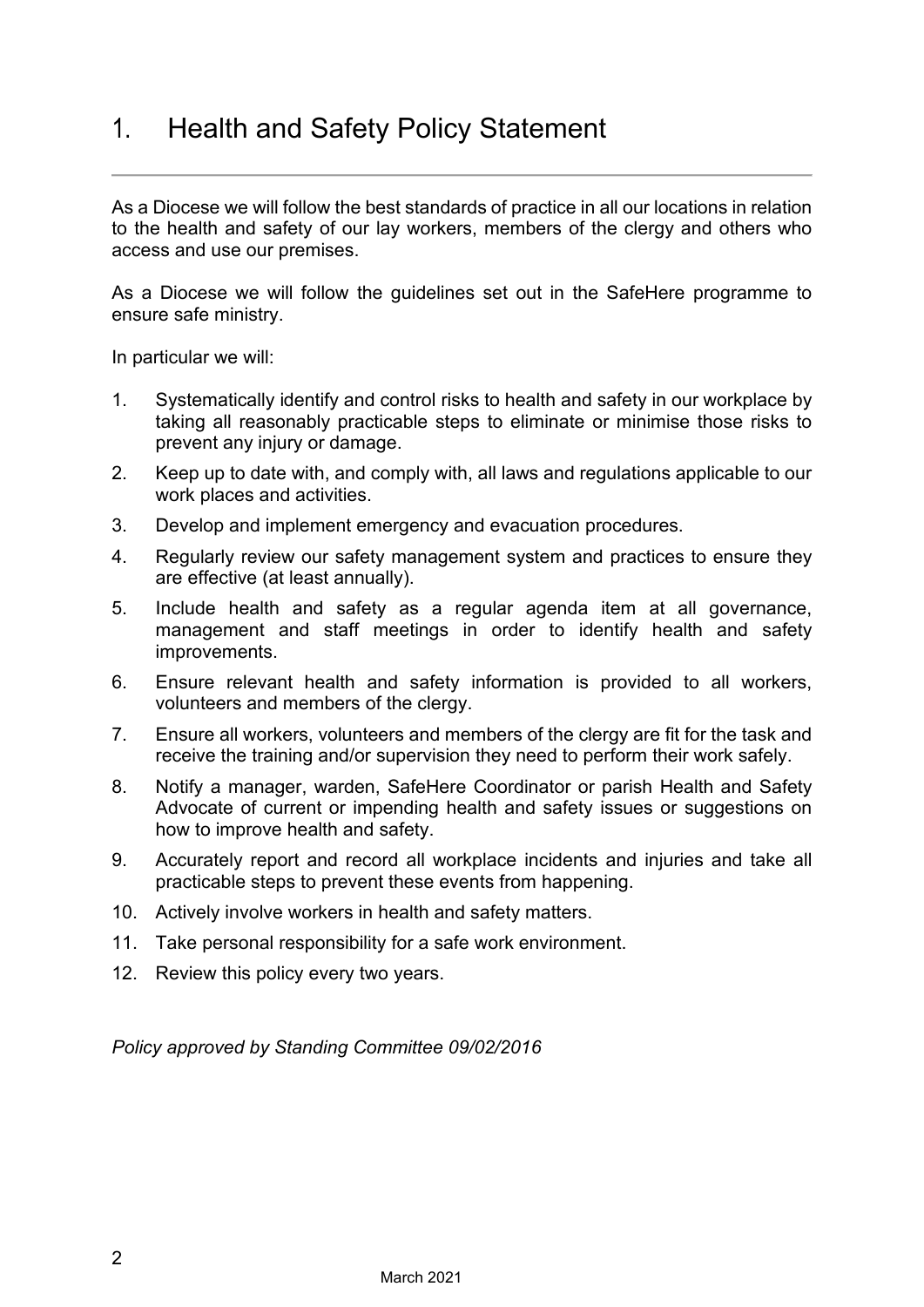<span id="page-4-0"></span>As a Diocese we commit to taking all reasonably practicable steps to eliminate or minimise any risks/hazards under our control, to prevent harm from occurring. We will do this by systematically identifying all hazards and risks in our church, then putting appropriate controls in place to prevent harm occurring. The risk assessment form in Appendix A1 can be used to record the hazards/risks for each area or activity and how we intend to control them.

### **2.1 SafeHere**

As part of our risk management system, we have adopted a safety management system called SafeHere. SafeHere sets a standard of safety and care in the church and is based on the principles of acting in the best interests of those in ministry and those being ministered to, taking all reasonable steps to ensure their safety. It applies to anyone in a church who is involved in ministry to, for or with children, young people, their families and other adults, regardless of age. SafeHere provides us with tools to identify and manage the risks and hazards of ministry in our church, including social activities and outings.

The Health and Safety at Work Act requires us to have systems in place to ensure safe ministry. By following SafeHere we will be complying with that Act in terms of safe ministry. In some cases SafeHere imposes higher requirements than the Health and Safety at Work Act – Synod has voluntarily adopted these higher standards because caring for others is central to our calling as Christians.

From time to time other legislation may apply to ministry activities and may impose additional requirements to those of SafeHere. For example, the Children's Act imposes specific obligations over and above those required by SafeHere in certain clearly defined situations. As the Children's Act applies only where services to children receive state or local authority funding, the funder will let you know if additional health and safety requirements apply.

### **2.2 Assessing and Managing Risks**

In addition to following SafeHere requirements for managing risk in ministry, each parish in our Diocese will also undertake a risk assessment of their buildings and equipment, as well as activities (such as lawn mowing) which don't come under the umbrella of SafeHere. Risk assessments will be repeated whenever changes are made to buildings, equipment and activities.

In completing a risk assessment, we will first consider whether the risk can be eliminated (ie, can we remove the source of the harm?). If the risk can't be eliminated, then it must be minimised by putting in place controls. The completed risk assessment forms will be collated and kept as a Site Hazard/Risk Register and referred to as required.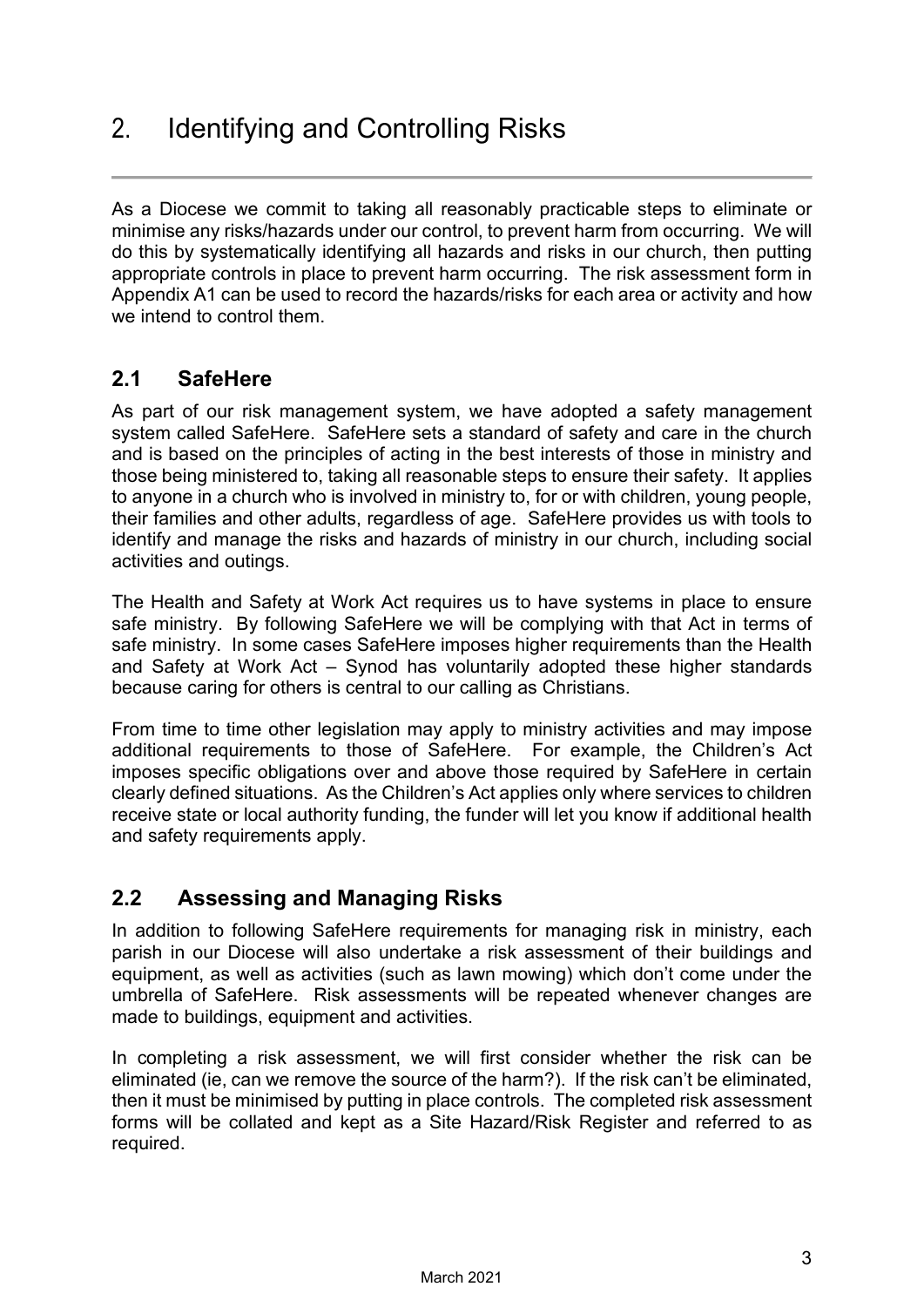Where hazards/risks can only be minimised, we will ensure:

- Any identified hazards/risks are recorded in the Site Hazard/Risk Register and all relevant people informed.
- Any relevant guidelines, codes of practice, etc. are considered to ensure the risk is minimised most effectively (for example, by referring to the policies / procedures set out in the Appendix to this document). In addition you can access information about health and safety best practice guidelines, codes of practice, etc, through the Worksafe NZ website <http://www.business.govt.nz/worksafe/>
- Where applicable, protective clothing and equipment is provided and used by everyone involved in the activity – ie high visibility vests for parking wardens, ear muffs for lawn mowing etc.
- Team leaders and participants are properly trained and/or supervised.
- Safety signs and other forms of communication are used to let people know of the risk.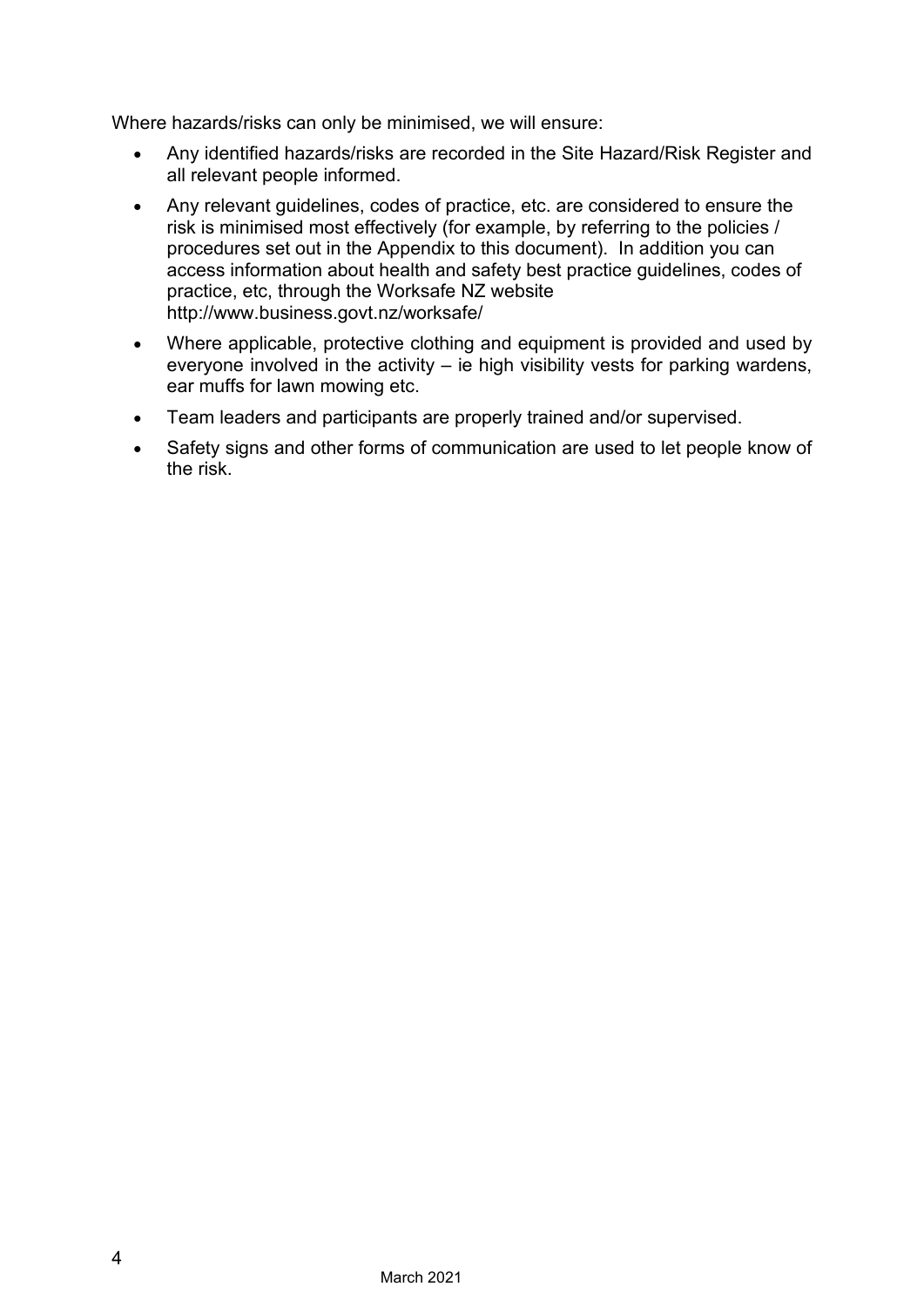#### <span id="page-6-0"></span>**3.1 Our Duty to Workers and Volunteers**

As a church, not a business, our personnel structure is quite unique. The Bishop appoints clergy and individual parishes may employ a small number of workers in paid positions. These paid workers generally report to the Vicar. Aside from these, most people involved with the Diocese are unpaid volunteers and church members.

Under the law we have a duty to ensure, so far as is reasonably practicable, that the workplace, the means of entering and exiting the workplace, and anything arising from the workplace are without risks to the health and safety of any person, regardless of whether they are a worker or a volunteer. The workplace is defined as a place where work is carried out or is customarily carried out, and includes any place where a worker goes, or is likely to be, while at work.

For the Diocese and its parishes, therefore, the workplace will most often mean the site where the church building and offices stand. However, it may also include other sites where work is carried out or where church members congregate for a church organised activity, such as a church camp. Appropriate safeguards (including information and training) must be in place to protect the safety of workers and volunteers in all their places of work.

### **3.2 Workers and Others Have Duties Too**

Workers and others have their own duties under the law:

- They must take reasonable care for their own health and safety.
- They must take reasonable care that their acts or omissions do not adversely affect the health and safety of others.
- They must comply, as far as they are reasonably able, with any reasonable instruction given by the Diocese or parish to allow them to comply with the law.
- In addition, workers must co-operate with any reasonable diocesan or parish policy or procedure of which they have been notified.

### **3.3 Safety Training**

Our aim is to ensure that anyone involved with our Diocese who may be exposed to hazards through the work they do or activities they are involved in (either as a paid employee or a volunteer) are given appropriate training to ensure they remain safe and can keep those in their care safe.

#### **SafeHere Training for Those Involved in Ministry**

Most of our safety training for those involved in ministry is covered by SafeHere.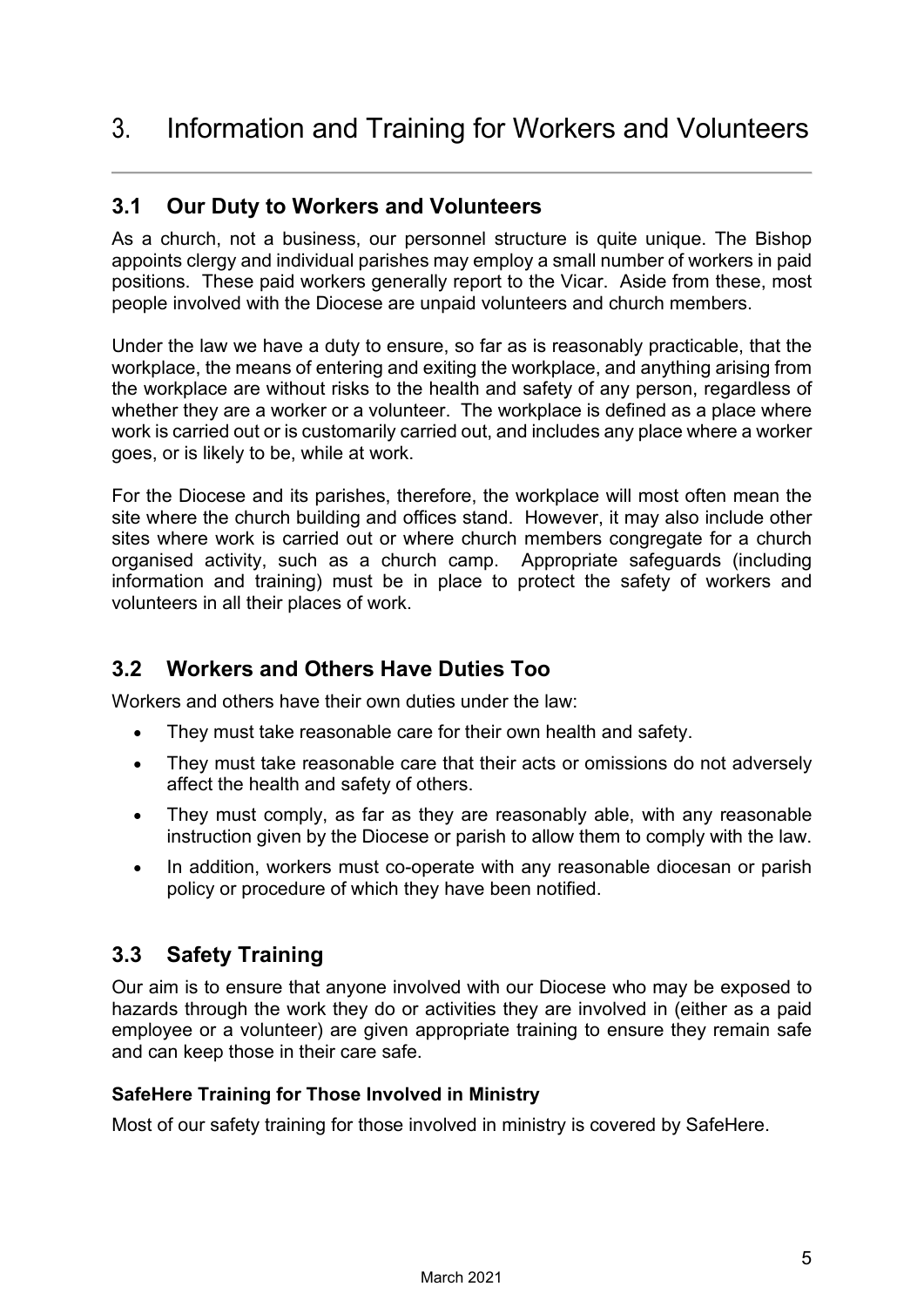SafeHere training ensures that all our leaders are trained in the basics of how to assess and manage risk to prevent harm from occurring. This includes risk from physical hazards in the environment, but also the risk of harm being done by a person towards vulnerable children or adults.

The training modules required depend on whether someone is a Team Member, Team Leader, Coordinator or Risk Management Officer (RMO). SafeHere defines each of these roles and their associated responsibilities.

There are strict criteria around who can be appointed to a ministry team in the role of a Team Member or Team Leader. This involves a full application process including police and referee checks. For full membership of a ministry team a person must be over the age of 18 years.

Each parish, group of parishes or deanery will hold regular training sessions for new people becoming involved in a ministry. Records of this training for each person are stored online in the SafeHere programme and can be accessed by the Coordinator for each parish and the Diocesan RMO.

In addition to SafeHere training, we will ensure that everyone involved in a ministry leadership role is:

- Informed of any hazards/risks they will be exposed to on our premises and the controls or procedures necessary to prevent harm or damage to themselves, other people or property.
- Aware of what to do in an emergency, including who to inform and where first aid kits are stored.
- Aware of how to report accidents and to whom, depending on the seriousness of the accident.

#### **Vestry training**

Those in senior management and governance positions in the Diocese or parishes, eg, vestry members, priest in charge or vicar, must receive training on their legal obligations for health and safety, either personally or by a Diocesan DVD. They must also read and understand this Health and Safety Management Plan.

#### **Training for those carrying out physical work on church property**

There are people in parishes who do not work in ministries involving children, youth or other vulnerable people, but who may be exposed to risks through work they carry out on our premises or on our behalf, such as those who mow lawns or help with working bees. These people will receive a basic safety induction before beginning work to ensure they are aware of the risks and safety controls for the tasks they undertake. They must also be trained in using equipment and supervised where necessary. A risk assessment must be completed for each task and kept in the Site Hazard/Risk Register. The risk assessment form is the same as that used for activities under SafeHere and is available in the parish office and in Appendix A1 of this document.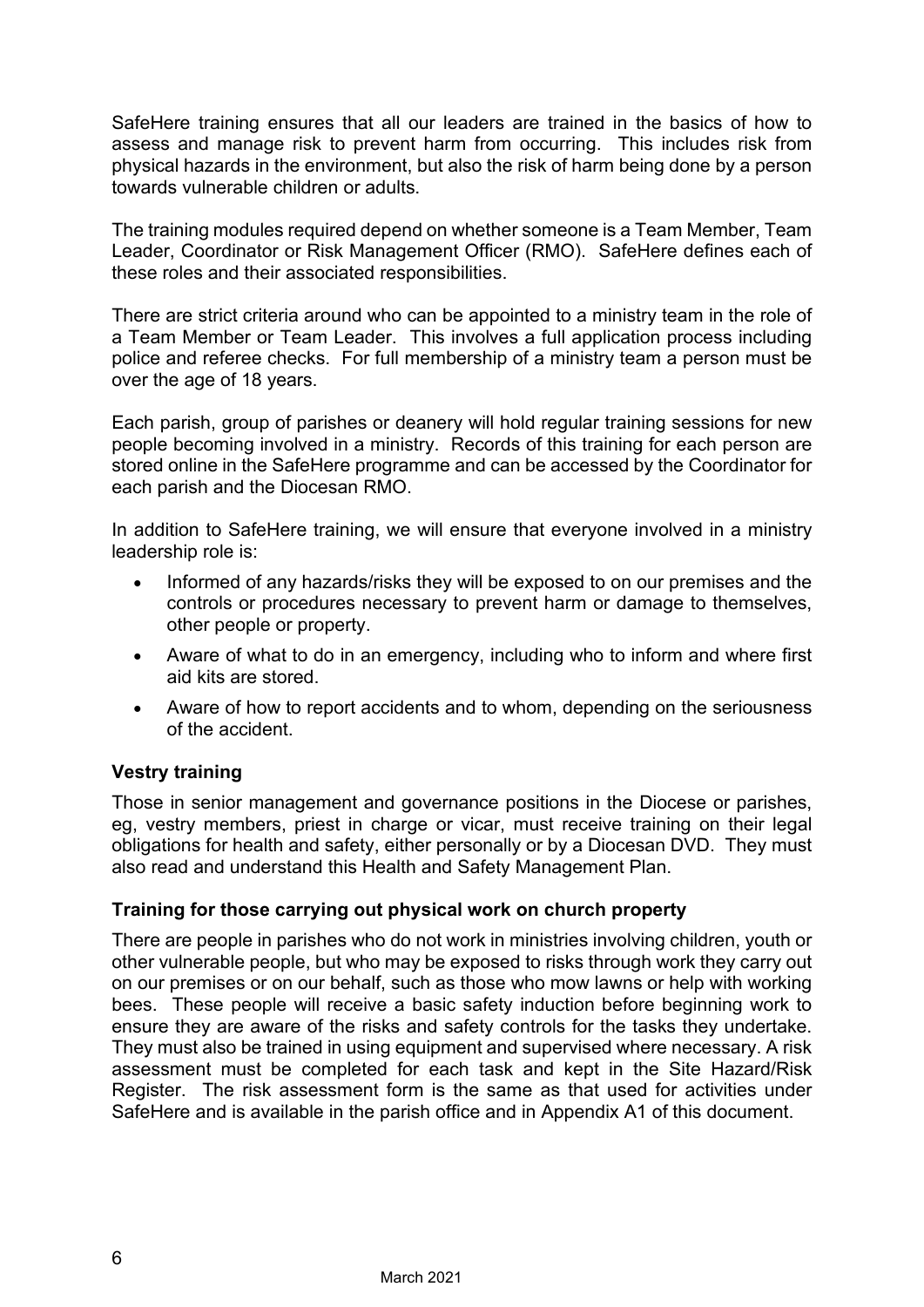The safety induction/briefing will consist largely of going through with workers the controls identified on the risk assessment form to minimise the risks of the particular activity. For working bees, this is best done by gathering helpers together for the safety briefing at a set time before work begins.

#### **Training for Parish Leaders and Paid Workers**

Workers employed by the Diocese/parish and other parish leaders must be given a health and safety induction when they begin work and annually thereafter. The induction will cover:

- Risks they may be exposed to while working and to how control those risks.
- How to deal with emergencies.
- How to deal with and report accidents.
- Who to speak to about safety concerns.

Paid employees and other parish leaders must read and understand the Health and Safety Management Plan. A template Induction / Training Form that you may find useful can be found in Appendix A3.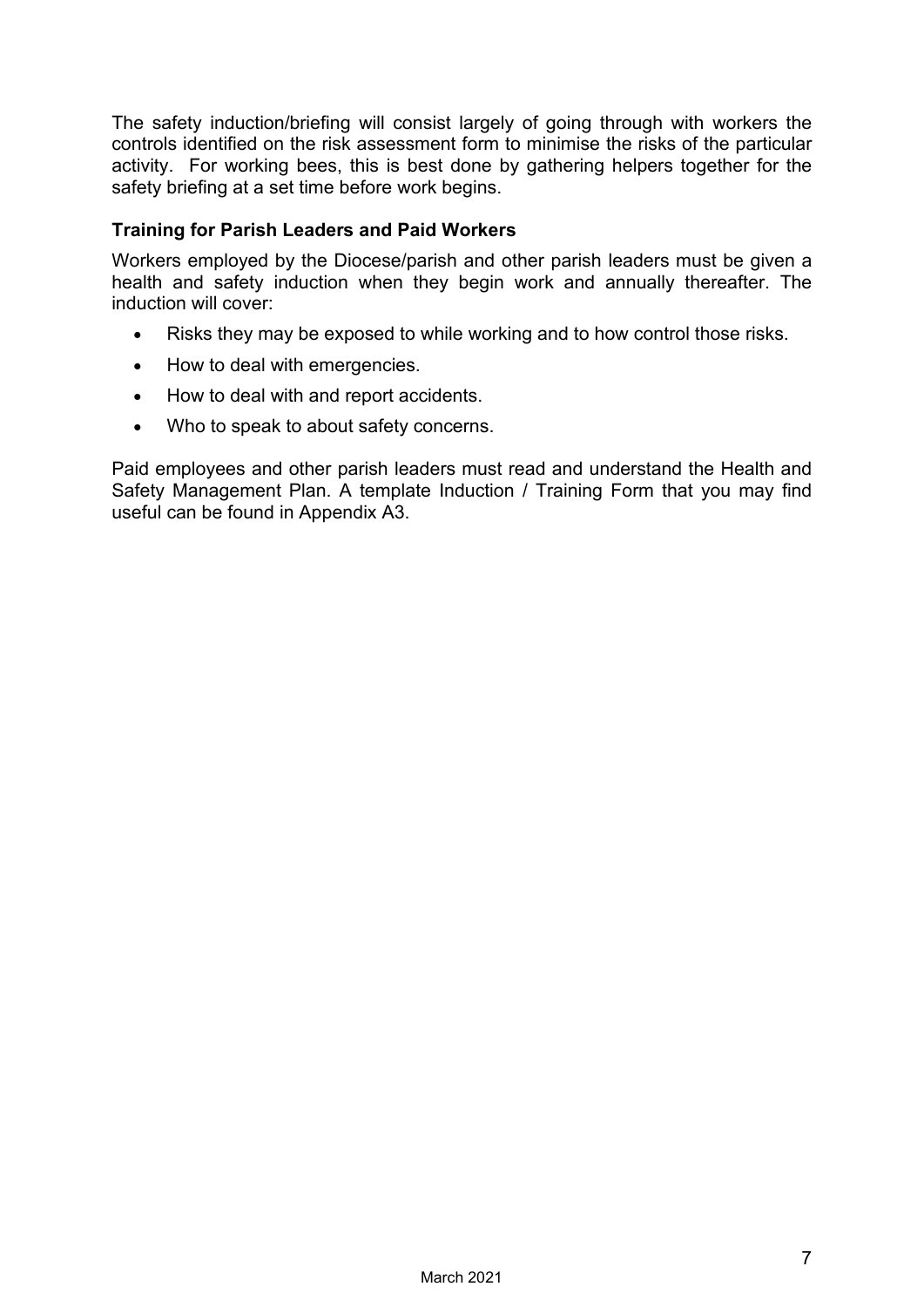# <span id="page-9-0"></span>4. Involving and Communicating with Workers

#### **4.1 Feedback on Health and Safety**

We will ensure that we have clear, effective and reasonable opportunities for our workers and congregations to suggest improvements and raise concerns about health and safety, on an ongoing basis.

We will engage and consult by:

- Including health and safety as a discussion point in staff meetings.
- Appointing a vestry member in each parish as a Health and Safety Advocate, to coordinate health and safety matters and act as a parish contact person. Ideally this person will also be the SafeHere Co-ordinator, but this may not always be possible. If the roles are held by different people it is essential that they liaise regularly to share information. Where it is not possible to appoint a vestry member to the role of Health and Safety Advocate, a suitable person should be appointed with the approval of the vestry and must report regularly to vestry.
- Involving workers in the hazard identification, control and review process.
- Inviting our workers to provide feedback on the adequacy and effectiveness of our systems and facilities.
- Providing feedback to our workers on any changes and outcomes from investigating accidents.
- Providing information and training for our workers and leaders eg, SafeHere training, safety inductions.
- Engaging workers in any changes that may affect their safety.

#### **Role of the Health and Safety Advocate**

The Health and Safety Advocate is the main 'go-to' person for health and safety matters in the parish. They should be known to everyone and be approachable and friendly. The ideal Advocate will have been exposed to health and safety in a workplace outside the church environment, so will have a basic knowledge of NZ health and safety requirements.

The Advocate's role is largely a co-ordinating role. They don't necessary have to carry out all tasks themselves, but need to identify people to do so and check that tasks are done. Their role includes:

- Ensuring a Site Hazard/Risk Register is created and maintained.
- Ensuring records are kept of all accidents.
- Ensuring the Site Hazard Register is updated as new hazards come to light from accident reports and other forms of reporting.
- Ensuring emergency drills are carried out each year.
- Ensuring the necessary signs are up around the church.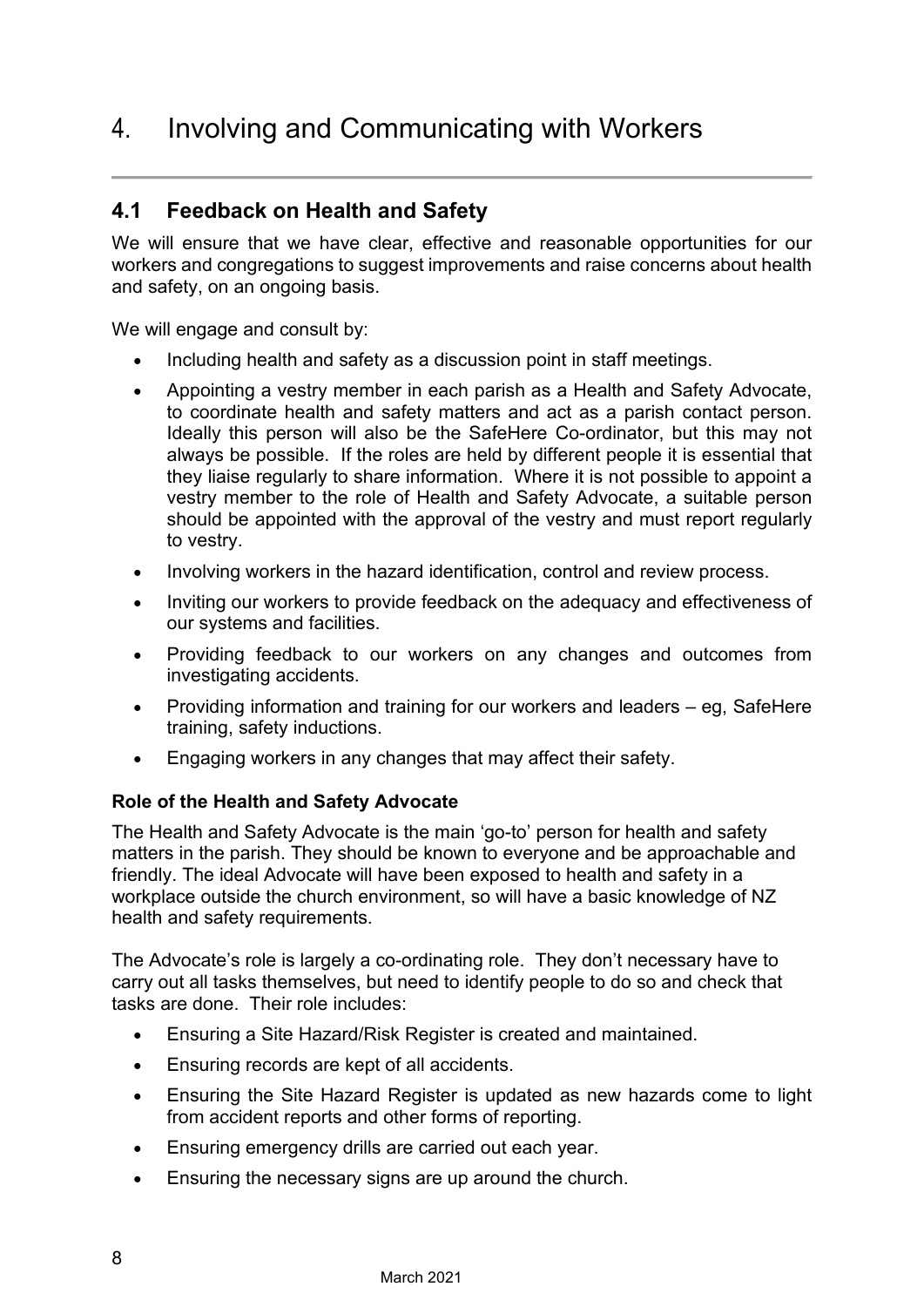- Ensuring contractors receive a safety briefing and a record of this is kept.
- Keeping a compliance register to record that legally required testing, etc. is carried out (when is this due and who will action), eg, electrical leads tested and tagged annually or 6 monthly, fire extinguishers serviced.
- Reporting on health and safety matters to vestry.

The Health and Safety Advocate will work closely with the SafeHere Coordinator to ensure information is shared and well documented.

#### **4.2 Vestry Involvement**

Health and safety will be an agenda item at all vestry meetings. The Health and Safety Advocate will report to each vestry meeting.

We recommend that the Advocate prints out a copy of the checklist in Appendix A5 for each Vestry meeting, checks those items that have been dealt with and records action taken. The checklist can then form part of the vestry minutes to record vestry's engagement with health and safety matters in compliance with its legal obligation to do so.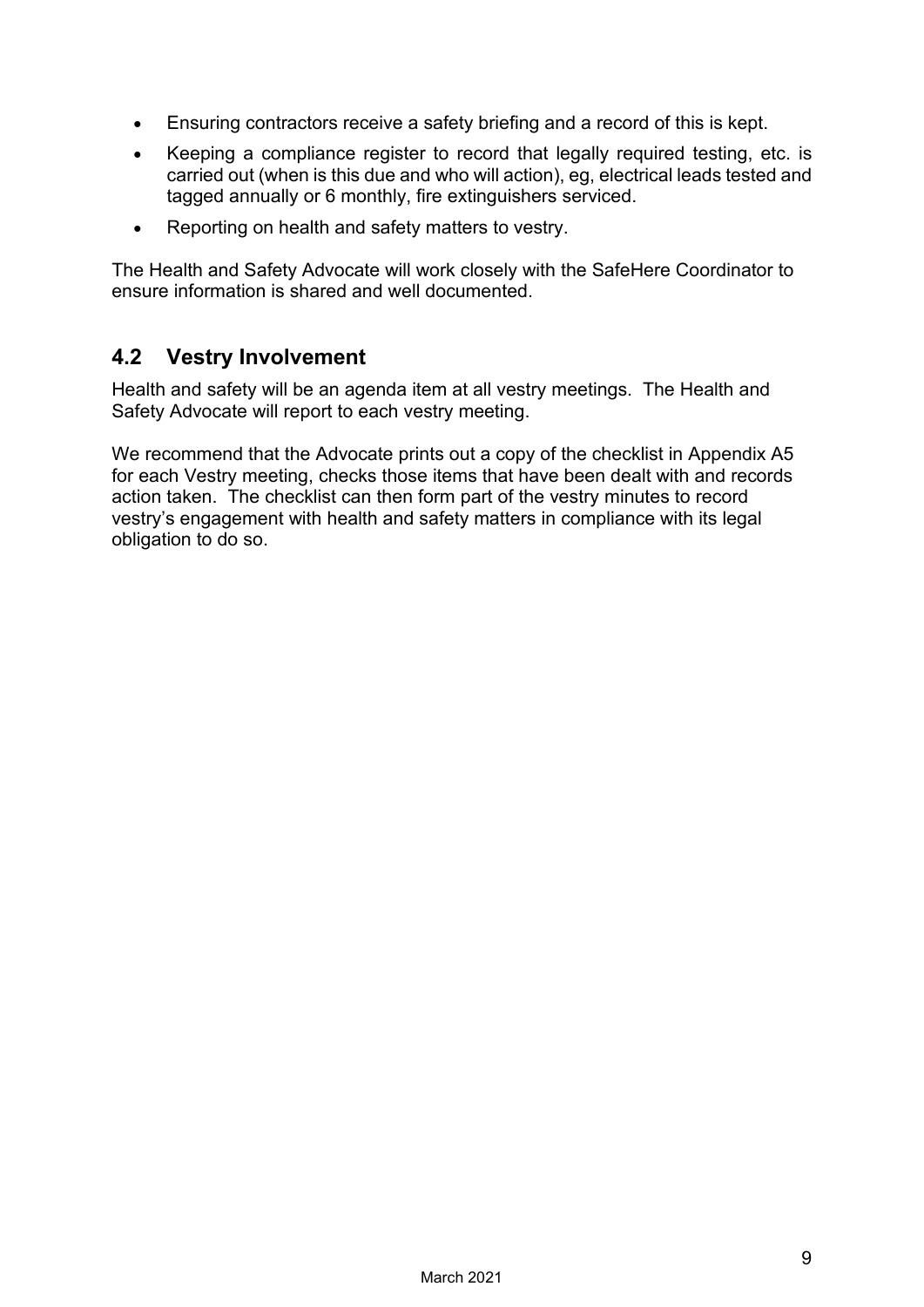# <span id="page-11-0"></span>5. Reporting and Investigating Accidents

### **5.1 Accident Reporting and Recording**

We will keep a record of all accidents, serious near misses and serious ministry situations that occur in our Diocese. Record keeping will be done at parish level and all such cases reported to the SafeHere Coordinator or Health and Safety Advocate, depending on where and when they occur. The accident report form is the same in all cases and a template is set out in Appendix A2.

#### **SafeHere Coordinator**

The SafeHere Coordinator is responsible for keeping a record of all accidents, serious near misses and serious situations that occur within ministry. When an accident occurs, an accident report form must be completed by either a team leader or member and given to the SafeHere Coordinator for recording.

#### **Health and Safety Advocate**

The Health and Safety Advocate is responsible for keeping a record of all accidents that occur outside of ministry situations, eg on church grounds during the week or while maintenance to the church buildings or grounds is being carried out. Parishioners should know the Advocate's name so they know who to go to to report an accident. Alternatively, any parish leader can help an injured person complete an accident report form and hand it to the Advocate.

### **5.2 Different Reporting for Different Types of Accident**

There are three levels of accidents – minor accidents, moderate accidents and serious accidents. The reporting requirements differ for each.

#### **Minor Accident**

A minor accident only requires first aid such as a bandaid. If first aid is given for any reason, this will be noted in a notebook kept with the first aid kit. Any such note should be initialled by the person who received first aid or, in the case of a minor, by a caregiver.

#### **Moderate Accident**

A moderate accident is one that results in an injury such as a sprained ankle, broken finger, bump to the head, etc. These injuries are not so severe that they need to be notified to Worksafe NZ, but are more significant than a first aid injury. In the event of a moderate accident, an accident report form must be completed and given to either the Health and Safety Advocate or SafeHere Coordinator, depending on when and where the accident occurred.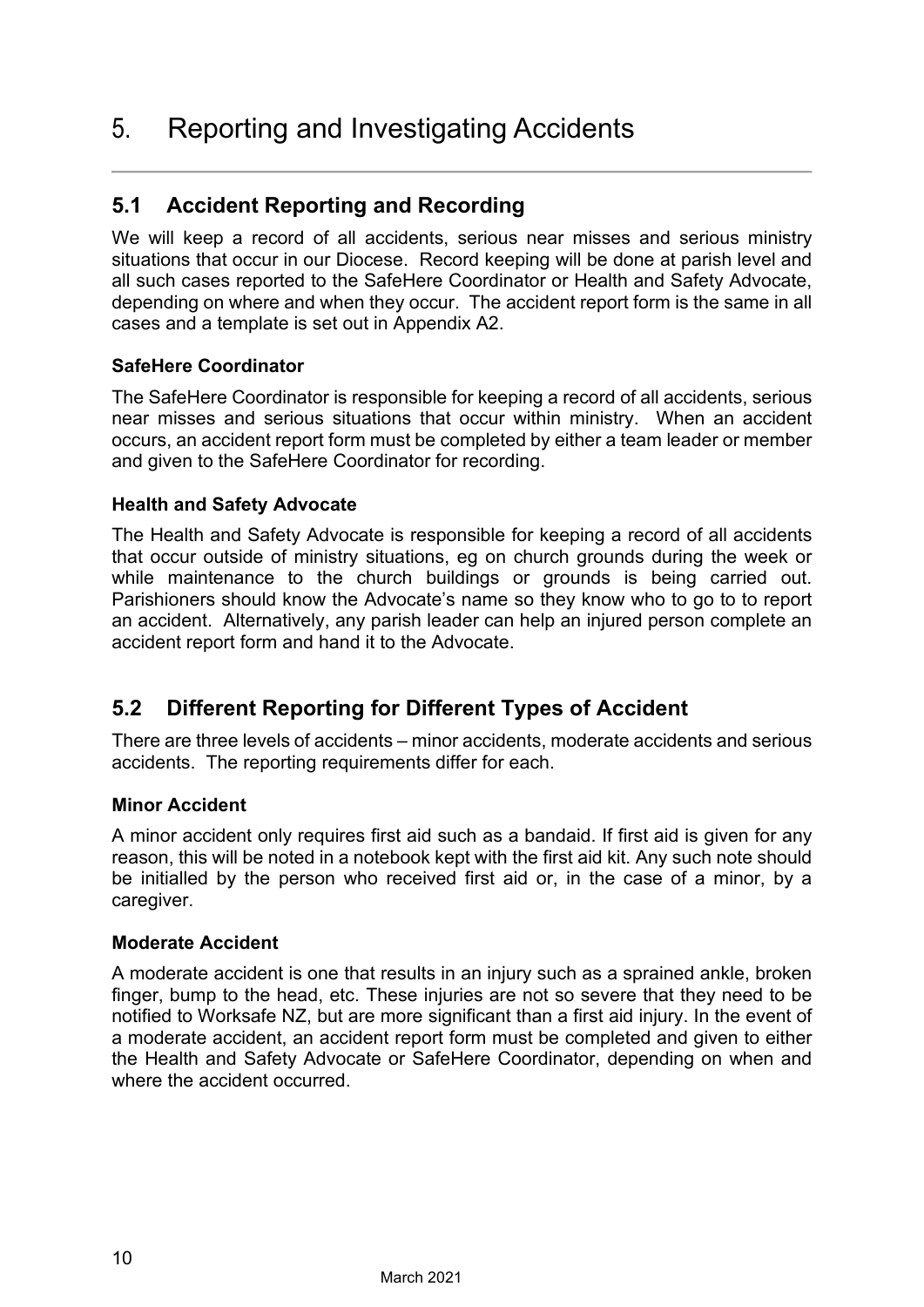#### **Serious Accidents**

Serious accidents are those that fall within the definition of a 'notifiable incident' or 'notifiable injury' under the Health and Safety at Work Act (see below) and/or are a serious ministry situation far beyond what is normal or expected.

#### *Notifiable incident or injury*

Where a notifiable incident or accident that results in a notifiable injury occurs, whether during ministry or otherwise, the scene must not be disturbed until Worksafe NZ has been notified and authorisation given by an inspector. The only exceptions are if the scene needs to be disturbed to assist an injured person, to remove a deceased person or if it is essential to make the site safe or to minimise the risk of a further notifiable event.

The person in charge must contact the Diocesan Executive Secretary immediately so s/he can notify Worksafe NZ. Please note that no one other than the Executive Secretary, or in his/her absence the Diocesan Health and Safety Co-ordinator, should contact Worksafe NZ directly unless their permission to do so is given. Worksafe NZ needs to be notified as soon as possible. The Worksafe inspector will decide if the scene can be disturbed or if it must remain secured until they have visited. The Executive Secretary may decide to activate an Emergency Response Team to assist with the pastoral care of those involved.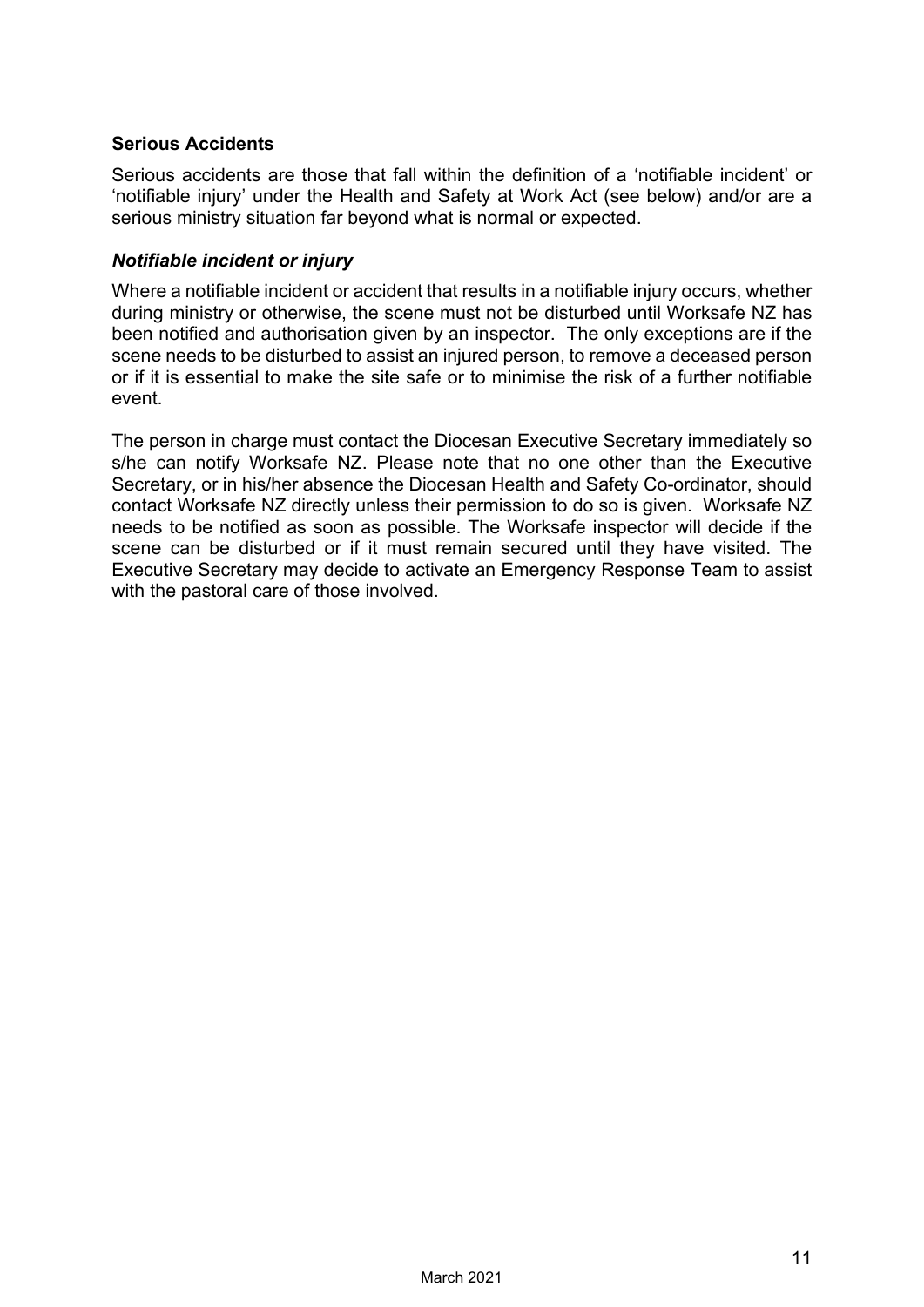#### **Under the Health and Safety at Work Act the definition of a Notifiable Injury is:**

- 1. a Any of the following injuries or illnesses that require the person to have immediate treatment (other than first aid):
	- i) the amputation of any part of his or her body:
	- ii) a serious head injury
	- iii) a serious eye injury
	- iv) a serious burn
	- v) the separation of his or her skin from an underlying tissue (such as degloving or scalping)
	- vi) a spinal injury
	- vii) the loss of a bodily function
	- viii) serious lacerations
	- b. An injury or illness that requires, or would usually require, the person to be admitted to a hospital for immediate treatment
	- c. An injury or illness that requires, or would usually require, the person to have medical treatment within 48 hours of exposure to a substance
	- d. Any serious infection (including occupational zoonosis) to which the carrying out of work is a significant contributing factor, including any infection that is attributable to carrying out work
		- i) with micro-organisms; or
		- ii) that involves providing treatment or care to a person; or
		- iii) that involves contact with human blood or bodily substances; or
		- iv) that involves handling or contact with animals, animal hides, animal skins, animal wool or hair, animal carcasses, or animal waste products; or
		- v) that involves handling or contact with fish or marine mammals:
	- e. Any other injury or illness declared by regulations to be a notifiable injury or illness for the purposes of this section.
- 2. Despite subsection 1, notifiable injury or illness does not include any injury or illness declared by regulations not to be a notifiable injury or illness for the purposes of this Act.

#### **The meaning of a Notifiable Incident is as follows:**

- 1. In this Act, unless the context otherwise requires, a **notifiable incident** means an unplanned or uncontrolled incident in relation to a workplace that exposes a worker or any other person to a serious risk to that person's health or safety arising from an immediate or imminent exposure to
	- a. an escape, a spillage, or a leakage of a substance; or
	- b. an implosion, explosion, or fire; or
	- c. an escape of gas or steam; or
	- d. an escape of a pressurised substance; or
	- e. an electric shock; or
	- f. the fall or release from a height of any plant, substance, or thing; or
	- g. the collapse, overturning, failure, or malfunction of, or damage to, any plant that is required to be authorised for use in accordance with regulations; or
	- h. the collapse or partial collapse of a structure; or
	- i. the collapse or failure of an excavation or any shoring supporting an excavation; or
	- j. the inrush of water, mud, or gas in workings in an underground excavation or tunnel; or
	- k. the interruption of the main system of ventilation in an underground excavation or tunnel; or
	- l. a collision between 2 vessels, a vessel capsize, or the inrush of water into a vessel; or
	- m. any other incident declared by regulations to be a notifiable incident for the purposes of this section.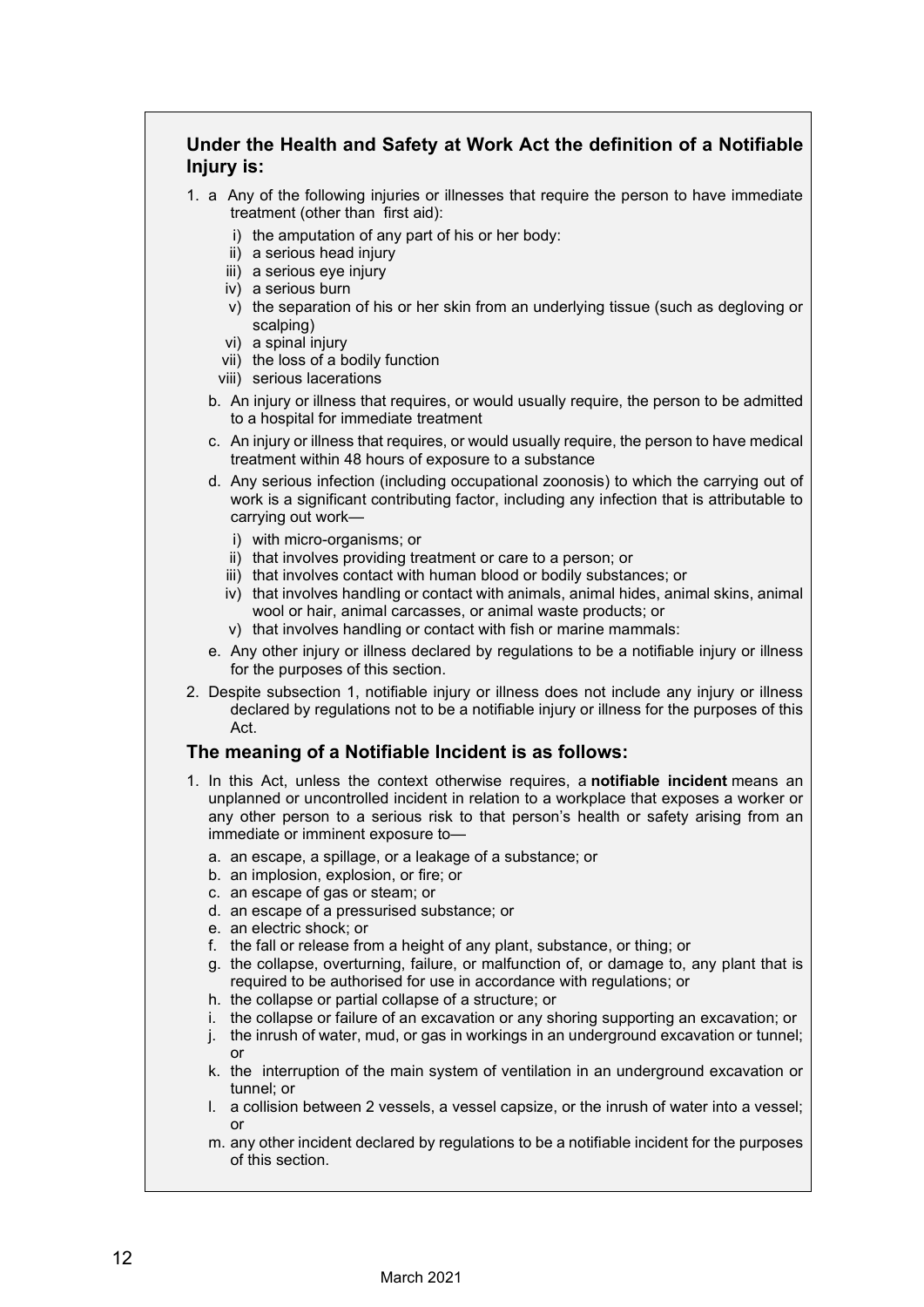#### *Serious Ministry Situation*

A serious ministry situation is one far beyond what is normal or expected, eg a suicide or report of abuse, which does not come within the meaning of a notifiable incident or injury. The Team Leader will contact the Executive Secretary, or in his/her absence the Diocesan Health and Safety Co-ordinator, who may decide to activate an Emergency Response Team.

### **5.3 Information Sharing and Co-operation**

The Health and Safety Advocate and SafeHere Coordinator will share information and cooperate to ensure the right people are involved in investigating accidents. They will ensure those involved work as a team to prevent harm from recurring.

All accidents, near misses and other serious ministry situations must be reported as soon as possible. When the accident report form is complete, the Health and Safety Advocate or SafeHere Coordinator will look at what occurred and consider how it could have been prevented. The outcome will be shared with those involved and anyone else for whom the information is relevant. The relevant risk assessment forms will be updated if changes to hazard management are made or a new hazard identified.

#### **5.4 Medical Emergencies**

From time to time someone may become unwell at church or a parish run event. Our priority is to seek immediate medical help. Depending on the seriousness of their condition, this will involve calling 111 for an ambulance or sending them to a doctor.

Although such medical emergencies do not fall within the meaning of an 'accident', we will nevertheless complete an accident report form to record what happened and enable us to review whether we dealt with the situation properly.

### **5.5 Accident Reporting**

A diagram outlining accident reporting and investigation procedures is attached overleaf.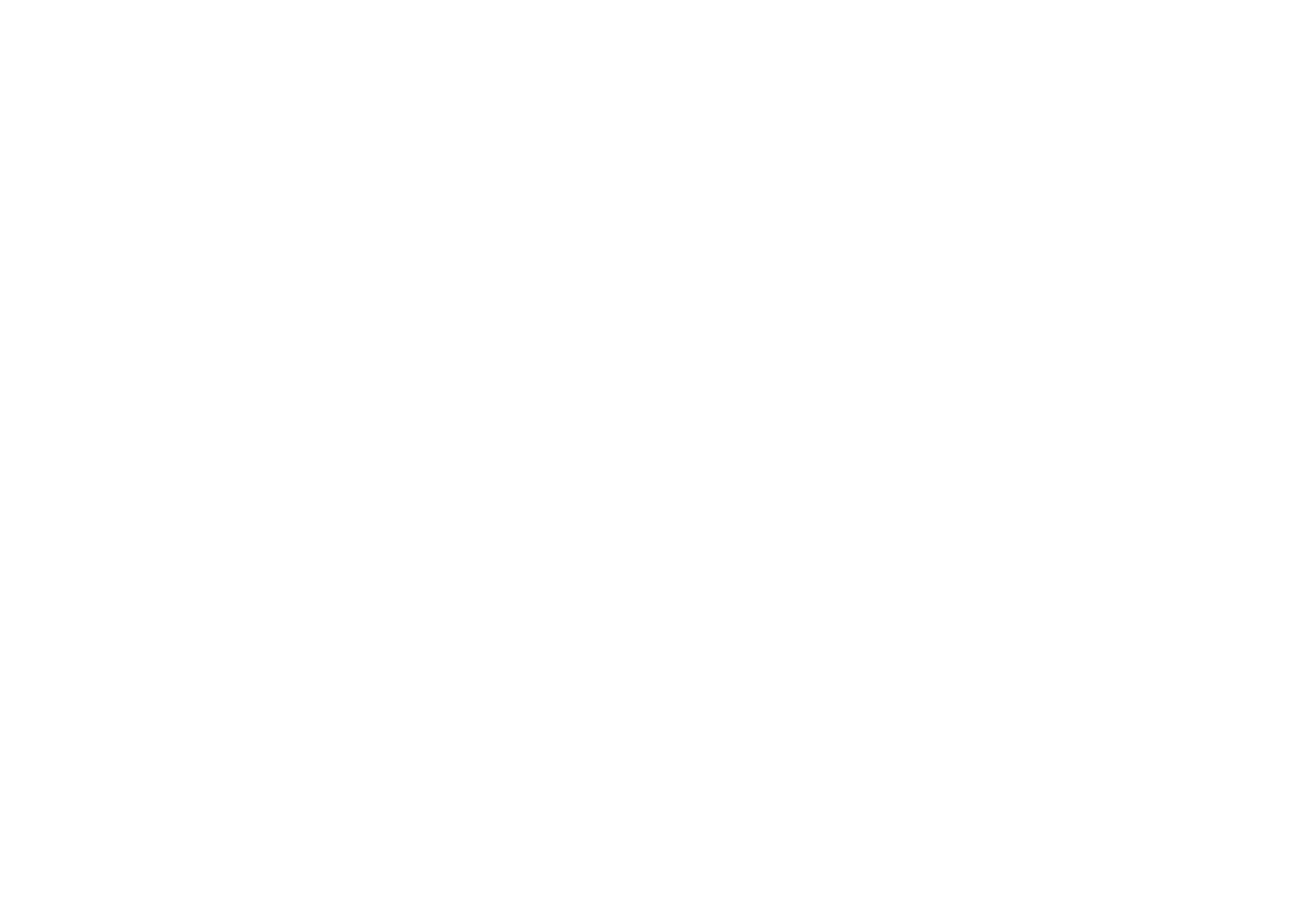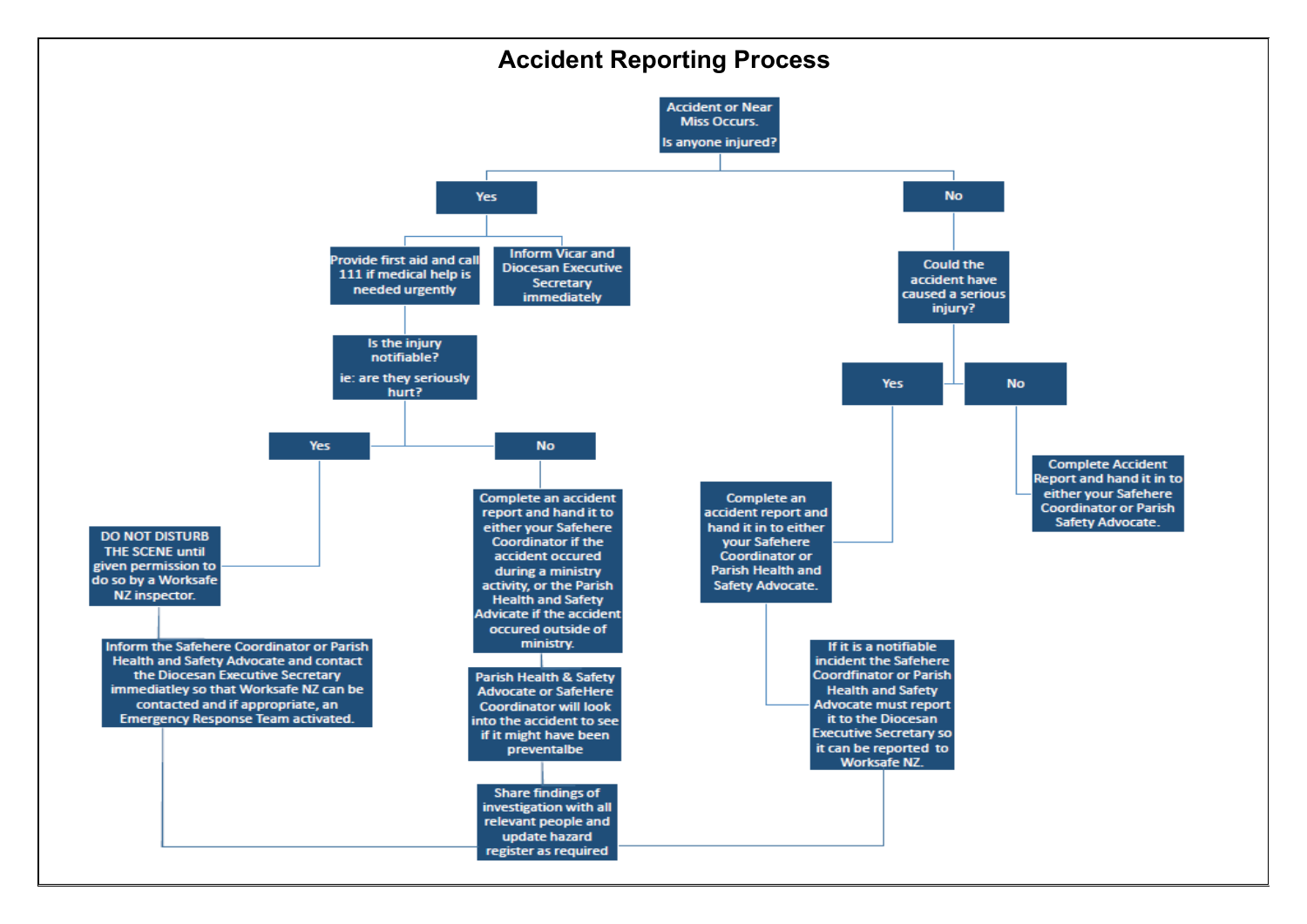# <span id="page-17-0"></span>6. Emergency and Evacuation Procedures

As part of our safety management plan we have considered the types of emergency our parishes may face. Outlined below are some basic procedures around which parishes can create their own particular procedure suitable for their location.

The Vicar and Vestry are responsible for ensuring emergency plans are communicated to the leaders and congregation and that any relevant emergency drills are carried out and recorded. Each parish must also designate fire wardens and a person in charge at each event in case there is a fire. The person in charge will speak to the fire service and give the all clear once the fire service has confirmed the buildings are safe to re-enter.

#### **6.1 Earthquake**

#### **During An Earthquake**

- If inside, stay inside.
- Follow the "drop, cover and hold" procedure.
- Don't use lifts or stairs.
- Take only a few steps and take shelter in doorways, under desks or down beside an internal wall.
- If in a church, stay in your seats or crouch on the floor protecting your head and neck. Do not rush for the exits.
- Stay clear of large areas with glass or glass roofs.
- Keep away from windows or objects that could fall on you.

#### **If Outside, Stay Outside**

- Take shelter clear of buildings, trees, power lines or anything that could fall on you
- If driving, pull over and stop.

#### **When the Earthquake Stops**

- Check for signs of fire or major structural damage.
- Account for all staff and visitors and treat any minor injuries.
- Don't use lifts use stairwells.
- Close all smoke stop doors in your area.
- Expect after-shocks.

An important hazard with earthquakes is resultant fire. Precautions should be taken by switching off electrical and heating equipment.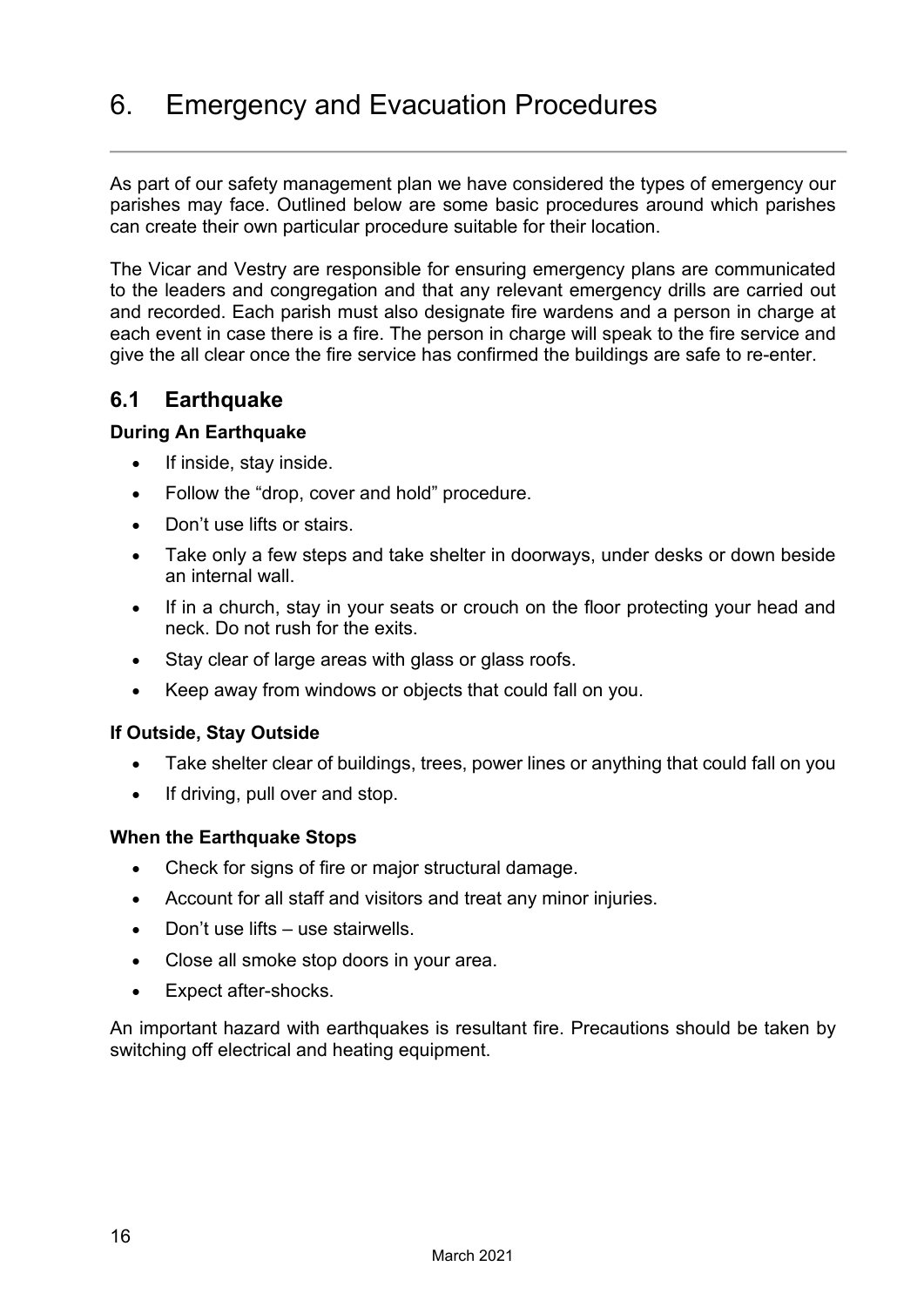### **6.2 Medical Emergency**

If there is a medical emergency at church or a church run activity, call 111 for emergency services.

Keep the person calm by reassuring them that help is on the way. Report the incident using an accident report form.

### **6.3 Fire**

The following action should be taken in the event of fire:

- If fire is small enough, extinguish immediately, otherwise;
- Alert everyone on the premises by shouting FIRE! If the premises have an alarm, hit the nearest alarm button to activate.
- Evacuate the area immediately by the nearest safe exit, leaving lights on and doors closed.
- Do not use lifts. Walk, do not run.
- Assemble at the evacuation assembly area (usually in front of the building).
- Designated fire wardens should check toilets and ensure everyone is accounted for.
- Person who finds the fire or anyone in vicinity should call 111 and advise the fire service that there is a fire at your location.
- Person in charge will meet the fire service on the street and direct them to the fire.

DO NOT GO BACK INTO THE BUILDING UNTIL THE FIRE SERVICE HAS GIVEN THE ALL CLEAR.

### **6.4 Unwanted Visitor on Site**

Each parish will create their own plan of what to do if there is an unwanted visitor on site, as each location is unique. Please refer to the "Working Alone" policy for help with this plan.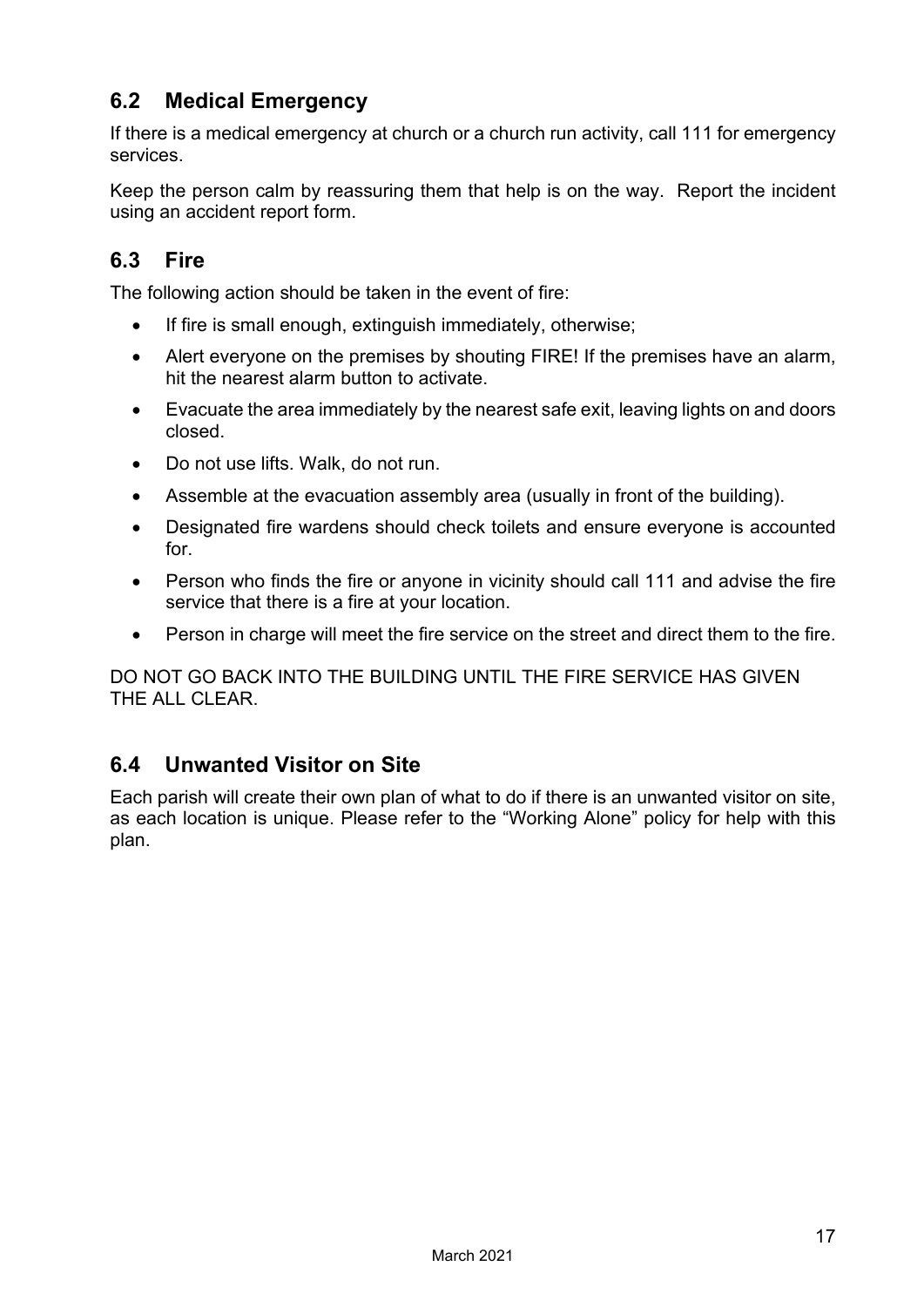### <span id="page-19-0"></span>**7.1 Our obligation to contractors**

From time to we may owe health and safety duties as a "principal". A principal is someone who "engages any person (other than as an employee) to do any work for gain or reward." For example, we may engage an electrician to carry out electrical work.

As a principal, we must take all reasonably practicable steps to ensure a contractor's safety (and the safety of any employees of that contractor). The new Health and Safety at Work Act classes contractors as workers, the same as employees. Therefore, our duty of care to them is the same as our duty of care to our own staff.

### **7.2 Information to be provided**

- Contractors must undergo an induction before they begin work. This will be carried out by a designated person at each parish and will involve pointing out the hazards and safety rules for our premises. In particular contractors must be told of:
	- $\circ$  All specific hazards they may be exposed to, and their controls, while carrying out work on our premises.
	- o Emergency and evacuation procedures.
	- o Accident reporting procedure.
	- o Any other relevant policies or procedures.
- Contractors will be informed that they are responsible for any hazards they introduce or create while on our premises.
- Contractors must inform us of any hazards they may introduce to our workplace and show us how they plan to manage these hazards to ensure no one is injured.
- Contractors must advise us of all accidents resulting in a notifiable injury that occur on our premises.
- Contractors must provide documentation to confirm they have complied with their own responsibilities under the Health and Safety at Work Act, for example that they have appropriate health and safety policies and procedures in place.

### **7.3 Preferred Contractors**

To help carry out these requirements, we recommend that a list of preferred contractors is kept in each parish. A suggested template for gathering information about contractors to go on the preferred contractors list and ensuring they have all the information they need is set out in Appendix A4. We also recommend that parishes enter into the Contractors Agreement set out in Appendix C.

The information given and collected when completing these forms will help ensure that both we and the contractors we engage comply with the law. Some information may need to be repeated if there is a delay between completing the paper work and carrying out the work.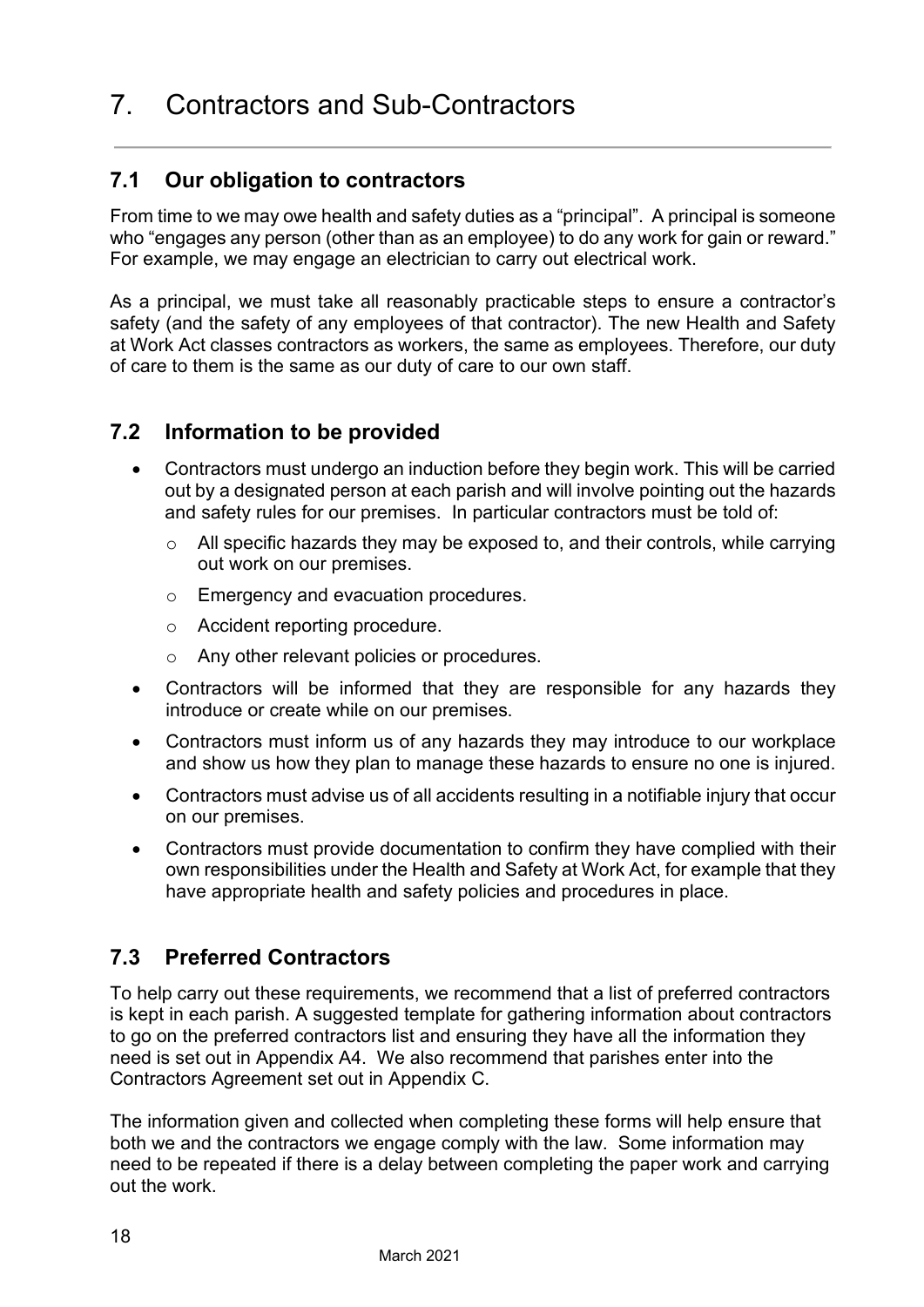# <span id="page-20-0"></span>8. System Review

We will analyse the information we collect through the year from near miss reports, accident reports and serious ministry situations to identify trends or new issues. This information will be communicated to the relevant workers.

We will review meeting minutes to ensure that health and safety tasks are completed in a timely way and relevant information is fed back into the safety management system.

The Diocesan office will review this health and safety management plan annually. It will also review this plan following any notifiable injuries/incidents.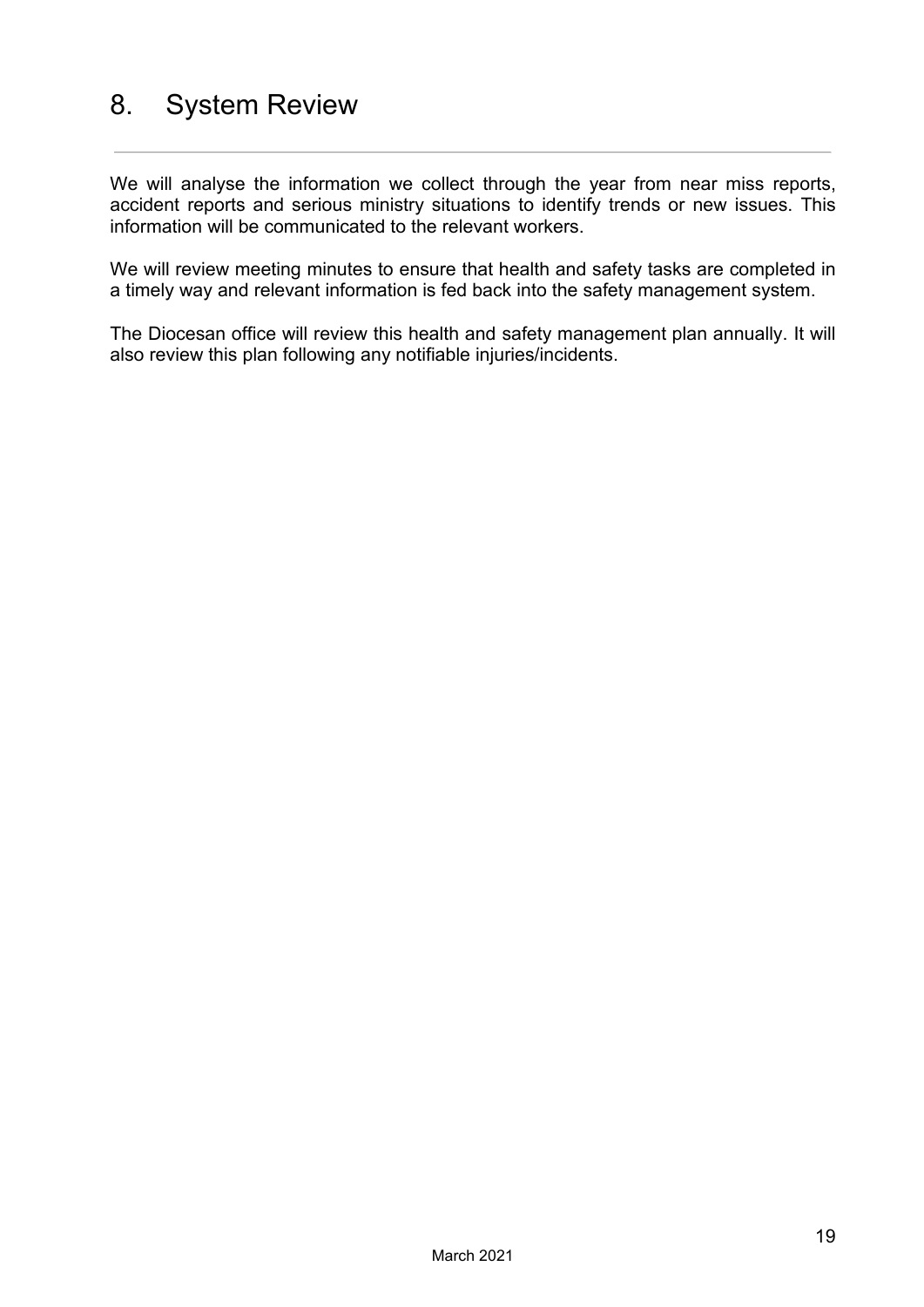# <span id="page-21-0"></span>9. Definitions

#### **Hazard**

A **hazard** is something which has the potential to cause harm. This may be something physical such as a piece of machinery or equipment, an environmental hazard such as a pool of water, weather conditions such as sun causing sunburn, or a person who could cause harm to a colleague through their own actions or inaction. The church has a duty to identify the hazards present on our premises and at our activities, and to take all reasonably practicable steps to control them so that no harm occurs.

#### **PCBU**

**PCBU** is a legal term which refers to a person conducting a business or undertaking. In our context the PCBU is the Parish and the Diocese.

#### **Officer**

Under the new legislation, an **officer** is the most senior person or people who are in paid positions and have the power to influence health and safety in the church.

#### **Worker**

A **worker** means an individual who carries out work in any capacity for the church, including work as— an employee or a contractor, a volunteer workers, an apprentice or trainee or a labour for hire employee.

#### **Volunteer Worker**

A **volunteer worker** means a volunteer who carries out work in any capacity for the church with the knowledge or consent of the church; and on an ongoing and regular basis; and that is an integral part of the church, ie an unpaid youth leader.

#### **Workplace**

A **workplace** means a place where work is being carried out and includes any place where a worker goes, or is likely to be, while at work. In the church context this includes our church building and grounds, as well as any places where church activities are held, such as a camp ground for a church camp.

#### **Personal Protective Equipment**

**Personal Protective Equipment** (**PPE**) means anything used or worn by a person (including clothing) to minimise risks to the person's health and safety. Examples of PPE are high vis vests to make people more visible, safety glasses or goggles to protect eyes, ear muffs to protect hearing etc.

#### **Plant**

**Plant** refers to any machinery, vehicle, vessel, aircraft, equipment (including personal protective equipment), appliance, container, implement, or tool; and any component of any of those things; and anything fitted or connected to any of those things, ie a chainsaw, a car, a hammer etc.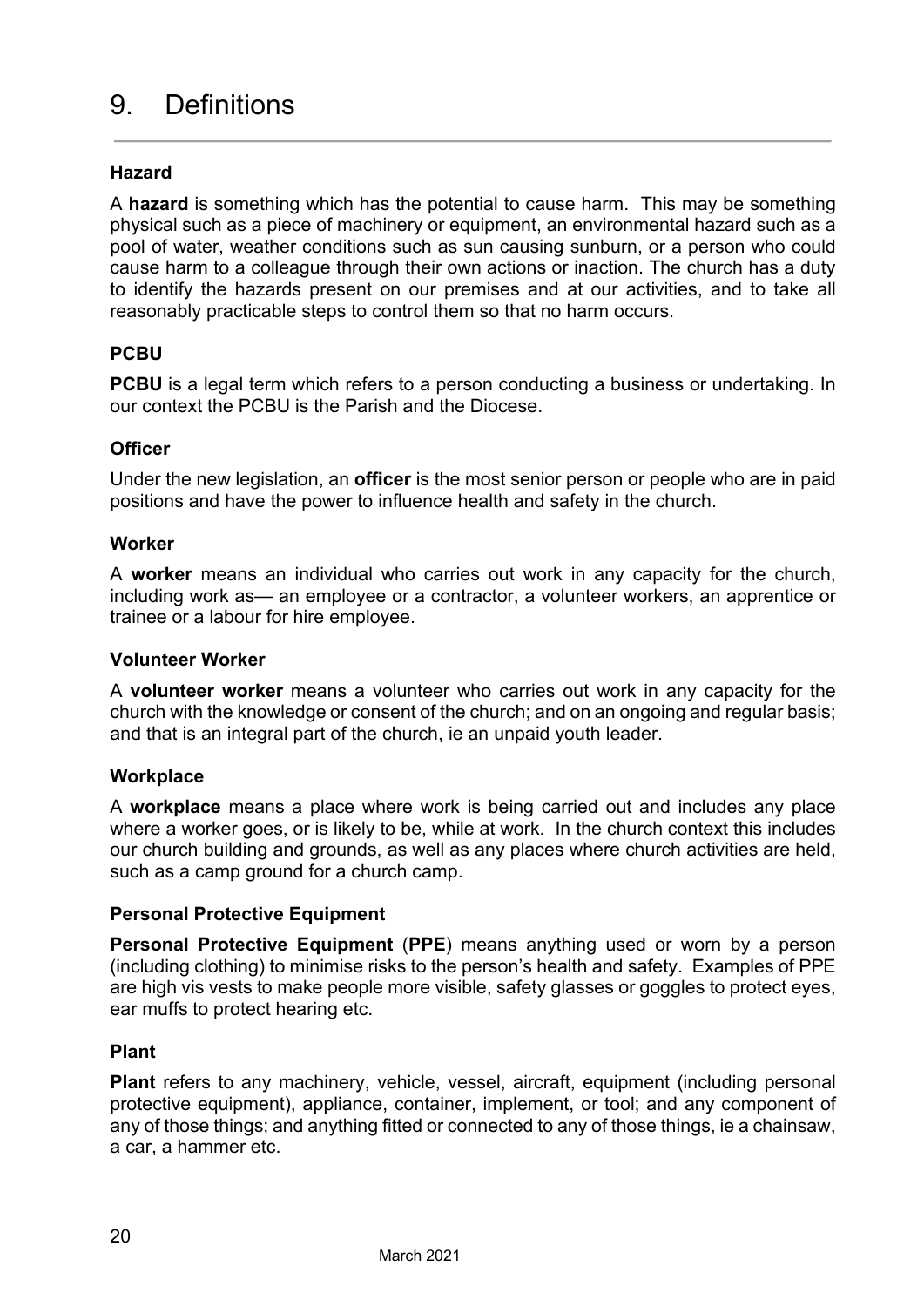### **Appendix A – Template Forms**

### **1. Risk Assessment Form**

RISK ASSESSMENT AND ACTION PLAN – ACTIVITY OR ENVIRONMENT:

<span id="page-22-0"></span>

| <b>Identified safety risk</b> | Likelihood<br>descriptor | descriptor<br>Consequence | from matrix/<br>Risk Level<br>Priority | <b>Action plan</b><br>(What we will do to reduce this risk to an acceptable level) | <b>Emergency Strategy</b><br>(What we'll do if this risk becomes<br>reality) |
|-------------------------------|--------------------------|---------------------------|----------------------------------------|------------------------------------------------------------------------------------|------------------------------------------------------------------------------|
| 1.                            |                          |                           |                                        |                                                                                    |                                                                              |
| $\overline{\phantom{a}}$ 2.   |                          |                           |                                        |                                                                                    |                                                                              |
| 3.                            |                          |                           |                                        |                                                                                    |                                                                              |
| 4.                            |                          |                           |                                        |                                                                                    |                                                                              |
| 5.                            |                          |                           |                                        |                                                                                    |                                                                              |
| 6.                            |                          |                           |                                        |                                                                                    |                                                                              |
| $\overline{7}$ .              |                          |                           |                                        |                                                                                    |                                                                              |

<span id="page-22-1"></span>**Likelihood**: Common, Possible, Unlikely, Rare, Very Rare **Consequence**: Severe, Major, Moderate, Minor, Negligible **Risk Level**: Low, Medium, High, Extreme

**Safety Management System** © CHILDSAFE LIMITED Reproduction of original resource is subject to a 'Fair Use Agreement'. Contact [www.safehere.org](http://www.safehere.org/) for further information.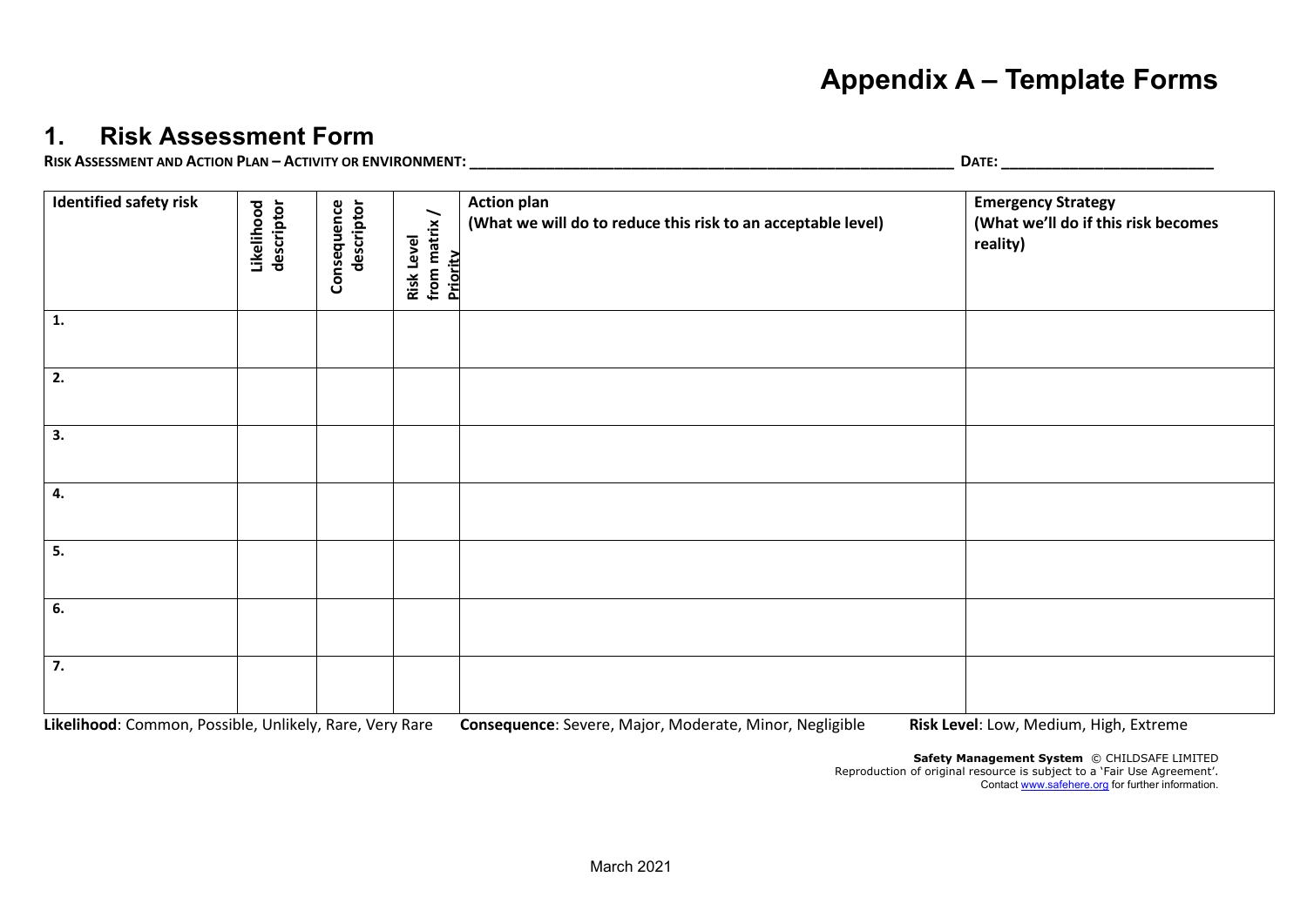# <span id="page-23-0"></span>**2. Accident Reporting Template**

### Anglican Diocese of Nelson **ACCIDENT REPORTING FORM**

| Name of Parish:                    | Nature of damage:                         |
|------------------------------------|-------------------------------------------|
| 1. Particulars of Accident         |                                           |
| Date of Accident: /                |                                           |
| Time:                              | Object/Substance causing damage:          |
| Location:                          |                                           |
| Date Reported: / /                 |                                           |
| 2. The Injured Person              | 4. The Accident                           |
| Name:                              | Description:                              |
| Address:                           | Describe what happened.                   |
|                                    | If this was a vehicle accident, add a     |
|                                    | drawing of the accident scene on          |
| Date of Birth: / /                 | the other side of the page:               |
| Phone Number:                      |                                           |
| Type of injury:                    |                                           |
| $\Box$ Bruising $\Box$ Dislocation |                                           |
| $\Box$ Sprain                      |                                           |
| □ Scratch □ Internal □ Fracture    |                                           |
| □ Amputation □ Foreign object      |                                           |
| □ Laceration/cut □ Burn/scald      |                                           |
| □ Chemical reaction                | Analysis:                                 |
| Other (specify):                   | What caused the accident?                 |
| Injured part of body:              |                                           |
| Comments:                          |                                           |
|                                    |                                           |
| <b>3.Damaged Property</b>          |                                           |
| Property or material damaged:      |                                           |
|                                    |                                           |
|                                    |                                           |
|                                    | How serious could it have been?           |
|                                    | Minor Serious Very Serious                |
|                                    | How often is this likely to happen again? |
|                                    | □ Not often □ Occasionally □ Often        |
|                                    |                                           |

Template taken from Worksafe NZ<br><u>www.worksafe.govt.nz</u><br>Version 1: June 2016

Page 1 of 2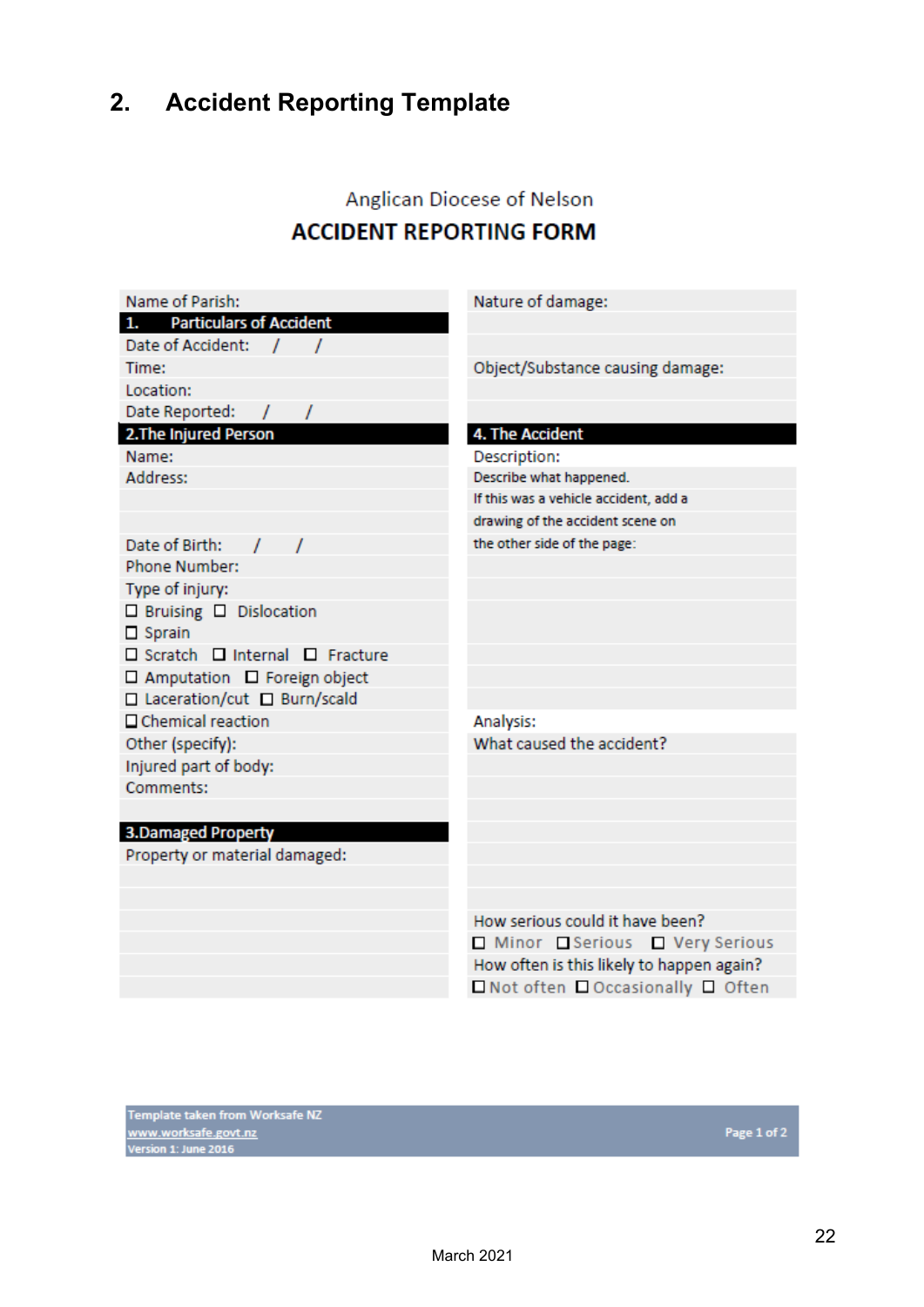### Anglican Diocese of Nelson

### **ACCIDENT REPORTING FORM**

Prevention:

| <b>BY WHOM</b><br><b>ACTION</b><br>TICK<br><b>WHEN</b> |
|--------------------------------------------------------|
|                                                        |
|                                                        |
|                                                        |
|                                                        |
|                                                        |
|                                                        |
| 5. Treatment and Investigation of Accident             |
| Type of treatment given:                               |
| Name of person giving first aid:                       |
| Doctor/Hospital:                                       |
| Accident investigated by:<br>Date:                     |
| Worksafe advised: Yes $\square$ No $\square$<br>Date:  |

Once completed, please hand this form in to either your Safehere Coordinator or Parish Safety Advocate.

Template taken from Worksafe NZ<br><u>www.worksafe.govt.nz</u><br>Version 1: June 2016

Page 2 of 2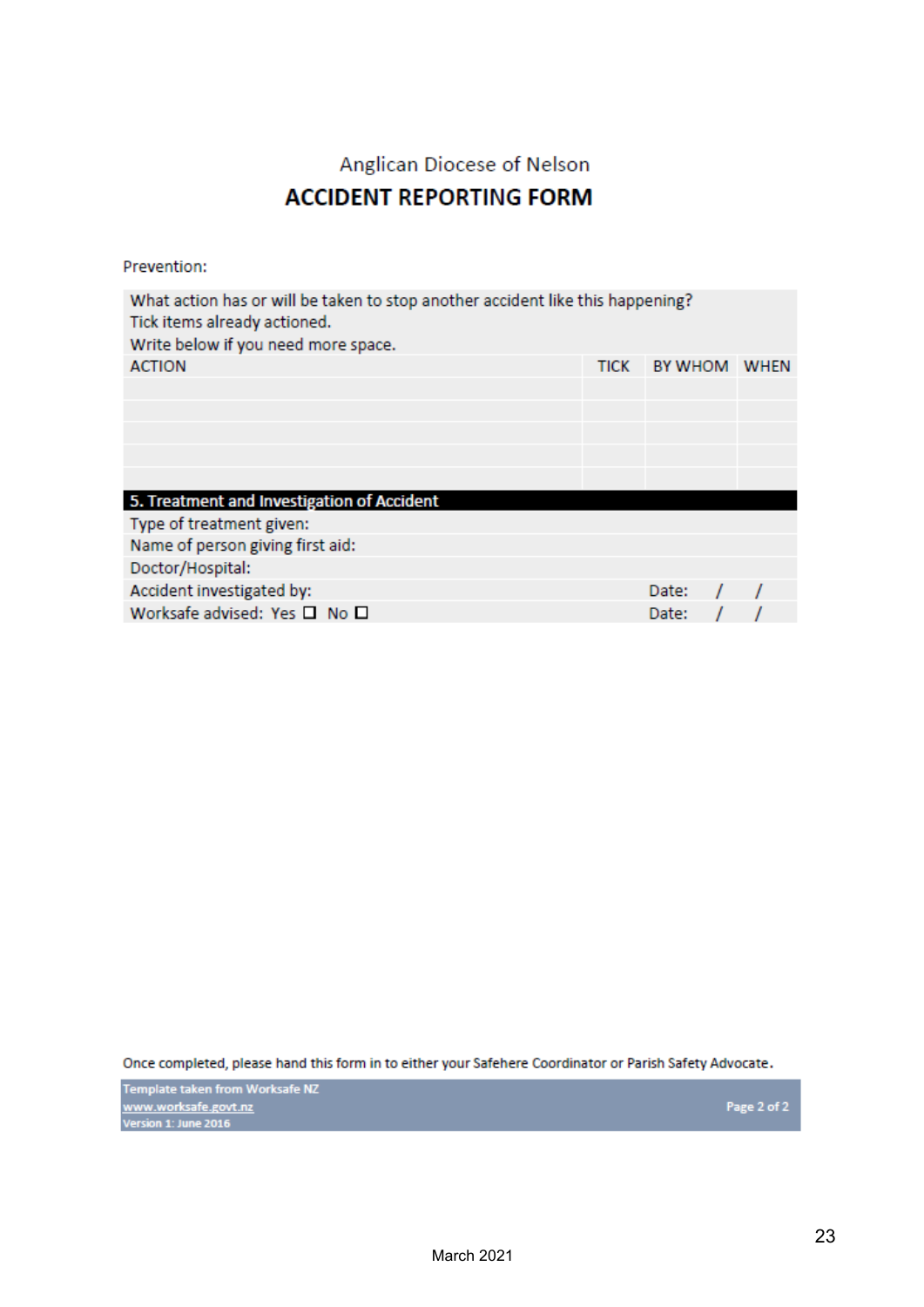# <span id="page-25-0"></span>**3. Induction / Training Record**

Name: **\_\_\_\_\_\_\_\_\_\_\_\_\_\_\_\_\_\_\_\_\_\_\_\_\_\_\_\_\_\_\_\_\_\_**

Started on: **\_\_\_\_\_\_\_\_\_\_\_\_\_\_\_\_\_\_\_\_\_\_\_\_\_\_\_\_\_\_\_**

| N                                                      | $\mathbf{D}$<br><b>U</b>        | C | <b>T</b> I O<br>N     |                       |
|--------------------------------------------------------|---------------------------------|---|-----------------------|-----------------------|
|                                                        | <b>Date Induction Completed</b> |   | <b>Trainee Signed</b> | <b>Trainer Signed</b> |
| Introduction                                           |                                 |   |                       |                       |
| Safety rules -see Health and<br>Safety Management Plan |                                 |   |                       |                       |
| Site and activity hazards                              |                                 |   |                       |                       |
| Accident reporting and<br>recording                    |                                 |   |                       |                       |
| What to do if have health<br>and safety concerns       |                                 |   |                       |                       |
| <b>Emergency evacuations</b>                           |                                 |   |                       |                       |

|                |                       |                | T R A I N I N          |             | G              |                |
|----------------|-----------------------|----------------|------------------------|-------------|----------------|----------------|
|                | <b>Under Training</b> |                | <b>Fully Competent</b> |             |                |                |
| <b>Subject</b> | <b>Date</b>           | <b>Trainee</b> | <b>Trainer</b>         | <b>Date</b> | <b>Trainee</b> | <b>Trainer</b> |
|                |                       |                |                        |             |                |                |
|                |                       |                |                        |             |                |                |
|                |                       |                |                        |             |                |                |
|                |                       |                |                        |             |                |                |
|                |                       |                |                        |             |                |                |
|                |                       |                |                        |             |                |                |
|                |                       |                |                        |             |                |                |
|                |                       |                |                        |             |                |                |
|                |                       |                |                        |             |                |                |
|                |                       |                |                        |             |                |                |
|                |                       |                |                        |             |                |                |
|                |                       |                |                        |             |                |                |
|                |                       |                |                        |             |                |                |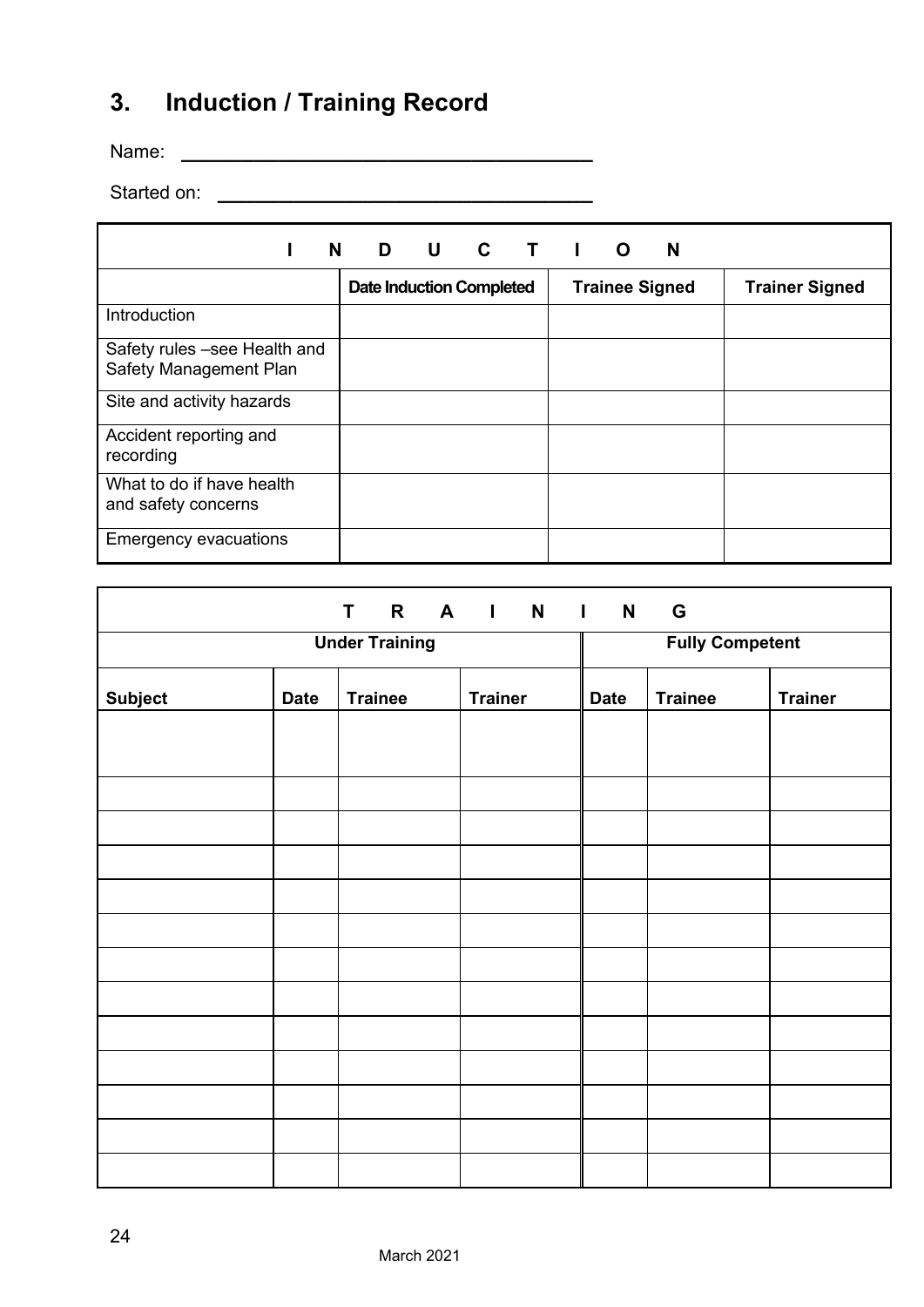### <span id="page-26-0"></span>**4. Preferred Contractor Form**

| Date:<br>Trade represented:<br>Name of individual:<br>Name of Company:<br>Copy taken of annual practicing certificate or similar and kept with this form:<br>$\Box$ YES<br>I NO<br>$\square$ NOT APPLICABLE |
|-------------------------------------------------------------------------------------------------------------------------------------------------------------------------------------------------------------|
| Professional organisation issuing certificate (Name):                                                                                                                                                       |
| Confirmation that contractor has own/company health and safety policies/procedures<br>$\sqcap$ YFS<br>⊟ NO                                                                                                  |

|--|

 $\Box$  Check personal protective equipment for task i.e safety footwear/ eyewear/hearing protection if required

- $\Box$  Explain layout of complex exits/ location safety equipment
- $\Box$  Explain emergency and evacuation procedures
- $\Box$  Ask if there is anything they would like to know

### **Hazard Identification**

 $\Box$  Explain and list general site hazards:

 $\Box$  Explain and list specific hazards contractor may encounter while doing their job [eg position of electrical cables, working at height, slope considerations for outdoor work]:

Induction carried out by: [Name] [Role within church]

*Form to be filed in Preferred Contractor Database*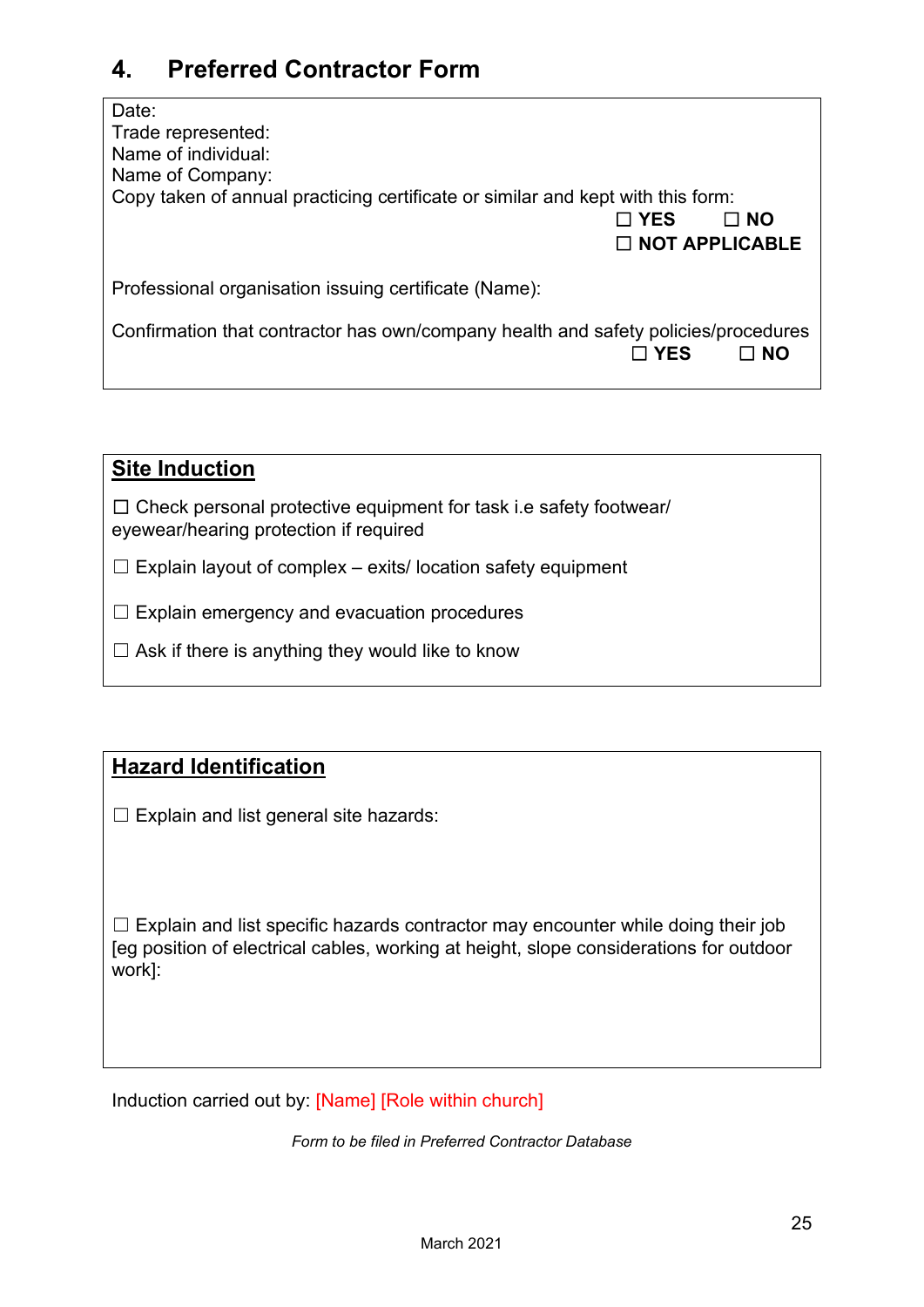### <span id="page-27-0"></span>**5. Vestry Checklist**

#### **To consider annually after the parish AGM and appointment of new vestry members:**

- $\Box$  Has each vestry member read and understood the Health and Safety Management Plan?
- $\Box$  Has each vestry member viewed the 'Safety in the Church' DVD or attended diocesan training on their obligations under the Health and Safety at Work Act in person?
- $\Box$  Has a Health and Safety Advocate been appointed and are they aware of their responsibilities?
- $\Box$  Have any trends emerged over the last year from a review of accident reports, near miss reports and records of serious ministry situations?
- $\Box$  Has an emergency/evacuation drill been carried out over the last year and parishioners informed of emergency procedures?
- $\Box$  Has a preferred contractor list been completed / updated?

#### **To consider at each meeting:**

- $\Box$  Have outstanding health and safety tasks from the last vestry meeting been completed?
- $\Box$  Has there been any new feedback on health and safety matters?
- $\Box$  Are any new ministry / parish activities planned? If so, is a risk assessment complete / who is responsible for this?
- $\Box$  Have there been any changes to the premises or grounds? If so, is a risk assessment / hazard identification complete / who is responsible for this?
- $\Box$  Have any accidents been reported since the last meeting and, if so, what has been done to prevent them recurring? Have the relevant risk assessments been amended?
- $\Box$  If any changes have been made to risk assessments / hazard identifications, have all relevant people been informed?
- $\Box$  Are there any upcoming working bees? If so, who is responsible for coordinating the provision of safety equipment and providing a safety briefing?
- $\Box$  Are there any new staff members / workers undertaking regular tasks? If so, has a safety induction been carried out?
- $\Box$  Is any outstanding SafeHere or staff training required?
- $\Box$  Are any contractors due to work on the site? If so, who is responsible for providing a safety briefing?
- $\Box$  Any other health and safety matters vestry should know about?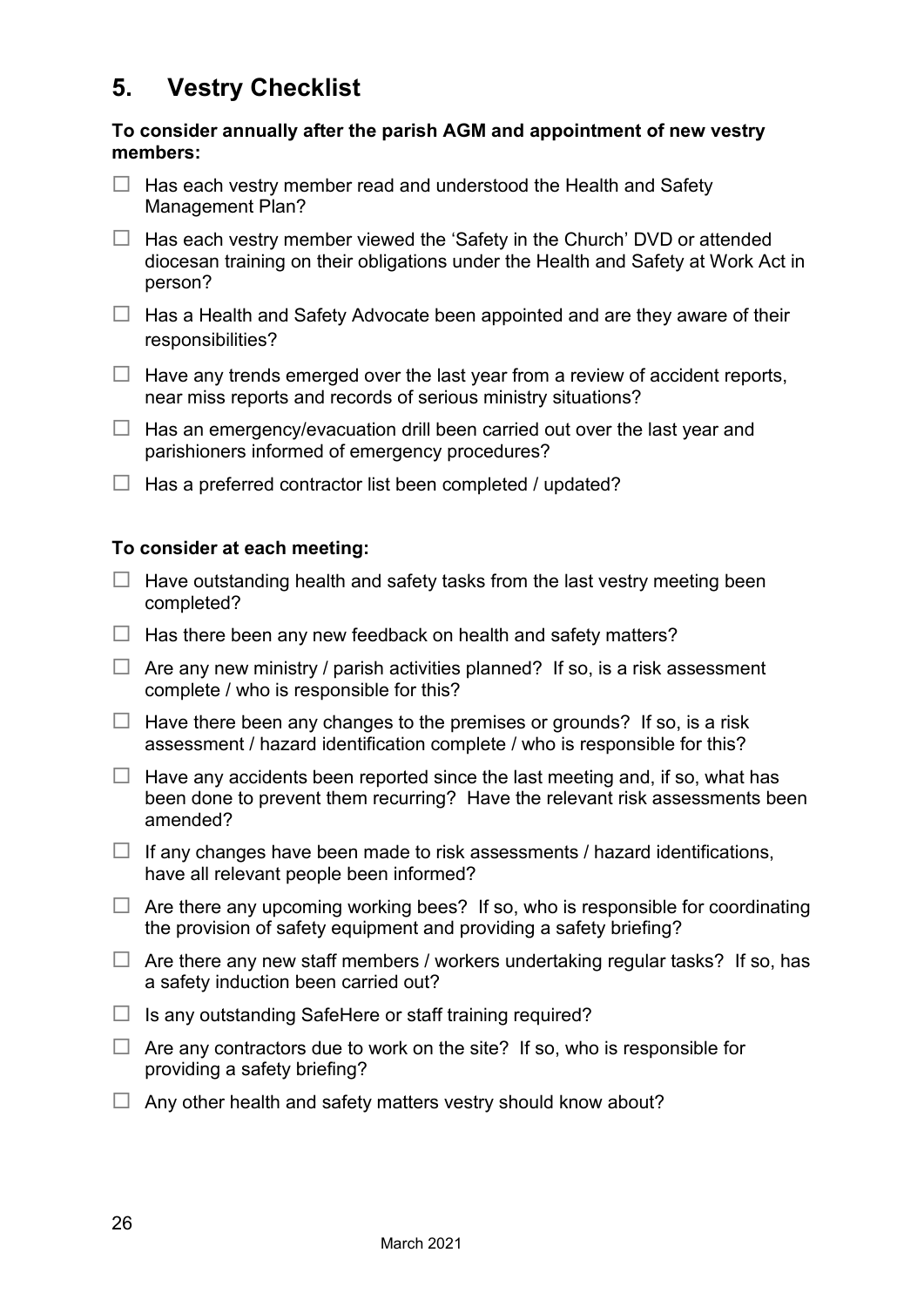# <span id="page-28-0"></span>**Appendix B –Specific Policies and Procedures**

### <span id="page-28-1"></span>**1. Protection of Children, Young People and Vulnerable Adults Policy**

### **A. Policy Statement**

We are committed to providing safe ministry to everyone within our care, whether church members or those receiving ministry from the church. We have particular responsibility for children, young people and vulnerable adults who must be protected from all forms of abuse and inappropriate conduct.

Our Diocese is committed to implementing the SafeHere (safe ministry) programme for all who work with children, young people and vulnerable adults, paid or unpaid. (The various roles under SafeHere are defined in Schedule A.) We are also committed to additional safety measures in the appointment of licensed clergy and for the training of those acting under a ministry licence to the Bishop, clergy or lay.

#### **Purpose**

This policy seeks to ensure that all who provide ministry or act on behalf of a parish or the Diocese of Nelson, lay or ordained, are safe people to be entrusted with this responsibility. This is both a legal requirement and our responsibility as loving Christian communities. We seek to do this by ensuring that:

- Various safety checks are undertaken prior to a person's involvement in ministry to children, young people or vulnerable adults, or appointment to paid parish or diocesan positions that may involve dealing with these groups of vulnerable people.
- SafeHere training is undertaken by all who work with children, young people and vulnerable adults, so those who work with children, young people and vulnerable adults know how to minister safely, recognise signs of abuse or neglect and know how to disclose such matters.
- All activities /ministries are based on a safe, risk-managed programme that ensures a safe environment.

We acknowledge that some behaviours can be repented of and need not affect involvement in ministry if the repentance is profound and lasting. However, extra care must be taken where there is a risk of sexual abuse and some behaviours can never safely be presumed to be a thing of the past.

#### **Scope**

This policy applies to:

- everyone (paid or unpaid, clergy or lay) who undertakes ministry with children, young people or vulnerable adults, and
- those who in the course of their paid employment with the church may have to interact with children, young people or vulnerable adults.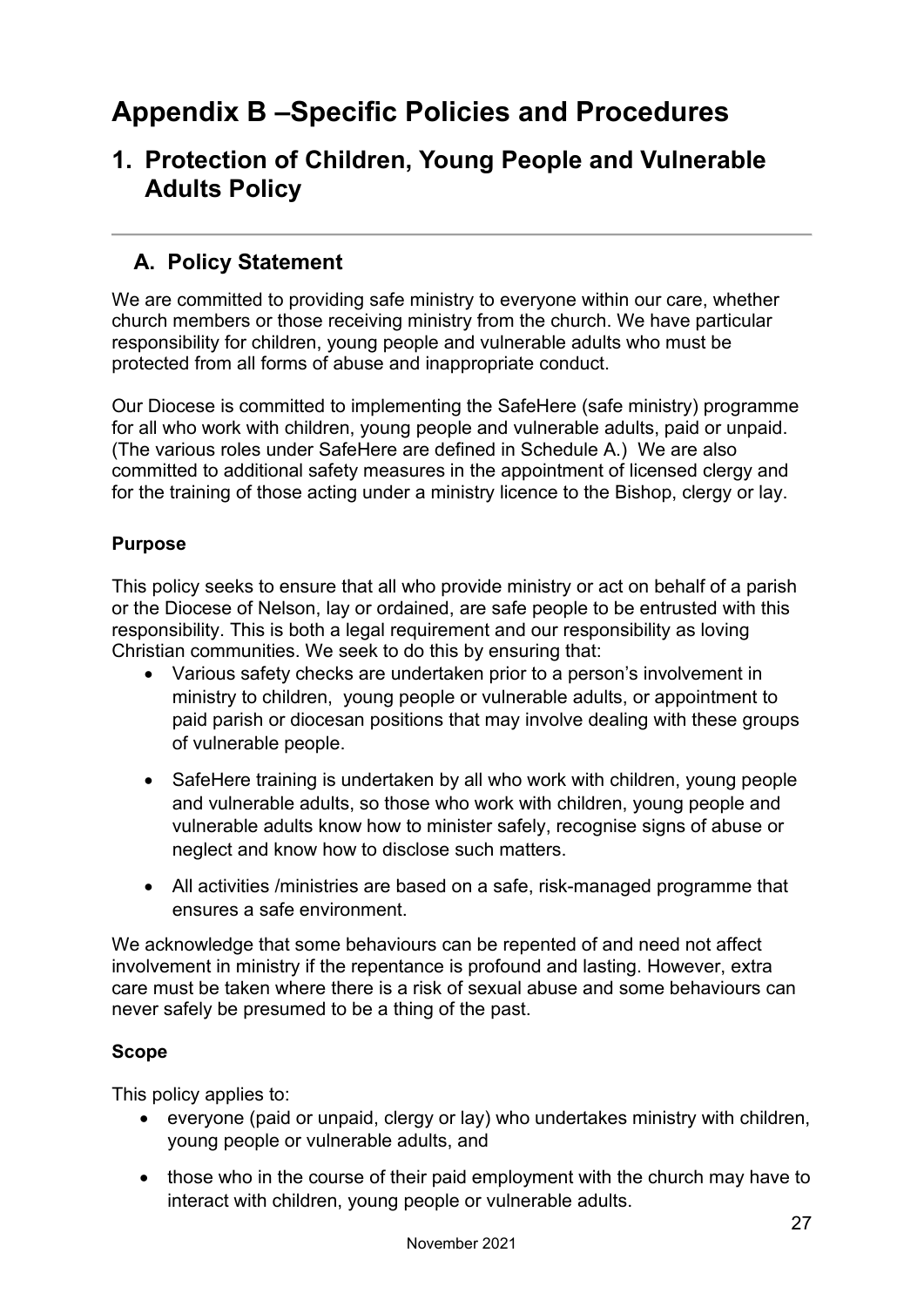#### *Those under 18 years of age*

Those aged under 18 cannot be a full SafeHere team member but can participate in ministry as a junior team member, always under supervision. As junior team members they are covered by this policy.

#### *Helpers*

It is understood that for practical reasons it will be necessary from time to time to have help from other people to fill in for absentees at late notice, or to provide extra assistance on a busy day (eg, in a crèche). Such helpers must work in the presence, or under the direct supervision of, at least one other person who has received appropriate safety checks and training.

However, if such people become regular helpers for any activity, and/or their task involves them being unsupervised for any period of time, the relevant safety check procedures and training must be followed.

#### *Guest ministry*

Just as a teacher must stay in a classroom when a visitor is present, so must a team leader or team member stay with a visiting worker. As the guest will be working in the presence or under the direct supervision of someone who has received appropriate safety checks and training, they will not be expected to have undergone a safety check or training.

However, we recommend that before inviting a guest:

- their suitability is checked by obtaining a reference from someone who can attest to their relevant character and skills
- evidence is obtained of appropriate qualifications, eg first aid certificate or instructors qualification. This is crucial for activities involving a moderate to high degree of risk.
- an invitation is issued and once accepted, a meeting (in person, if possible) takes place to clarify expectations.

### **B. People Safety Checks**

#### **Safety Check Requirements**

All aspects of the Safety Check must be completed before a person begins ministry or relevant paid employment. Keep a secure record of the safety check in a separate file for each applicant.

#### *Safety Check for Volunteers*

We recommend that a volunteer spends at least six months attending a church before applying for any leadership or ministry role.

All volunteer applicants for ministry with children, young persons or vulnerable adults must undergo a safety check that includes: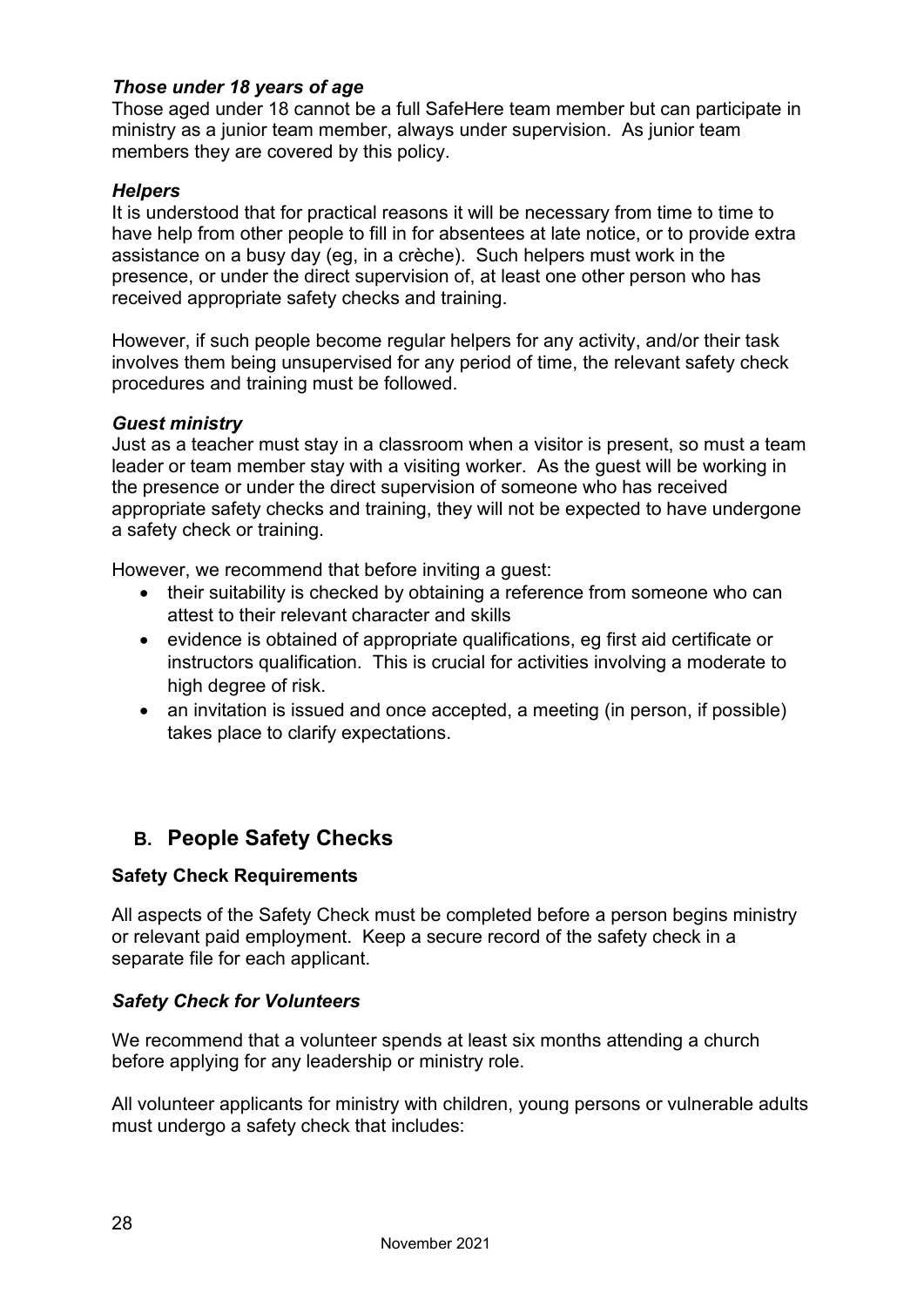- 1. Identity verification. (This will happen when the applicant applies for a police vet. The Vicar/Priest in Charge must see at least two pieces of identification, one of which is photographic identification, before confirming identification to the Police.)
- *2.* Minimum of three verbal referee checks *(sample found in SafeHere system under 'Resources / Team Leader')*
	- Including at least one from an applicant's previous ministry (if any).
	- If church attendance is less than six months, a referee check from the leader of their previous church is required.
- *3.* A completed Volunteer Application Form *(found on the SafeHere system under 'Resources / Team Leader').*
- 4. An interview.
- 5. For those working more than 10 hours a week with children under 17 and without the presence of caregivers, a written post-interview evaluation assessing suitability for children's ministry based on character, skill and safe practise, including their employment history for the preceding 5 years.
- 6. NZ Police Vetting. The procedure for police vetting applications is set out below.
- 7. International Police Certificate if the applicant does not hold New Zealand residency.

#### *Safety Check for Licensed Clergy and Paid Staff*

- 1. Identity verification. (This will happen when the applicant applies for a police check. The Bishop, Executive Secretary or Vicar/Priest in Charge must see at least two pieces of identification, one of which is photographic identification, before confirming identification to the Police.)
- 2. Minimum of four verbal referee checks, including one from their previous ministry.
- 3. An interview.
- 4. For those working more than 10 hours a week with children under 17 and without parents being present, a written post-interview evaluation assessing suitability for children's ministry based on character, skill and safe practise, including their employment history for the preceding 5 years.
- 5. NZ Police Vetting.
- 6. International Police Certificate if they do not hold New Zealand residency.
- 7. Negotiated appointment agreement for licensed clergy or employment agreement for others.
- 8. For licensed clergy and diocesan 'Enabler' staff, a psychological assessment arranged by the Diocese. Ongoing supervision is also required.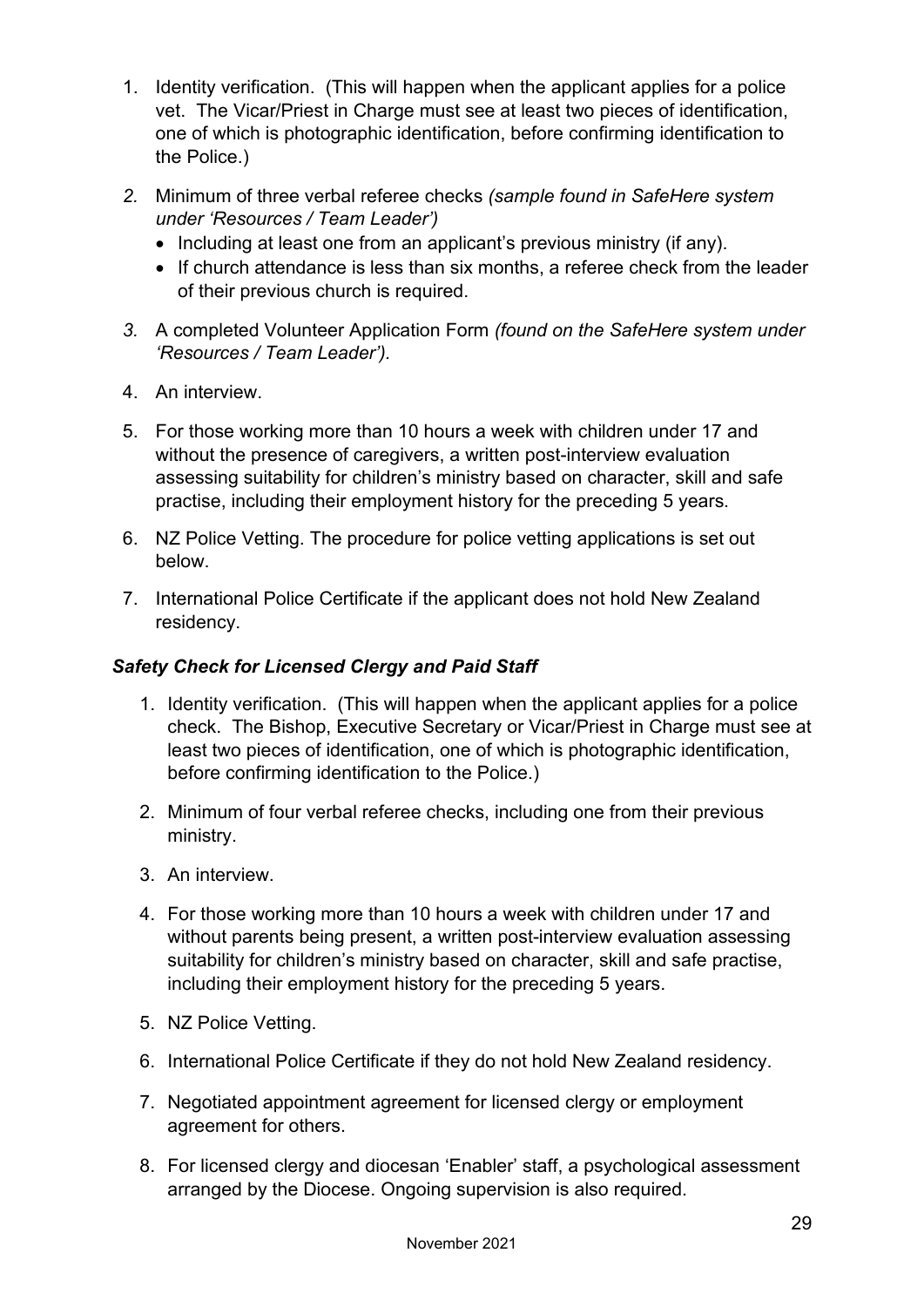#### *Renewing the Safety Check*

All safety checks are to be renewed every three years. The requirement to re-check runs from the date the last safety check was completed.

Renewing a safety check involves:

- Confirming any changes to officially recorded name.
- A fresh NZ Police vet.
- A fresh interview.
- For licensed clergy and others (paid or unpaid) working more than 10 hours a week with children under 17 and without the presence of caregivers, a written post-interview evaluation assessing suitability for children's ministry based on character, skill and safe practise, including their employment history for the preceding 5 years.

We also recommend re-checking previous personnel if there has been a significant period of absence.

#### **NZ Police Vet Requirements**

- 1. A police vet is required every three years for any person (paid or unpaid, clergy or lay) who undertakes ministry with children, young people or vulnerable adults, and for those who in the course of their paid employment with the church may have to deal with children, young people or vulnerable adults.
- 2. While not required, we also recommend obtaining a police vet for Wardens and Treasurers.
- 3. All applications must include a signed "Vetting Service Request and Consent Form" (available on the diocesan website and in the SafeHere 'Resources' section) which is sent to the Diocesan Executive Secretary. If the Executive Secretary confirms that a satisfactory police vet has been carried out *in this Diocese* in the past three years a police vet may not be required, although a Vicar/Priest in Charge or Bishop may, for any good reason, require a police vet even if one has been carried out in the previous three years.
- 4. Where a person has not lived continuously in the Diocese for the previous three years, a police vet must be carried out, except where the applicant has lived in an overseas jurisdiction/s where obtaining a police check is difficult or impossible. In that case, at the Bishop's discretion, alternative information about the character and conduct of the applicant may be sought.
- 5. A completed Vetting Service Request and Consent Form should be provided as early in the appointment process as possible to allow time for processing by the Vetting Service.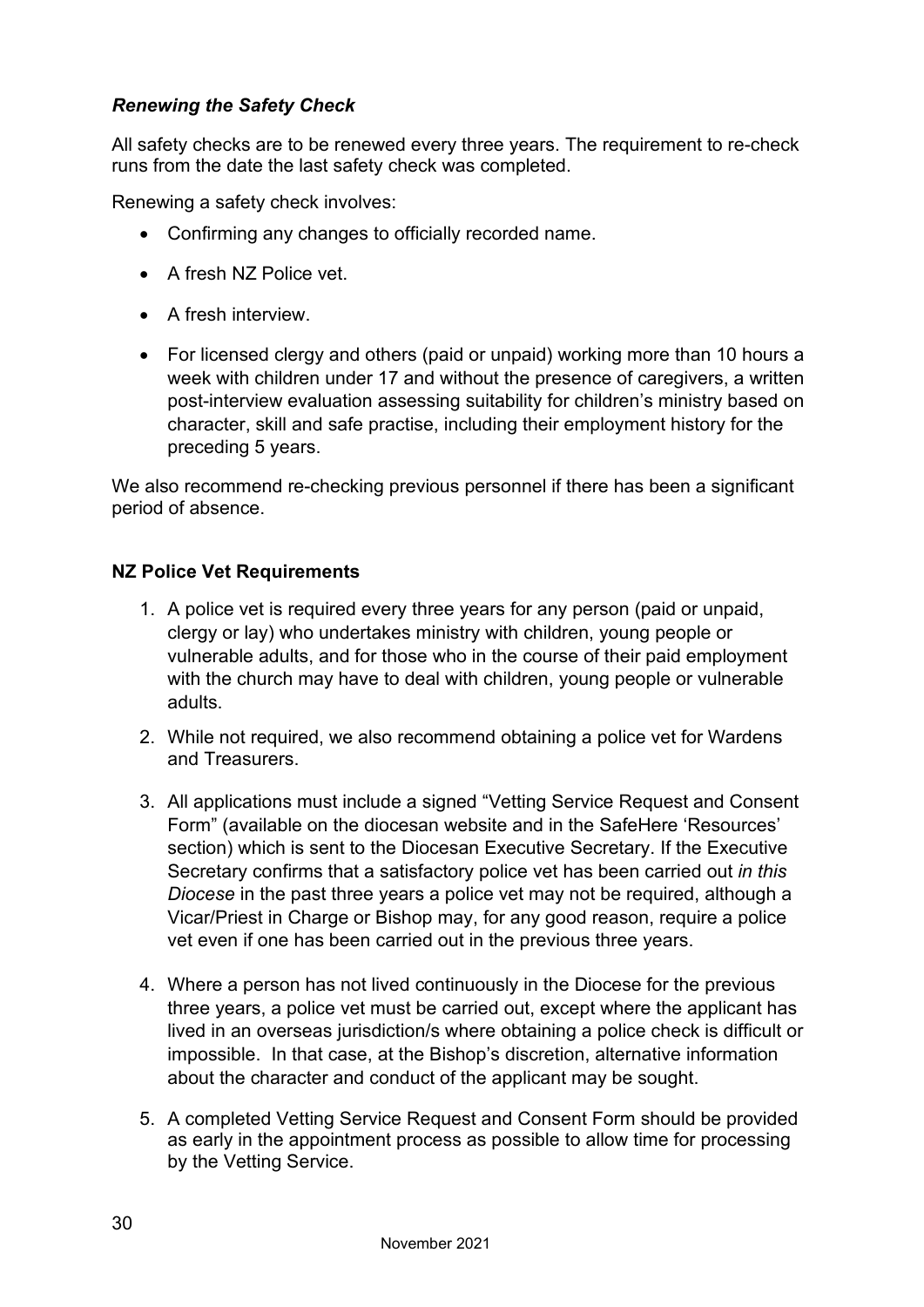# **Append**

#### **Risk Assessment Form**  $\mathbf 1$ .

RISKASSESSMENT AMOTIONPLAN-ACTIVITY ORNVIRONMENT

| Identified safety risk | Likelihood<br>descriptor | Consequence<br>descriptor | from matrix<br>Risk Level<br>Priority | Action plan<br>(What we will do to reduce this risk to an acceptable level) |
|------------------------|--------------------------|---------------------------|---------------------------------------|-----------------------------------------------------------------------------|
| 1.                     |                          |                           |                                       |                                                                             |
| 2.                     |                          |                           |                                       |                                                                             |
| $\overline{3}$ .       |                          |                           |                                       |                                                                             |
| 4.                     |                          |                           |                                       |                                                                             |
| 5.                     |                          |                           |                                       |                                                                             |
| 6.                     |                          |                           |                                       |                                                                             |
| $\overline{7}$ .       |                          |                           |                                       |                                                                             |

Likelihood Common, Possible, Unlikely, Rare, Very RarConsequenceSevere, Major, Moderat&linor, Negligible

Sa<br>Reproduction of or

 $\overline{F}$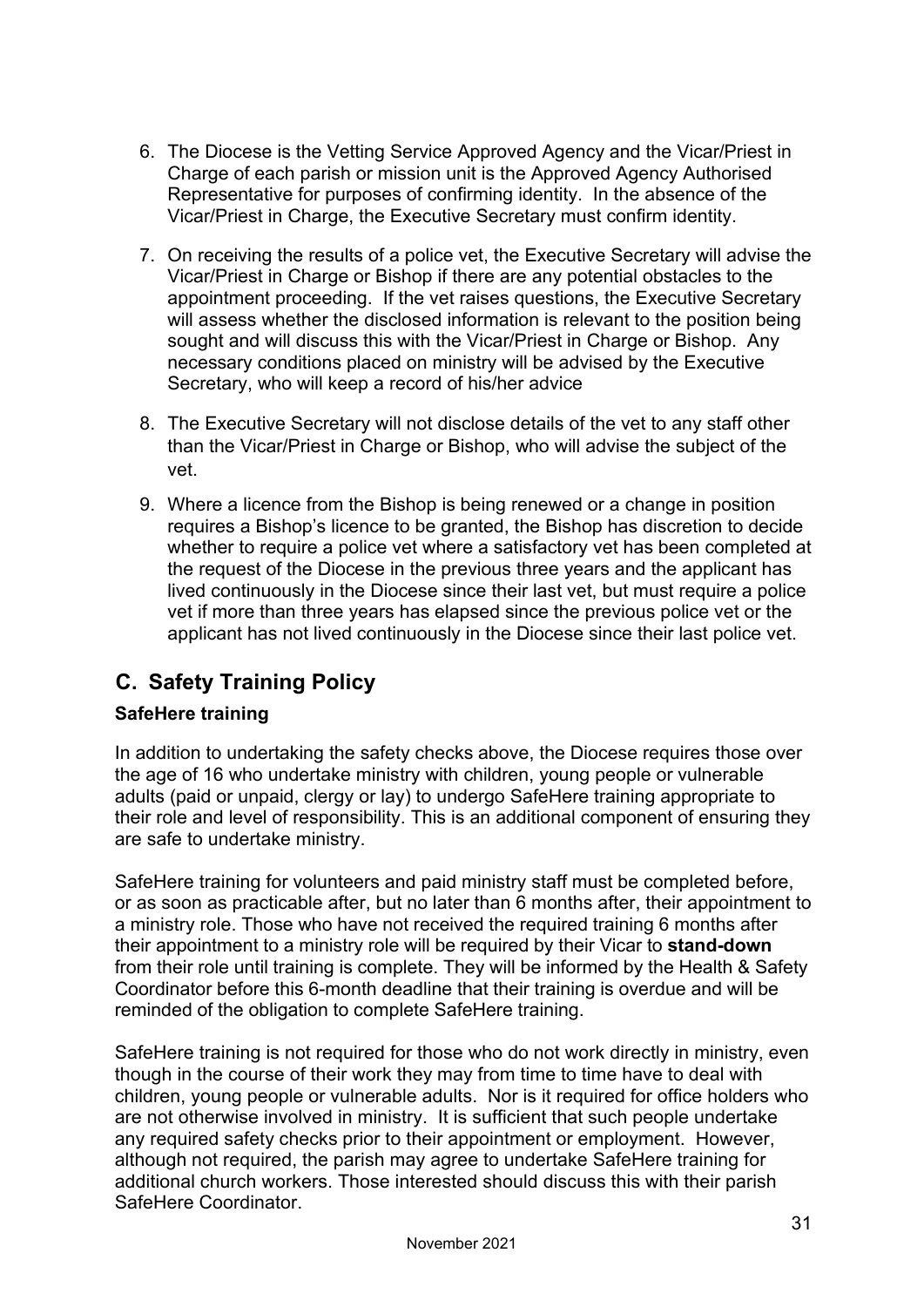### **Baseline training**

#### *Team Members training*

Everyone who regularly assists in ministry must complete:

- SafeHere Module M1: Keeping People Safe, and
- SafeHere Module M2: Child Protection

(The diocesan training videos for this training are also labelled Modules 1 and 2.)

#### *Team Leaders training*

In addition to the above training, Team Leaders and parish SafeHere Co-ordinators (including Vicars and Priests in Charge who automatically become SafeHere Coordinators) must also complete:

- SafeHere Module L1: The ChildSafe Team Leader
- SafeHere Module L2: Safety Management Principles & Permission to Proceed.

(There is one diocesan training video for this training which is labelled Module 3 –this covers material relevant to both L1 and L2.)

#### *SafeHere Co-ordinators*

In addition to completing Team Members training and Team Leaders training, SafeHere Co-ordinators (including Vicars and Priests in Charge who automatically become SafeHere Co-ordinators) must also complete:

• SafeHere Module C1: The ChildSafe Coordinator

(There is no diocesan training video for this Module. The training is covered online and in the Coordinator's Handbook.)

#### *Event Planners*

SafeHere Module L2 Safety Management Principles and Permission to Proceed is highly encouraged for any person responsible for planning one-off church events or activities (eg, church fairs, working bees, picnics, etc.)

#### *Additional training for licensed clergy and licensed lay ministers*

In addition to the required SafeHere training, all who hold a ministry licence from the Bishop (clergy and lay) also have to complete other safety training as part of their licensing conditions, eg. update boundaries training (see Diocesan Educator for more information).

#### *First Aid*

At least one team member who is onsite must have a current First Aid Certificate and immediate access to a first aid kit, mobile phone and relevant telephone numbers (eg. emergency services, nearest medical centre and emergency contact numbers for all participants).

#### **SafeHere training updates**

Every person under SafeHere must undertake update training every three years. This involves resitting the required SafeHere assessments. Usually this will include re-watching the relevant videos, reviewing the online training material or booklet, and resitting the online test.

Those who have not received the required update training within 6 months after the 3-year period has ended will be required by their Vicar (or the Bishop in the case of clergy) to **stand-down** from their role until training is complete. They will be informed by the Health & Safety Coordinator before the 6-month deadline that their update training is overdue and will be reminded of the obligation to complete it.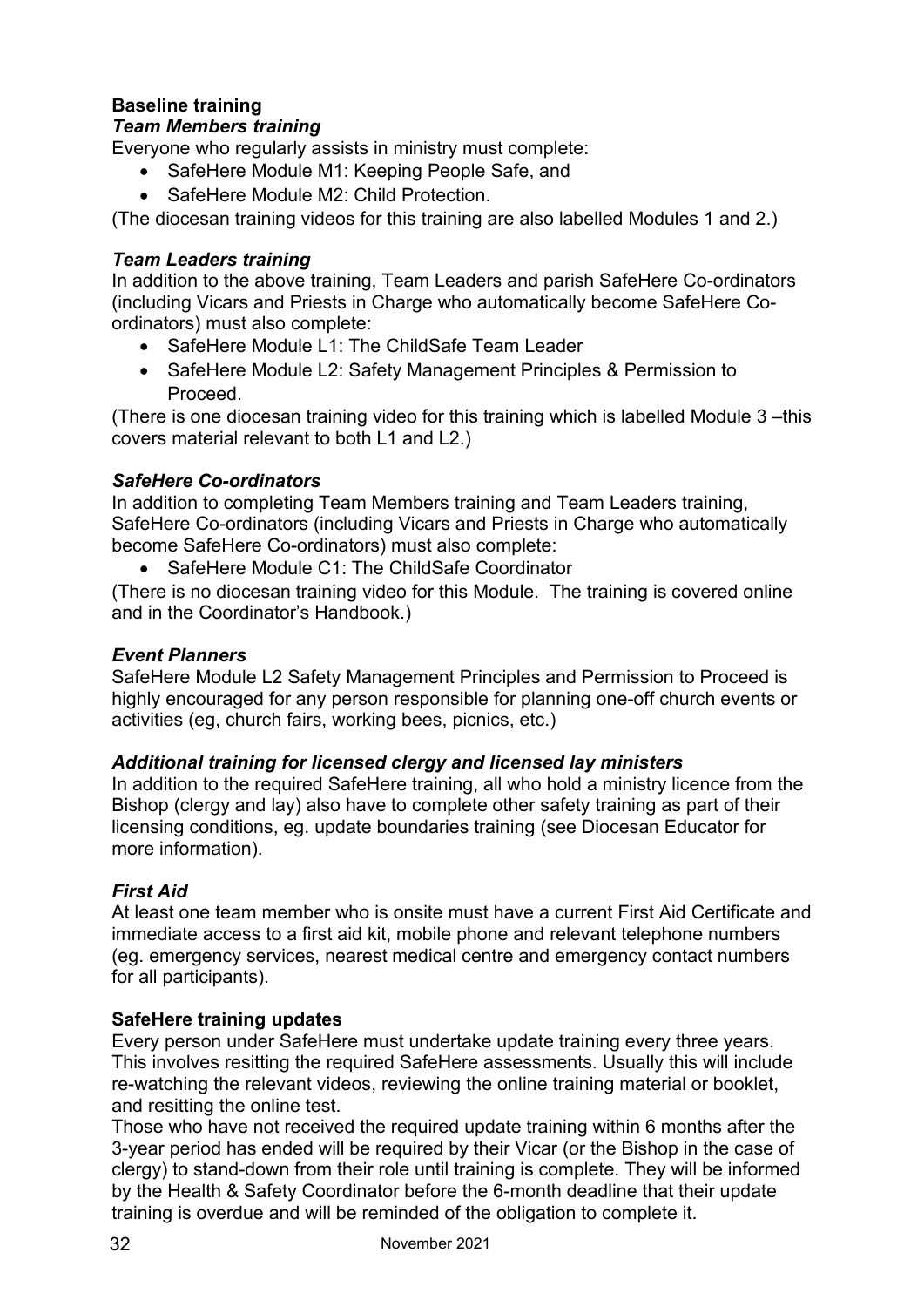### **D. Dealing with abuse and other misconduct disclosures**

The Diocese takes seriously its obligation to provide appropriate standards of ministry – to be a safe place for everyone. The core purpose of adopting the SafeHere programme and other safety measures is to ensure that those involved in ministry are safe people to do so and that ministry is carried out in a safe way.

Any misconduct, and especially suspected abuse, must be taken seriously and handled in a way that ensures the safety of the person who is subject to the suspected misconduct and does not jeopardise any future legal action against the offender.

Only a minority of children actively disclose abuse. Most child abuse is disclosed accidently or through observation by an adult of the child's behaviour, words and physical appearance. Vulnerable adults may also be reluctant to disclose abuse, especially where it is sexual in nature or may have arisen at the hands of a family member. When someone does disclose abuse, we must take it very seriously.

We should never deal with issues of abuse or other allegations of misconduct on our own and should always involve the Team Leader and/or SafeHere Coordinator (in this case, the Vicar/Priest in Charge) as soon as possible. The Coordinator is responsible to ensure that correct procedure and reporting is followed.

#### *Suspected misconduct by someone in ministry*

Despite our best efforts to ensure safety, we may sometimes suspect or discover that a person involved in ministry has engaged in misconduct, including abuse. This possibility may arise through a complaint/disclosure, or because of suspicions about a person's behaviour.

Dealing with complaints or suspicions of abuse is a specialised task. For this reason the Diocese has a separate policy for handling complaints or suspicions of abuse and other misconduct by those involved in ministry.

All complaints and suspicions of abuse must be brought to the attention of the Vicar/Priest in Charge in their capacity as SafeHere Coordinator. They will ensure that the matter is dealt with properly according to diocesan procedure. If the complaint or suspicion is about the Vicar/Priest in Charge, then the person complaining or the person with whom the complaint was raised should immediately contact the Diocesan Executive Secretary at the Anglican Centre (ph. 035483124) to ensure the matter is dealt with properly. The Diocesan Executive Secretary will also arrange for any suspension from ministry that may be required.

#### *Suspected abuse or neglect by someone not in ministry*

Sometimes your engagement in ministry with children, young people or vulnerable adults may lead to suspicions or a disclosure that someone outside ministry has committed abuse or neglect, eg, a caregiver or relative. This must be handled with great sensitivity and referred to those with the specialist skills to handle the suspicion or disclosure.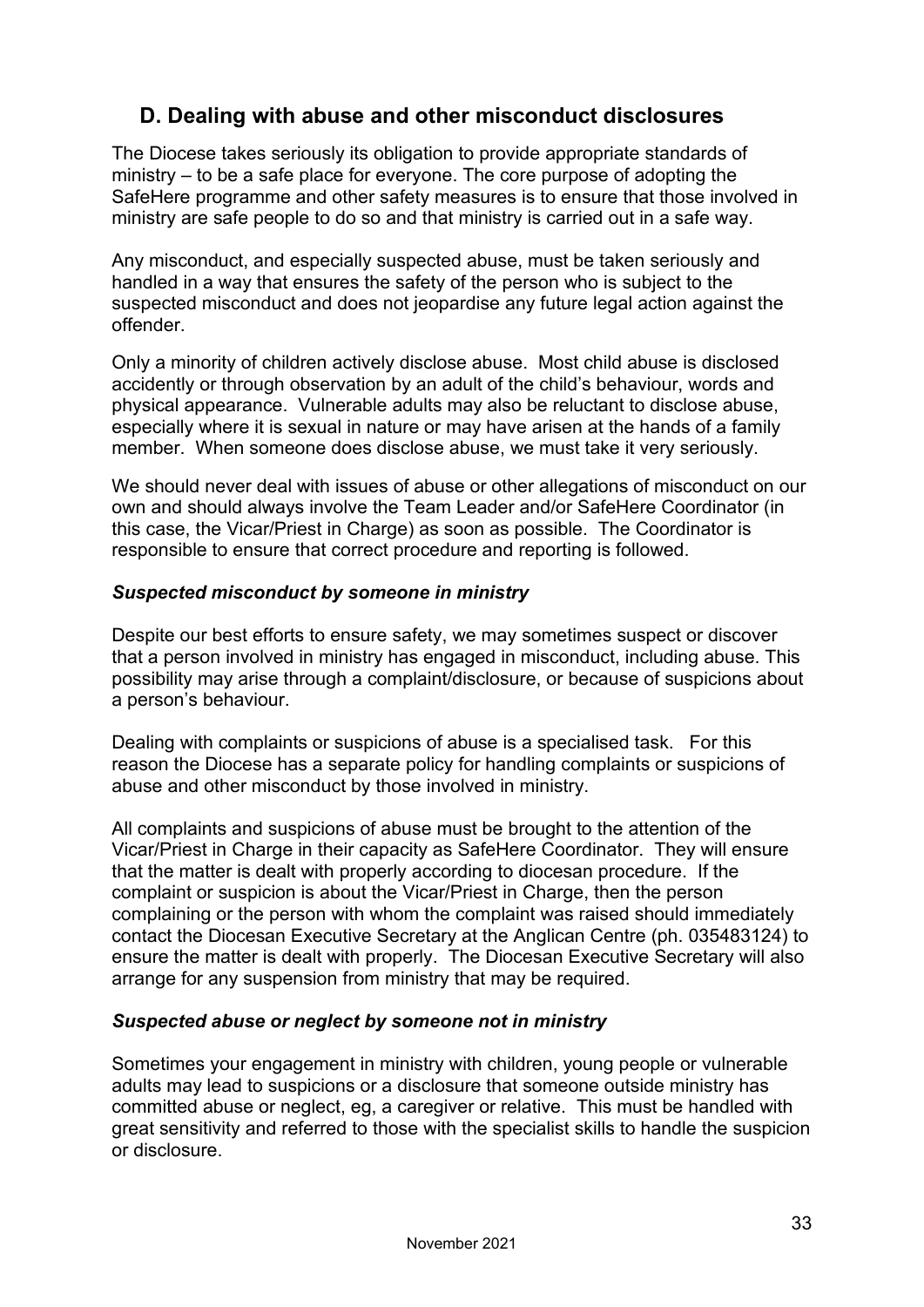SafeHere training addresses the definition and identification of abuse and neglect (summarised in Schedule B) and the procedures to follow if abuse or neglect are suspected or disclosed.

As soon as possible fully document the suspicion and/or disclosure, using the person's own words and including as much detail as possible. It is not our role to investigate concerns of abuse or neglect, this is the role of specialist police or Oranga Tamariki. Our obligation is to ensure we have formed a belief on reasonable grounds and hold that belief in good faith.

Again, inform the Team Leader and/or SafeHere Coordinator (in this case, the Vicar/Priest in Charge) as soon as you can. The Coordinator is responsible to ensure that correct procedure and reporting is followed.

It is always preferable that the parent/caregiver is involved and/or informed of any concerns where they involve a child, but the SafeHere Co-ordinator's first priority is to ensure the safety of the child and this may require them to immediately contact Oranga Tamariki or the Police if they have concerns about a child's immediate safety. (If the Co-ordinator is unavailable, immediate concerns about safety should be raised by the Team Leader or Team Member).

Where the concern is about an adult and involves possible criminal behaviour, the Co-ordinator will encourage the person concerned to take the matter to the Police and, if needed, will support them to do so. If the vulnerable person is elderly and is hesitant about taking the matter to the Police, it may be helpful to seek advice from Aged Concern.

The Bishop's Chaplain can provide advice on pastoral support that may be needed.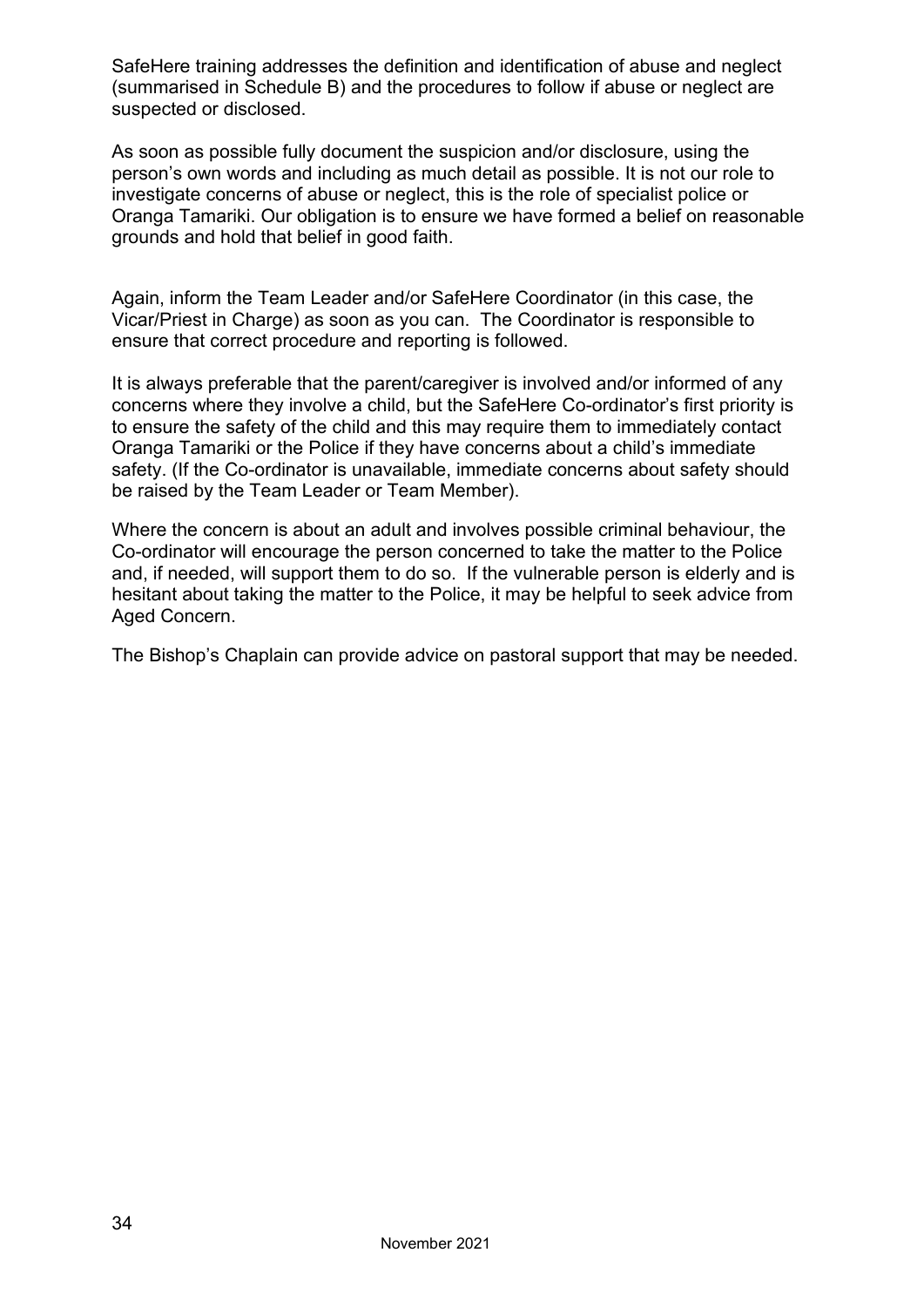### **Schedule A: SafeHere roles explained**

| <b>Title</b>       | Role                                                                                     | <b>Appointment Process</b>                                                                                                       | <b>Training Requirement</b>                          | <b>Specific Safety Duties</b>                                                                                                                                              |
|--------------------|------------------------------------------------------------------------------------------|----------------------------------------------------------------------------------------------------------------------------------|------------------------------------------------------|----------------------------------------------------------------------------------------------------------------------------------------------------------------------------|
| <b>Team Member</b> | A member of a ministry team that<br>works with vulnerable people.<br>(Child/Youth/Adult) | • Application<br>3* Referees<br>$\bullet$<br>Interview<br><b>Police Vet</b>                                                      | Must complete<br>SafeHere                            | <b>Committed to the SafeHere Standards</b><br>for Team Members (Pocket Guide)                                                                                              |
|                    | <b>Assists the Team Leader to</b><br>plan and deliver a safe<br>programme.               | Appointment to a job<br>description by Vicar in<br>consultation with Team<br>Leader                                              | Modules M1 and M2<br>for Team Members                | Accountable to the SafeHere Team<br>Leader.                                                                                                                                |
|                    |                                                                                          | (*Paid staff require 4 referee<br>checks)                                                                                        |                                                      |                                                                                                                                                                            |
| <b>Team Leader</b> | The leader of a ministry teamis<br>responsible for safety of the                         | (As above)                                                                                                                       | SafeHere modules<br>M1 &M2                           | Accountable to the SafeHere<br>Coordinator for planning &                                                                                                                  |
|                    | programmes & activities they                                                             |                                                                                                                                  | Plus the Team Leader<br>Modules. (L1 and L2)         | executing a safe programme.                                                                                                                                                |
|                    | oversee.                                                                                 |                                                                                                                                  |                                                      | Undertakes risk assessments for all<br>programmes and activities and<br>applies to the SafeHere Coordinator<br>for permission to proceed with<br>programme and activities. |
| Coordinator        | <b>Coordinates the Parish</b>                                                            | The Vicar is a SafeHere                                                                                                          | Above Modules (M1,                                   | Responsible for helping the Team                                                                                                                                           |
|                    | SafeHere system for safe                                                                 | Coordinator by default.                                                                                                          | M2, L1, L2)                                          | Leaders to learn & follow the                                                                                                                                              |
|                    | ministry.<br><b>Oversees Team Member</b>                                                 | (They must also complete<br>the SafeHere Training<br>modules)                                                                    | Plus <sub>C1</sub><br>Coordinator<br><b>Training</b> | SafeHere system in the planning &<br>conduct of their programme                                                                                                            |
|                    | appointments.                                                                            |                                                                                                                                  |                                                      | Delivers SafeHere Training at all levels.                                                                                                                                  |
|                    | <b>Maintains the Safety</b><br><b>Management online</b><br>database                      | It is recommended that<br>parishes have an<br>additional lay SafeHere<br>coordinator so support<br>the Vicar in this large role. |                                                      | <b>Submits Police Vets &amp; ensures</b><br>that Team member training and<br>Police Vets are up todate.<br>Approves/signs "Permission to<br>Proceed" forms.                |

### *Safety Structure Role Outlines in the Nelson Diocese*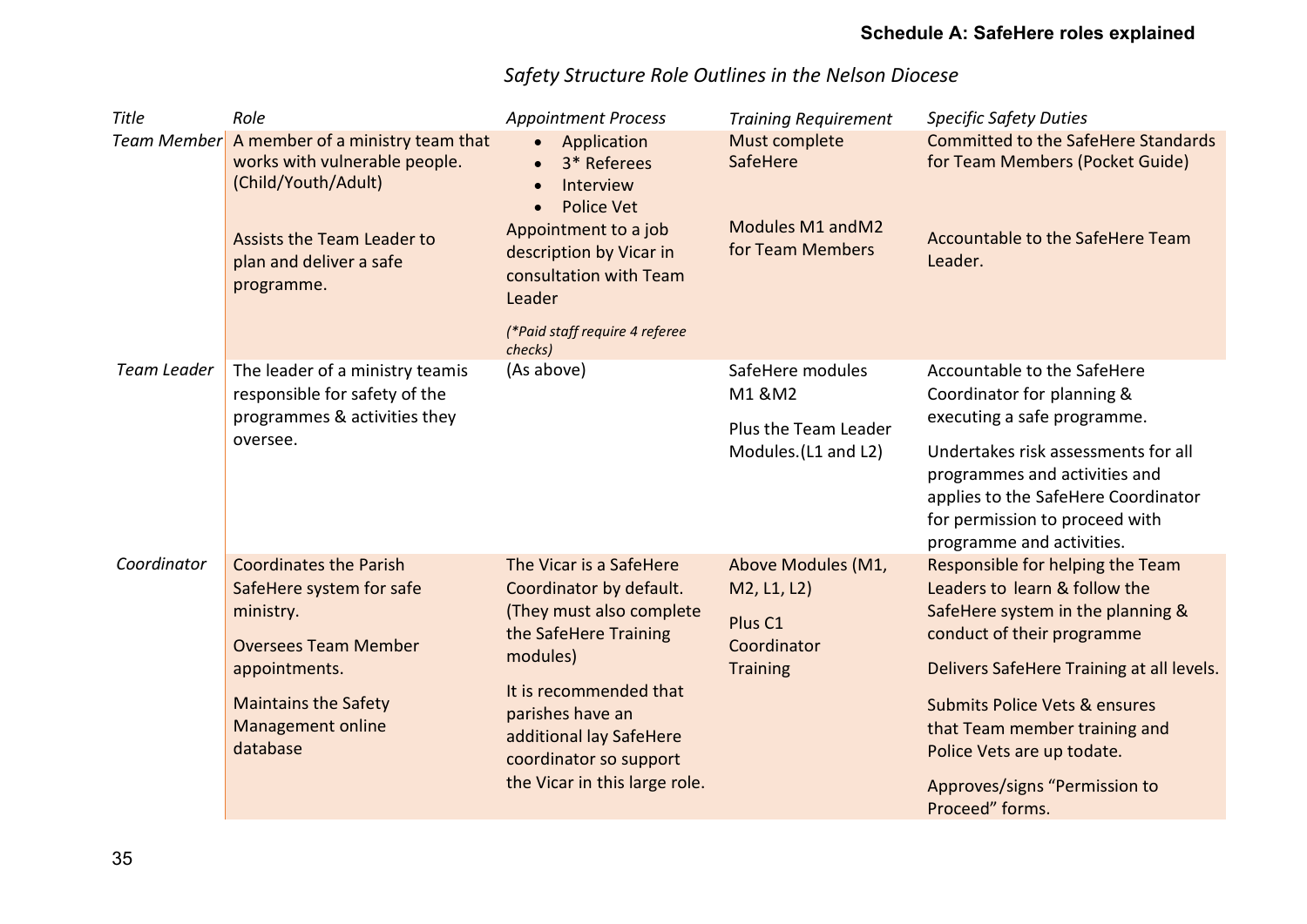### **Schedule A: SafeHere roles explained**

|                                                     |                                                                                                                                                             |                            |                                                             | Receives "Critical Incident" reports and<br>complaints and assists in critical<br>incidents asappropriate.                                                                                                                                                                                                                                               |
|-----------------------------------------------------|-------------------------------------------------------------------------------------------------------------------------------------------------------------|----------------------------|-------------------------------------------------------------|----------------------------------------------------------------------------------------------------------------------------------------------------------------------------------------------------------------------------------------------------------------------------------------------------------------------------------------------------------|
|                                                     |                                                                                                                                                             |                            |                                                             | Ensures Parish has a Health & Safety<br>Advocate & that all Vestry members<br>understand their Health & Safety<br>obligations.                                                                                                                                                                                                                           |
| Parish Safety<br>Advocate                           | Oversees the vestry efforts to<br>ensure that the Vestry fulfil their<br>Health & Safety responsibilities<br>under the Health & Safety at Work<br>Act 2015. | <b>Vestry Appointment</b>  | SafeHere Module M2 on<br>Risk Management is<br>recommended. | Focus is on safe facilities and events,<br>while the SafeHere Coordinator focuses<br>on safe people and programmes.                                                                                                                                                                                                                                      |
| Diocese Risk<br>Management<br><b>Officer</b>        | Oversees the risk management<br>process for the whole diocese in<br>conjunction with the Diocese<br><b>Health &amp; Safety Coordinator</b>                  | <b>Diocese Appointment</b> | M1, M2, L1, L2,<br>C1 and RMO<br>training                   | In conjunction with the Standards<br>and Safety Committee, develops<br>policy & procedures around Health &<br>Safety.<br>Approves/signs off safety plans for<br>Diocese events as required.<br>Receives and investigates complaints.<br>Oversees critical incidents                                                                                      |
| <b>Diocese</b><br>Health &<br>Safety<br>Coordinator | Trains and supports SafeHere<br>Coordinators to fulfil their duties<br>under SafeHere.                                                                      | Diocese Appointment        | M1, M2, L1, L2,<br>C1 and RMO<br>training                   | SafeHere Coordinator training and<br>support.<br><b>Supports Parish Safety Advocates</b><br>and vestry with safety guidance as<br>required.<br>Advises and assists in critical incident,<br>asappropriate, and may act as a Risk<br>Management Officer.<br>Approves/signs off safety plans<br>for Diocese events as required.<br>(Permission to proceed) |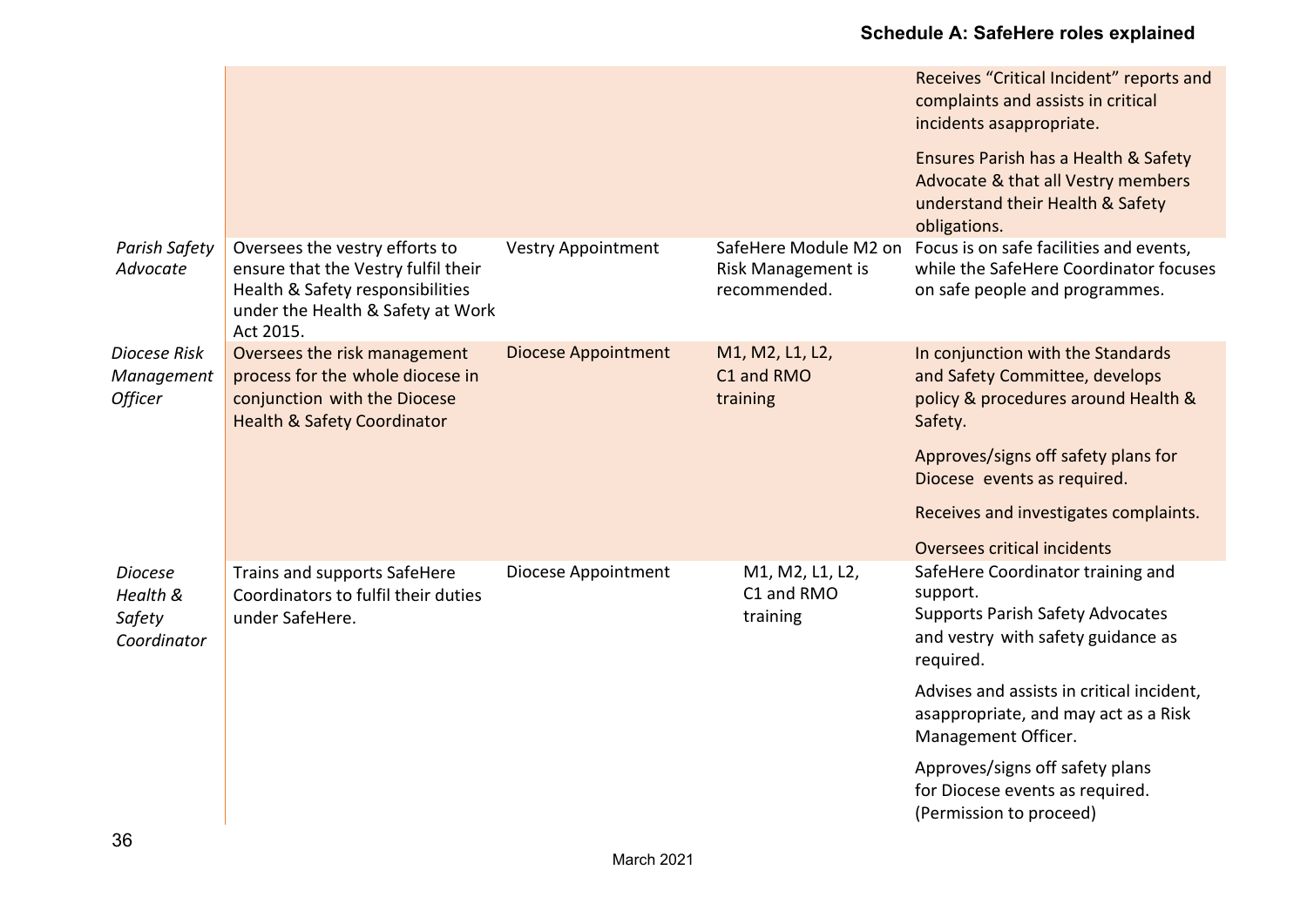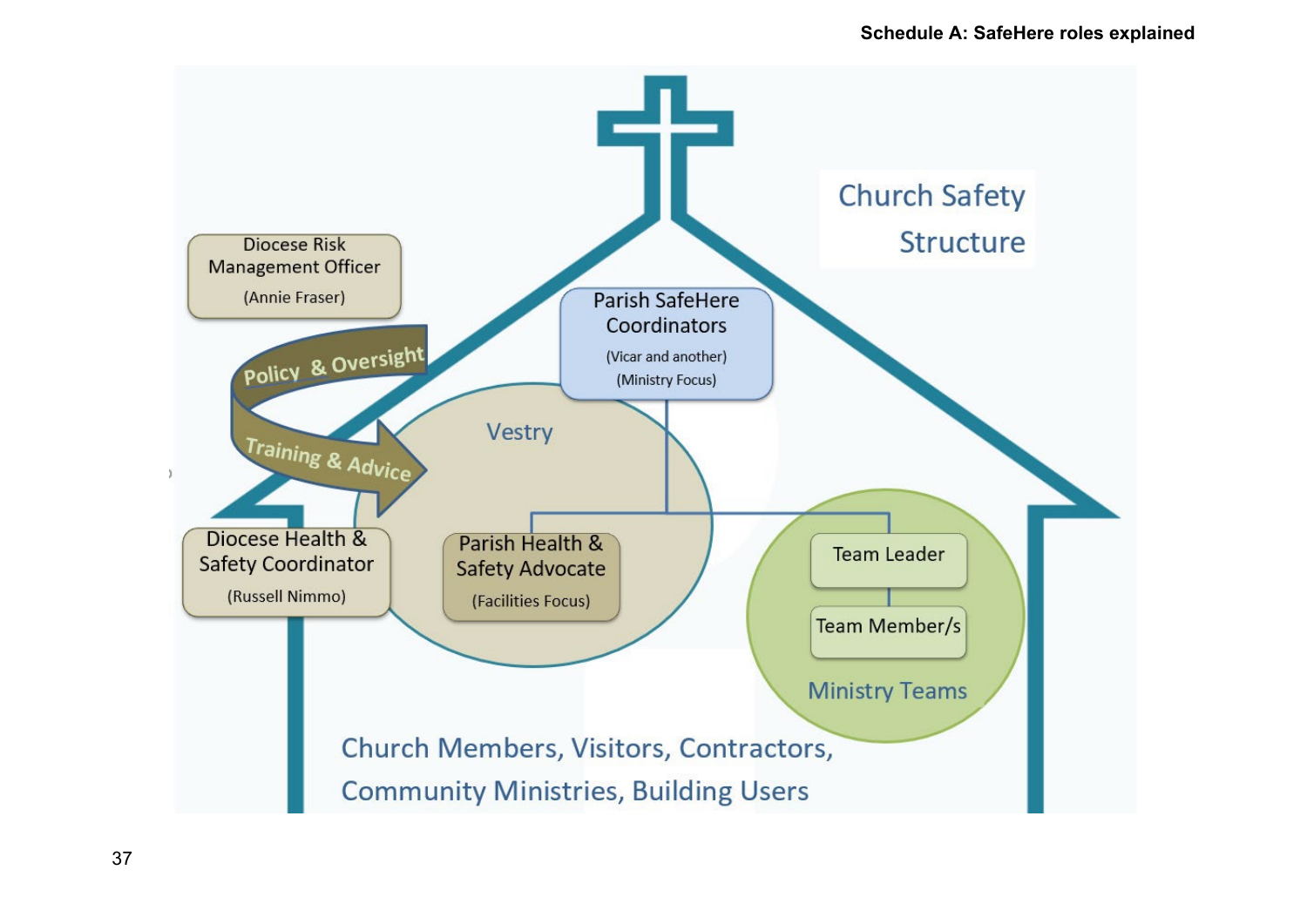#### **Schedule B: Defining and Identifying Abuse and Neglect**

Abuse is defined in legislation as "…the harming (whether physically, emotionally, sexually), ill treatment, abuse, neglect, or deprivation of any child or young person". Although there is no specific definition in legislation for abuse of vulnerable adults, the same would apply.

Abuse and neglect may take several forms:

- *Psychological abuse* (also known as Emotional Abuse) is ongoing emotional maltreatment or emotional neglect, such as to cause severe and persistent adverse effect on emotional development. It can include a pattern of rejecting, degrading, ignoring, isolating, exploiting, terrorising or any other treatment that may diminish the sense of identity, dignity and self-worth. It may also include age or inappropriate expectations being imposed. It also includes seeing or hearing the ill treatment of others. Such abuse is often associated with situations of power imbalance, such as abusive relationships and bullying.
- *Neglect* is the persistent failure to meet a dependant's basic physical and/or psychological needs, likely to result in the serious impairment of the person's health or development. It may involve such things as a parent or carer failing to provide adequate food, clothing and shelter, failing to provide adequate supervision, or ensuring access to appropriate medical care and treatment.
- *Physical abuse* is a situation in which a child suffers or is likely to suffer significant harm from an injury inflicted by another. It can be caused from such things as punching, beating, kicking, shaking, biting, burning or throwing. It can also result from excessive or inappropriate discipline or violence within the family and is considered abuse whether or not it was intended to hurt the person. It may result from a single episode or a series of episodes.
- *Sexual abuse* is a term that describes sexual activity where one (or more) of the people involved does not, or cannot, give consent. Both adults and children can be sexually abused. Sexual abuse of a child is when someone uses their power or authority to involve the child in sexual activity, including touching for sexual purposes, fondling of breasts, buttocks or genitals, oral sex, sexual intercourse, exposing themselves to a child, or seeking to have the child touch them for a sexual purpose. It also includes voyeurism, photographing children inappropriately, involving a child with pornographic activities or prostitution or using the internet and phone to initiate sexual conversations with children. An adult, adolescent or a child with greater power may perpetrate sexual abuse. While it may involve a stranger, most sexual abuse is perpetrated by someone the child knows and trusts.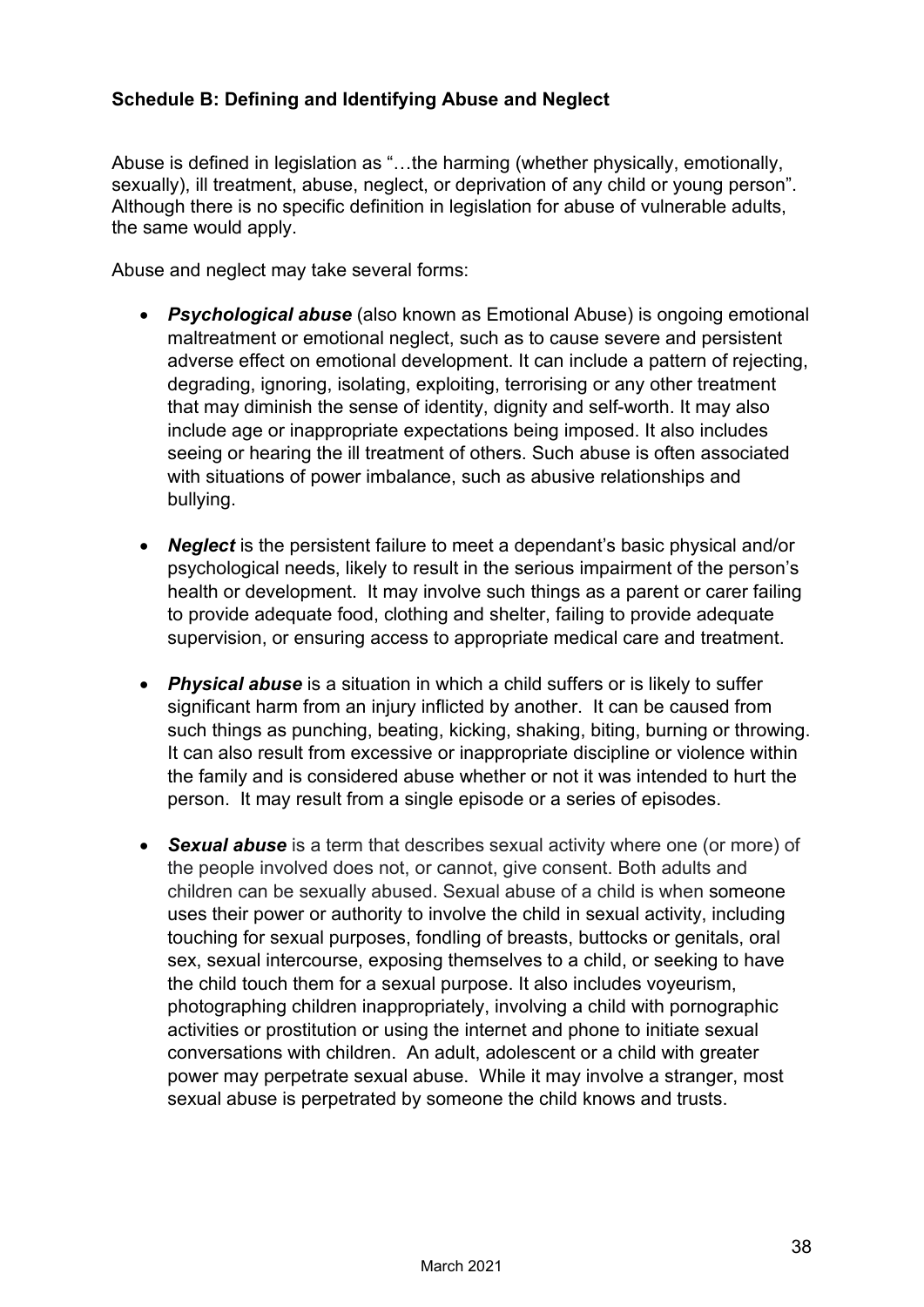#### **Identifying Abuse and Neglect**

It is not always easy to recognise that someone is being hurt or is at risk, so abuse can often go undetected. There are indicators (signs, symptoms, clues) that when found, either on their own or in various combinations, can point to possible abuse, neglect or family violence.

Indicators can be:

- Physical such as bruises or burns and relate to someone's physical condition.
- Behavioural such as someone cringing or flinching if touched unexpectedly, or a caregiver constantly calling a child 'stupid' or 'dumb'. Behavioural indicators can be displayed by the vulnerable person or by the alleged abuser.

Indicators do not always prove that someone has been harmed. They alert us that abuse may have occurred and that a person may need help or protection. Sometimes indicators can result from life events that do not involve abuse, such as divorce, accidental injury, etc.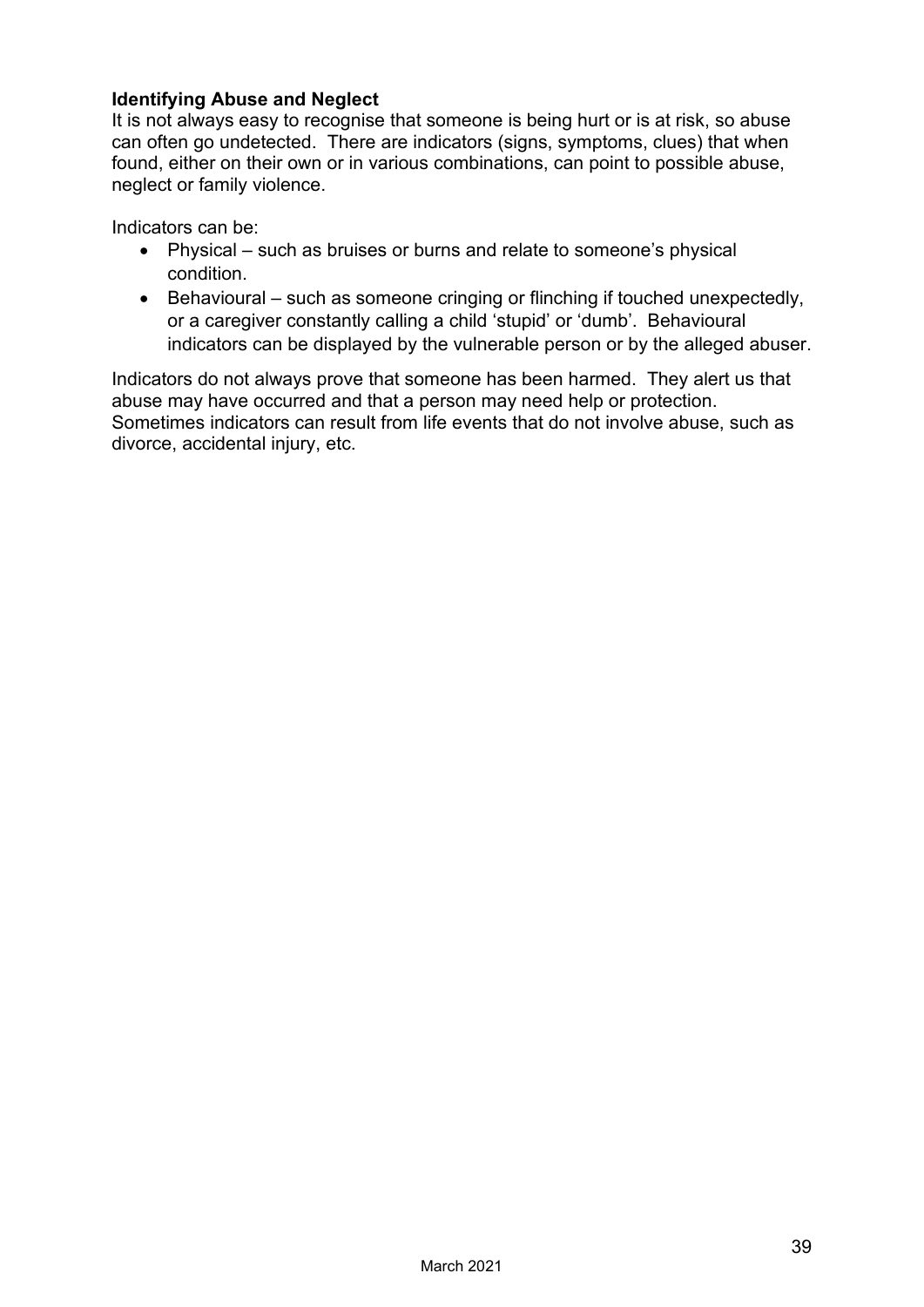### <span id="page-41-0"></span>**2. Harassment and Bullying Policy**

#### **Policy statement**

We are committed to ensuring that our workplace is free from harassment, discrimination and bullying.

#### **Purpose**

This policy sets out rules of behaviour to support such a workplace.

#### **Scope**

It applies to all workers, whether onsite at a parish or Diocese office or out in the field at other workplaces, as the work requires.

#### **Harassment**

Harassment is prohibited. Harassment occurs when someone is made to feel intimidated, insulted or humiliated because of:

- Age
- Disability
- Sexual preference
- Religion
- Skin colour or ethnicity
- Gender including pregnancy, marital status, family/carer's responsibilities
- Or any other characteristic specified under anti-discrimination or human rights legislation.

#### **Examples of harassment**

- Telling insulting jokes about particular racial groups or genders
- Sending offensive or insulting emails
- Displaying offensive posters or screen savers
- Making derogatory comments about someone's race or religion

#### **Sexual harassment**

Sexual harassment is also prohibited. This includes any unwanted sexually related behaviour that, in the circumstances a reasonable person would be offended, humiliated or intimidated by. Usually harassment and sexual harassment constitute an ongoing series of events, however legally, just one act can constitute harassment.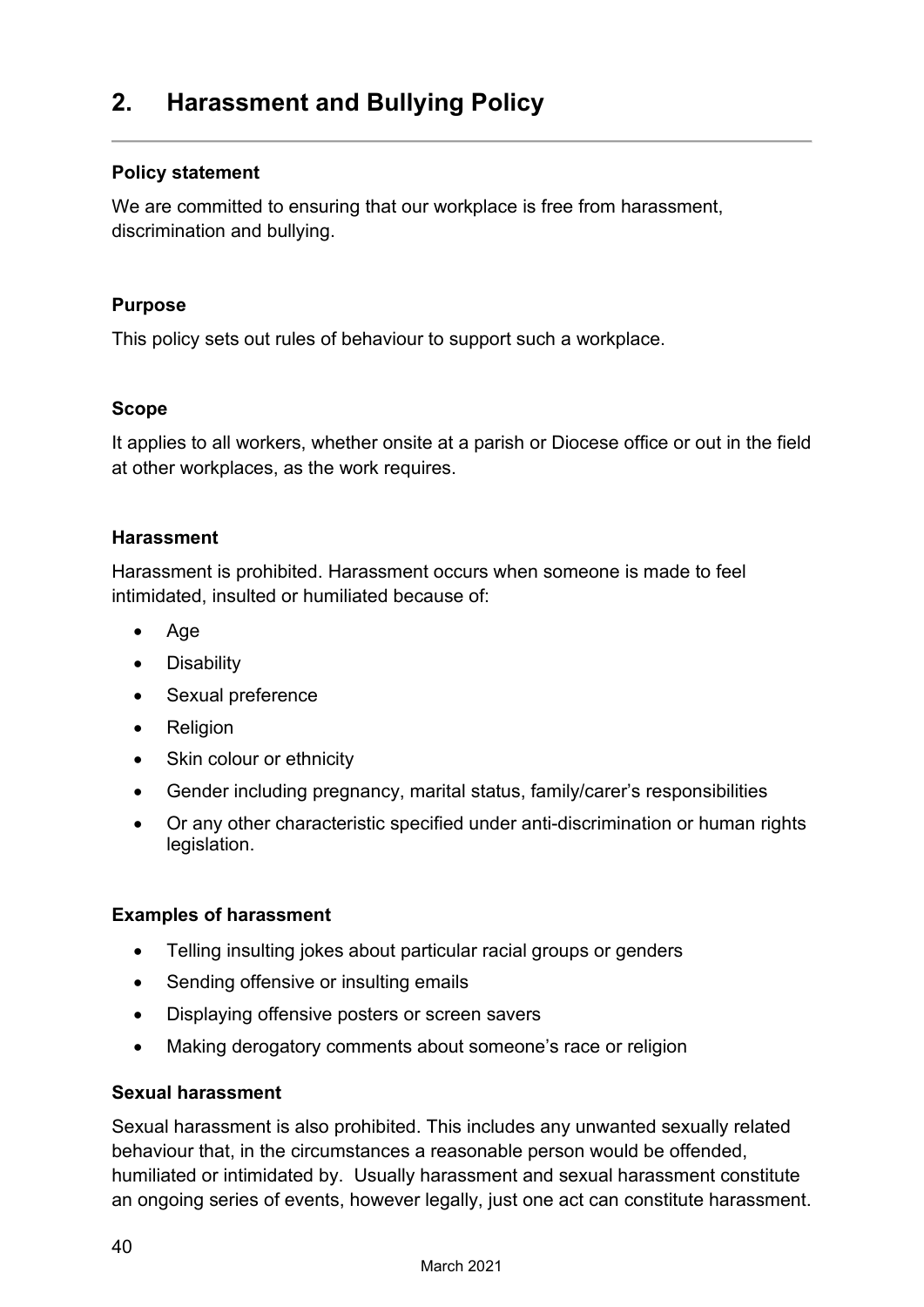#### **Examples of sexual harassment**

- Making obscene or sexually suggestive remarks or jokes
- Intrusive enquires into a worker's private life
- Unwanted body touching or physically molesting a person

#### **Discrimination**

Discrimination occurs when someone or a group of people is treated less favourably or unfairly because of their:

- Disability
- Race or religion
- Age
- Gender including pregnancy, marital status, family/carer's responsibilities

#### This list is not exhaustive.

Workplace discrimination can occur during the following activities and circumstances:

- Recruitment and selection of workers (although choosing a person based on their Christian belief is permitted where their main duties are substantially the same as those of clergy, or involve the spreading of Christian belief)
- Terms, conditions and benefits offered through employment
- Who is offered training and what sort of training is offered
- Who is considered and selected for transfer, promotion, retrenchment or dismissal

As well as being against the law, discrimination in the workplace is also against the policies and values of the Anglican Diocese of Nelson.

#### **Workplace bullying**

Workplace bullying is a form of harassment that, until recently, fell outside most current legal definitions of discrimination and harassment. It relates to a misuse or abuse of power in relationships between people. It includes the repeated less favourable treatment of a person by another or others in the workplace. It also includes behaviour that intimidates, offends, degrades or humiliates a person, and is unreasonable in the circumstances.

#### **Examples of workplace bullying**

#### **Physical:**

- Swearing
- Shouting
- Slamming doors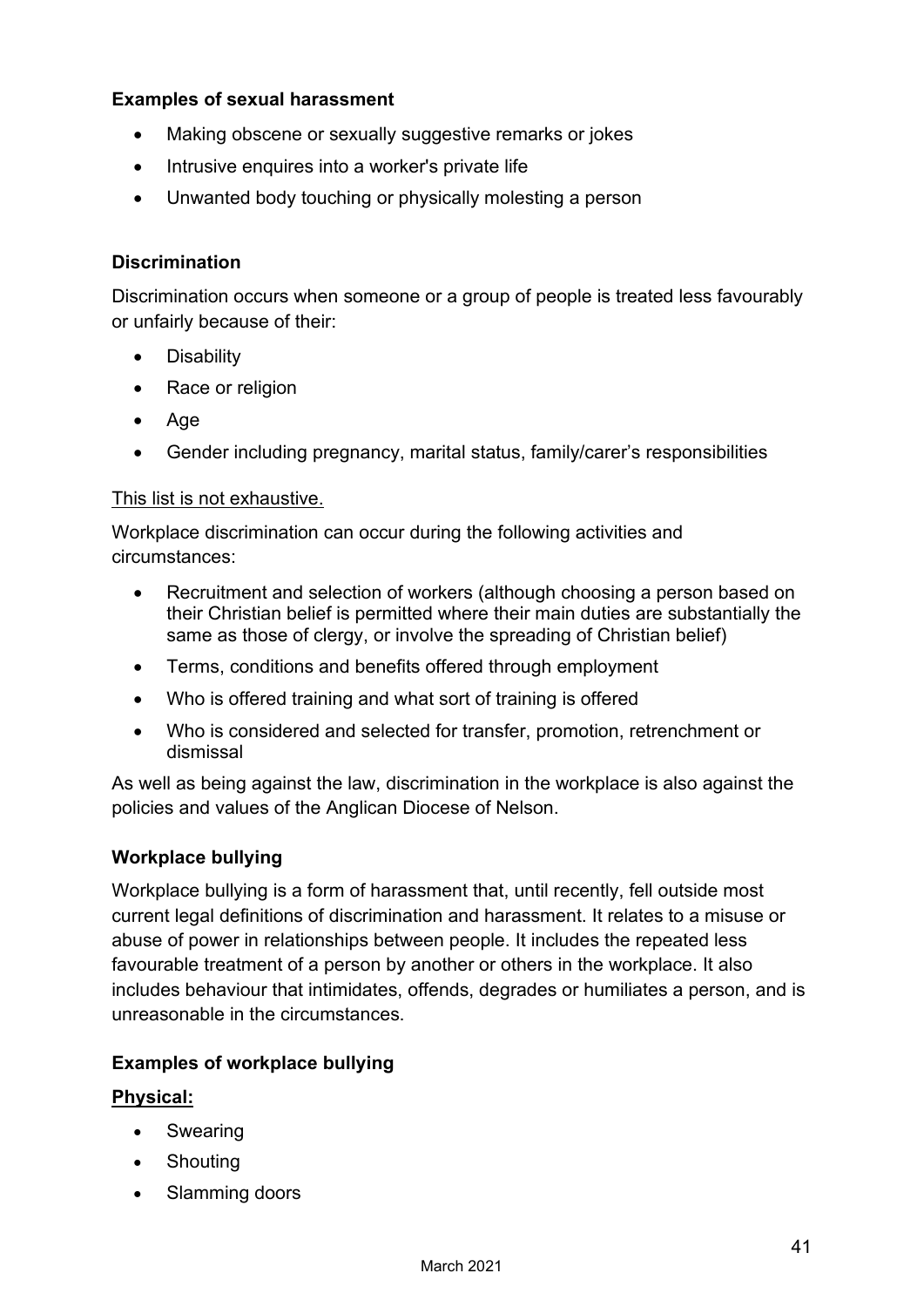#### **Psychological:**

- Silent treatment, ignoring a person or intentionally leaving them out
- Assigning meaningless tasks unrelated to the position
- Deliberately withholding information needed for effective work performance

#### **Bullying is not…**

#### **Reasonable management action including:**

- Setting reasonable performance goals, standards and deadlines
- Providing constructive feedback on work performance or behaviours
- Following counselling or disciplinary policies and procedures
- Differences of opinion
- Poor or bad management practices
- An interpersonal conflict
- A one-off incident (e.g., outburst of temper)

#### **Victimisation**

Victimisation is defined as a person or group of people retaliating or making reprisals including dismissing or harming the employment of those who submit a complaint about harassment, bullying or discrimination. Victimisation is prohibited behaviour and persons who victimise others may be subject to prosecution similar to that for bullying or harassment.

#### **Definitions**

**Bullying:** means unreasonable behaviour, repeated over time, which is deliberate and intended to humiliate, undermine or otherwise have a detrimental effect on the recipient(s), even though it may not be unlawful.

**Harassment:** means any unwelcome comment, conduct or gesture that is insulting, intimidating, humiliating, malicious, degrading or offensive. It might be repeated or an isolated incident but it is so significant that it adversely affects someone's performance, contribution or work environment. It can include physical, degrading or threatening behaviour, abuse of power, isolation, discrimination, sexual harassment and racial harassment.

#### **Responsibilities**

#### **The manager (or other designated person) is responsible for:**

- Providing a safe working environment free from discrimination and harassment.
- Responding to all complaints in the appropriate manner, ensuring the privacy and confidentiality of the complainant.
- Investigating all complaints in a timely manner.
- Keeping the complainant informed of how the investigation is going and what the outcomes are.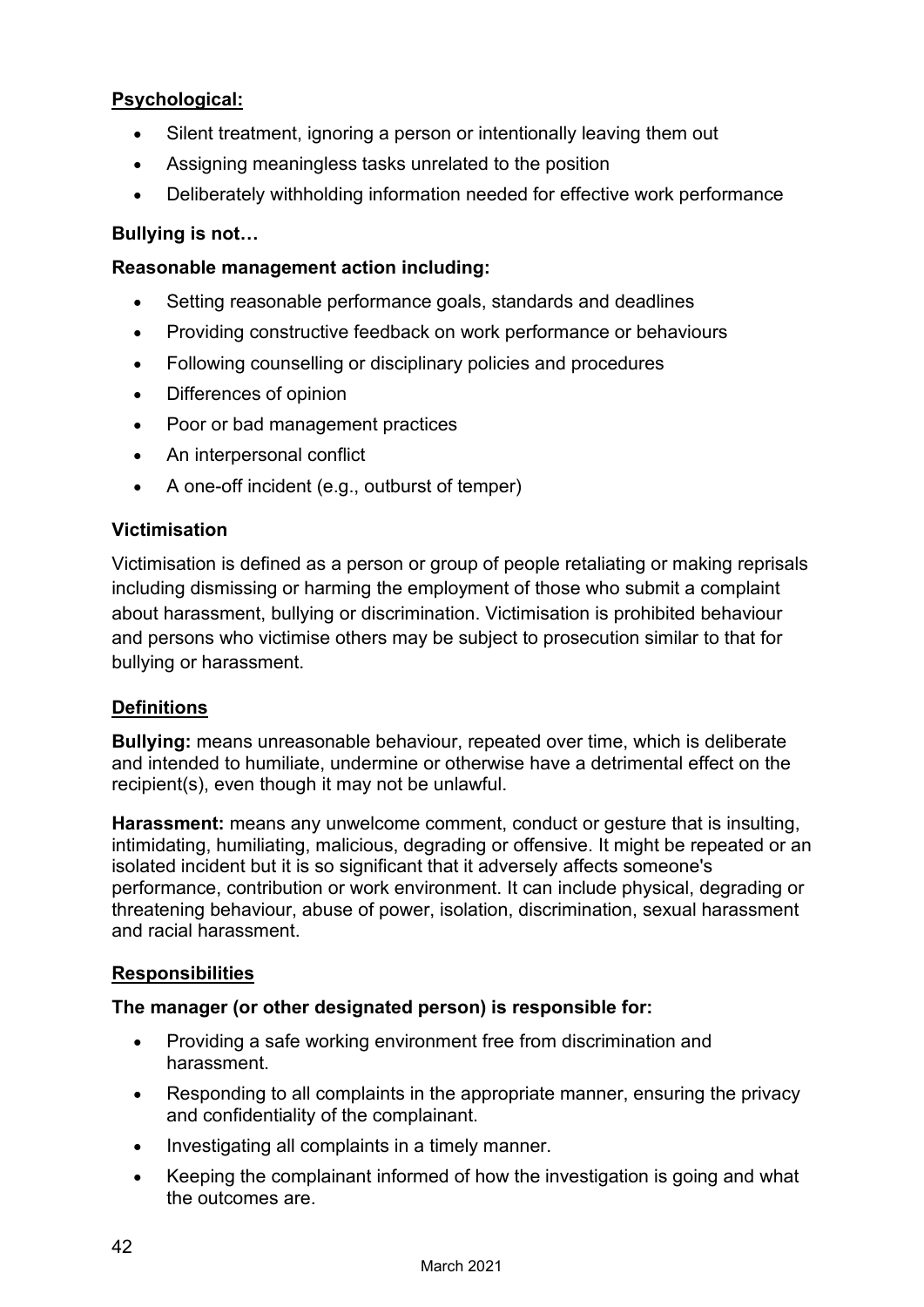#### **All workers are responsible for:**

- Ensuring they do not harass or discriminate against any person within the workplace.
- Avoiding behaviours which may be perceived by others as bullying or harassment.
- Raising concerns about any behaviours of other workers which they perceive as bullying and harassment.
- Reporting harassment directly affecting them to their manager (or designated person).
- Helping create a safe working environment free from discrimination and harassment by reporting harassment directed towards other people within the workplace.

#### **Harassment reporting process**

The process to report harassment, bullying or discrimination within the workplace is as follows:

- 1. Report to your manager (or designated person) as soon as it occurs.
- 2. If you are not comfortable advising your manager (or designated person), directly contact a member of the vestry or other person in authority in the church.
- 3. An investigation into this behaviour will be actioned.
- 4. You will be advised of the process as it happens.

#### **Further sources of information**

[http://www.legislation.govt.nz/act/public/1997/0092/latest/DLM417078.html -](http://www.legislation.govt.nz/act/public/1997/0092/latest/DLM417078.html%20-%20Harassment%20Act%201997) Harassment Act [1997](http://www.legislation.govt.nz/act/public/1997/0092/latest/DLM417078.html%20-%20Harassment%20Act%201997)

[http://www.legislation.govt.nz/act/public/1993/0082/latest/DLM304212.html -](http://www.legislation.govt.nz/act/public/1993/0082/latest/DLM304212.html%20-%20Human%20Rights%20Act%201993) Human Rights Act [1993](http://www.legislation.govt.nz/act/public/1993/0082/latest/DLM304212.html%20-%20Human%20Rights%20Act%201993)

[http://www.legislation.govt.nz/act/public/1961/0043/latest/DLM327382.html -](http://www.legislation.govt.nz/act/public/1961/0043/latest/DLM327382.html%20-%20Crimes%20Act%201961) Crimes Act 1961 [http://www.legislation.govt.nz/act/public/1993/0028/latest/DLM296639.html -](http://www.legislation.govt.nz/act/public/1993/0028/latest/DLM296639.html%20-%20Privacy%20Act%201993) Privacy Act 1993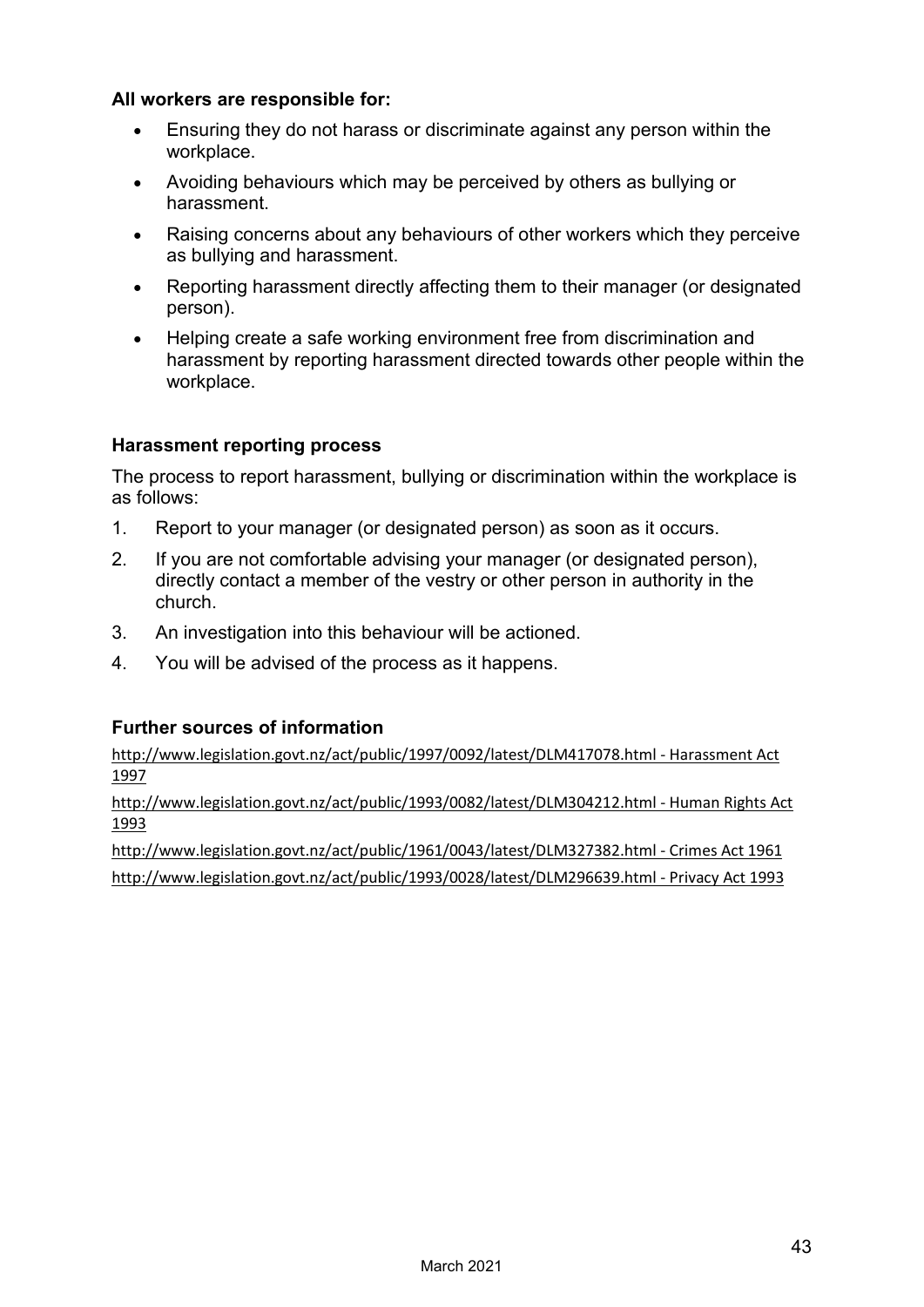### <span id="page-45-0"></span>**3. Fatigue at Work Policy**

#### **Policy statement**

We are committed to providing safe systems of work that eliminate or minimise the adverse effects of work related fatigue. This is a shared responsibility with our workers.

#### **Purpose**

This policy seeks to ensure a safe and healthy working environment free from injury or illness resulting from fatigue. It seeks to address the risks resulting from fatigue by establishing steps to manage workers and by encouraging workers to seek assistance.

#### **Fatigue**

Fatigue (tiredness, exhaustion, lethargy or listlessness) describes a physical and/or mental state of being tired and weak. Although physical and mental fatigue are different, the two often co-exist - if someone is physically exhausted for long enough, they will also be mentally tired. Someone experiencing physical fatigue cannot function at their normal level of physical ability. Mental fatigue results more in feeling sleepy and being unable to concentrate.

Nearly everyone struggles with being overtired or overworked from time to time. Such instances of temporary fatigue usually have an identifiable cause and a likely remedy.

#### *Contributing factors*

A person's level of fatigue may be influenced by:

- Spending long periods awake.
- Inadequate or insufficient quality of sleep over an extended period.
- The type of work performed and work environment.
- Workload and length of shifts worked.
- The time of day or night worked.
- The time taken to travel to and from work.
- Consumption of alcohol.
- The use of drugs (prescription, non- prescription, illicit or other).
- Their general level of fitness and/or medical condition.
- Stress.

#### *Managing Fatigue*

Managers should catch up regularly with their workers to monitor their job performance and how they are coping with their responsibilities. This should include how they are coping with tiredness and stress. Both the employer's responsibility for health and safety and the employee's responsibility to ensure his / her own health and safety and that of others likely to be affected (eg by poor judgement as a result of fatigue) should be identified.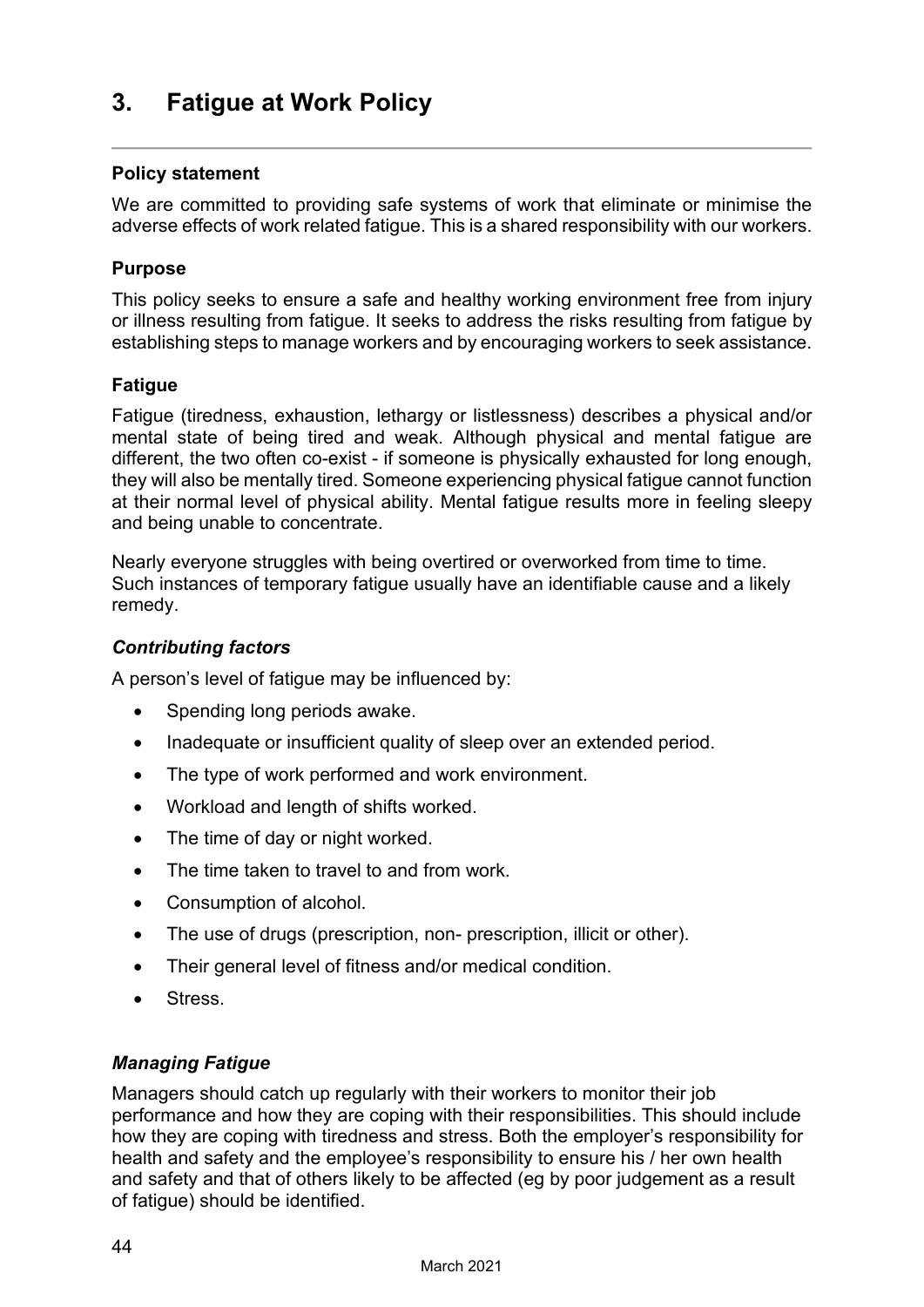#### *The Manager is responsible for:*

- Preventing or minimising risks caused by heavy workloads, eg limit shifts to a safe number of hours.
- Making sure staff take regular rest breaks during the day.
- Ensuring staff who regularly work in the evenings get sufficient time off in the day.
- Being alert for the contribution of fatigue when investigating accidents.
- Supporting staff as far as possible and asking them the best way to do this.
- Keeping the confidentiality of workers struggling with fatigue.

#### *Workers are responsible for:*

- Ensuring they are fit for work.
- Recognising the symptoms of fatigue and getting sufficient sleep.
- Knowing about:
	- o What to eat and when
	- o The impact of caffeine and alcohol on sleep
	- o The impact of prescribed medications, such as antihistamines, on their alertness
	- o How to make the most of their breaks and rest times
	- o How to adjust their sleeping area to promote good sleep
	- o The impact of exercise on fatigue.
- Seeking assistance if suffering from fatigue.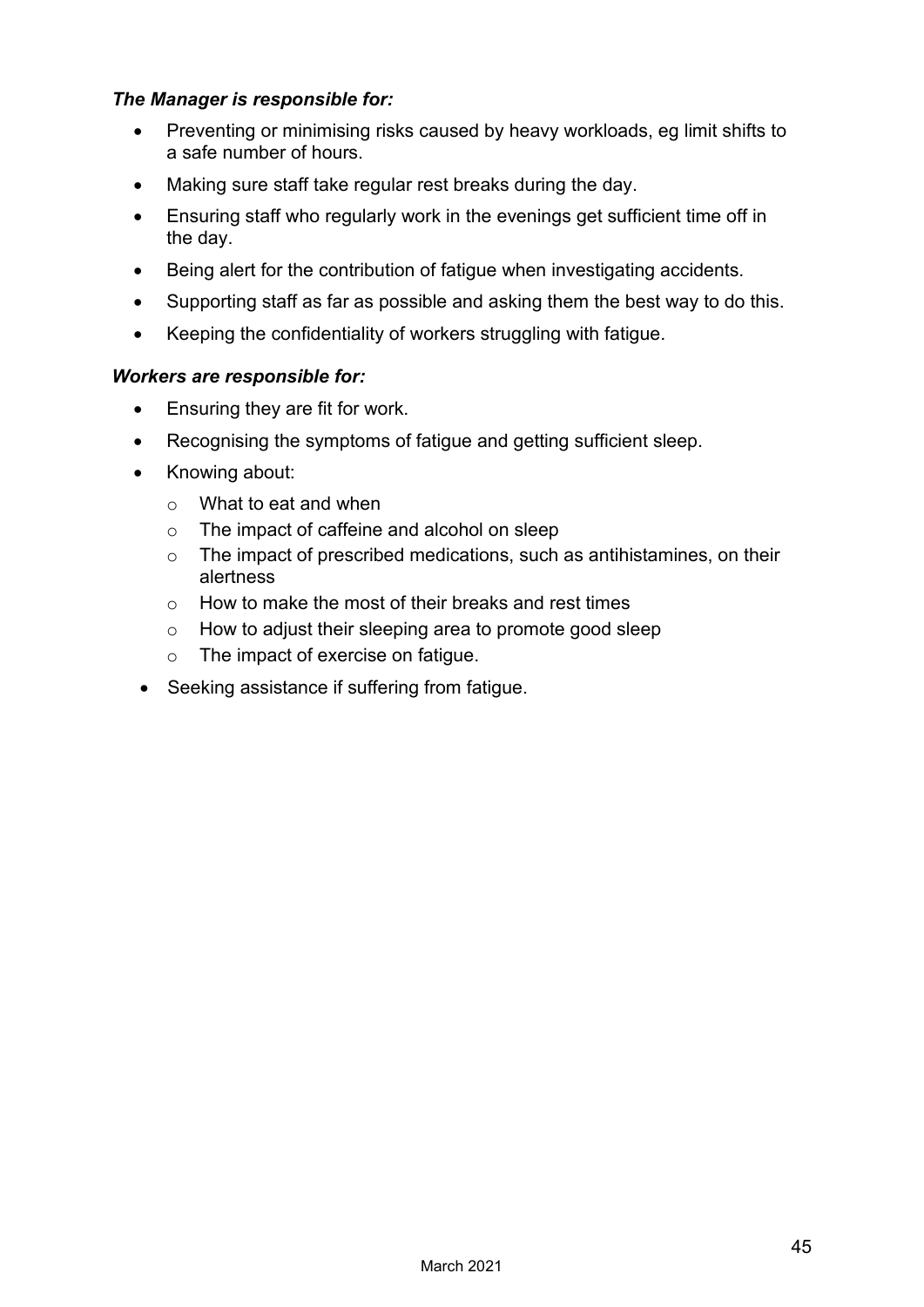### <span id="page-47-0"></span>**4. Stress Management Policy**

#### **Policy Statement**

We recognise our responsibility to actively reduce and manage stress in the workplace. Stress may arise from both personal and organisational sources. We have a degree of control only over the latter, and these guidelines provide a framework for stress management in the workplace.

#### **Purpose**

To assist workers to understand the causes of stress, and work together in ways that encourage positive responses to work demands.

#### **Responsibilities**

#### *The manager is responsible for:*

- Providing up-to-date and accessible information on stress.
- Adjusting the physical environment, workload, task design, pacing of work and work schedules to alleviate significant stress/distress in consultation with the person concerned.
- Making free specialist counselling available for workers.
- Ensuring workers take their breaks and use annual leave.
- Ensuring workers do not work an excessive number of overtime hours.

#### *Workers are responsible for:*

- Managing time and realistically prioritising tasks.
- Taking regular, necessary breaks during the day.
- Taking annual leave.
- Taking leave accrued as time in lieu as soon as possible.
- Not working excessively long hours.
- Discussing with a manager the issues causing stress, along with any suggested solutions.
- Seeking advice and help from others if possible talk to partners, friends, colleagues, a professional counsellor or manager.

#### **Common signs of stress**

- Headaches, feeling tired, or having difficulty sleeping.
- Worrying a lot, feeling anxious and tense for no explained reason.
- Having difficulty concentrating, finding it hard to make decisions.
- Lower level of confidence, making mistakes, forgetting things.
- Feeling impatient and irritable, drinking more alcohol, smoking more.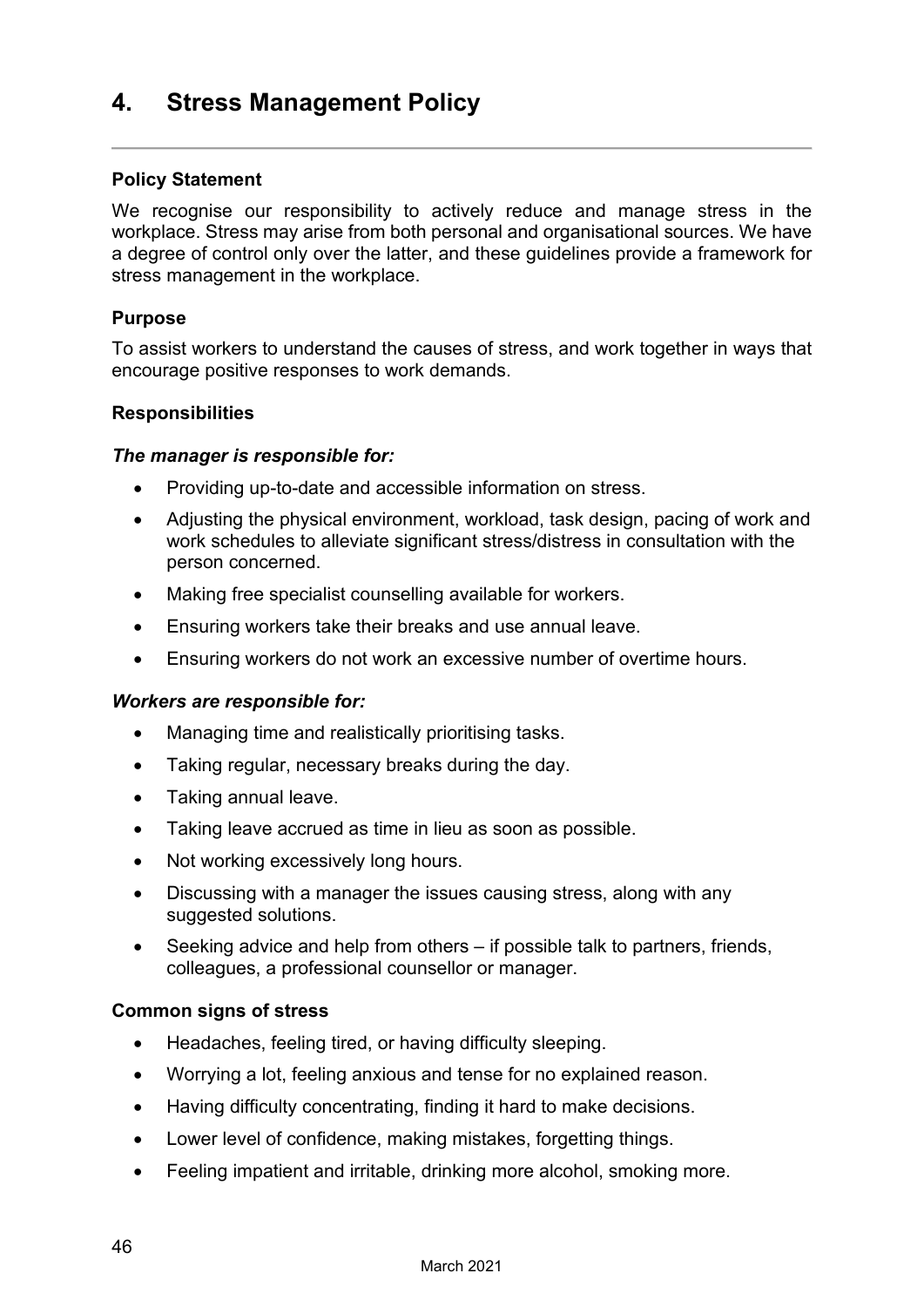#### **Prevention**

- Allow workers to participate in collaborative decision making.
- Allow workers to exercise as much autonomy and control as is practical.
- Provide training to enable work to be done most effectively.
- Consider job design, job descriptions and performance targets with the aim of reducing unnecessary stressors.
- Consult with workers to identify stressors in the workplace.
- Promote activities that make the workplace healthier, more stimulating and more fun.
- Carefully match people to jobs by considering their individual skills, capabilities and needs.

#### **Early intervention**

- Act immediately if a worker seems overly stressed.
- Explore whether their stress is in any way job related, discuss ways of alleviating it in the short term initially, and then focus on the sources of stress to consider long-term solutions.
- Short-term solutions could include sharing tasks amongst other workers, taking leave, or adopting flexible or reduced hours.
- Long-term solutions should aim to eliminate or minimise the cause of stress where possible – the preventative strategies outlined above should be used.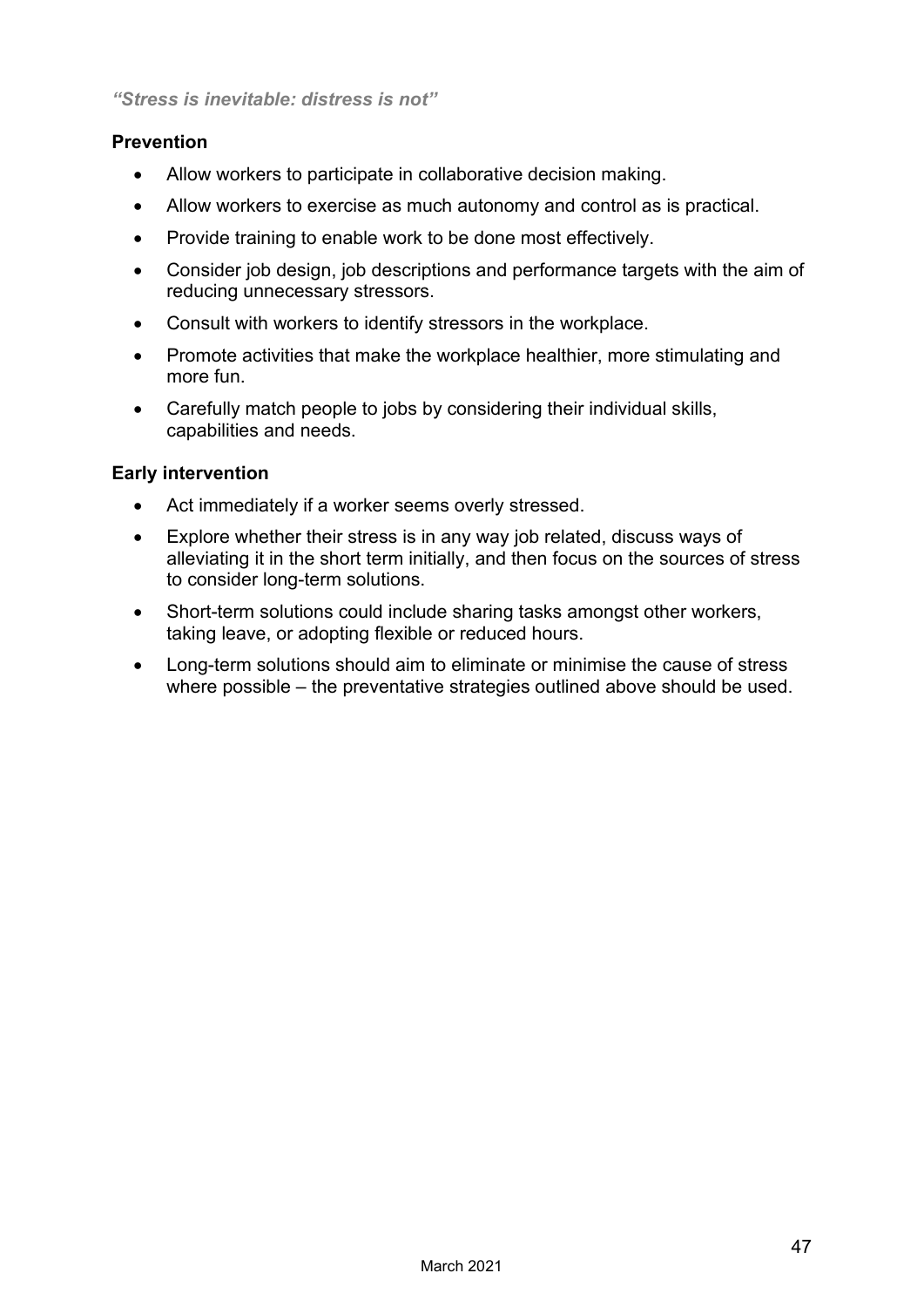### <span id="page-49-0"></span>**5. Working Alone Policy**

### **Policy Statement**

We are committed to ensuring that proper procedures are in place in keep safe those of our workers who work alone.

#### **Purpose**

Extra precautions are needed when normal contact with others is not available. The procedures below seek to ensure our workers' wellbeing and safety when working alone. They cover:

- working alone in the community
- working after hours or alone on church premises
- working from home.

#### **Working Alone in the Community**

#### **Risks**

Due to the nature of our ministry, some workers are required to visit people in the community in their homes. Often these visits are undertaken alone. Most of the situations envisaged in this procedure relate to clergy or paid ministry staff, such as parish nurses. There may also be occasions where voluntary workers make home visits, but it is strongly urged that whenever possible volunteers make home visits in pairs.

Making home visits alone gives rise to the following risks, which are increased when working alone for significant periods:

- violence or personal harm during a home visit
- becoming unwell and unable to summon help
- stress from confronting medical emergencies
- being falsely accused of inappropriate behaviour
- lack of access to hygiene or rest facilities
- being stranded in an emergency, eg. earthquake or flood.

#### **Minimising Risks**

Those working alone must be aware of these risks and take all reasonably practicable steps to ensure their own health and safety. This includes being physically well before going out to visit, ensuring their vehicle is in good working order and has enough fuel, and being comfortable with situations they enter into.

#### *New home visits*

Extra precautions should be taken when visiting someone new. The visitor should inform a colleague of the expected duration of the visit, the address and any other relevant details. First time visits should be carried out during normal work hours and a check-in plan put in place. Workers should assess each situation as they arrive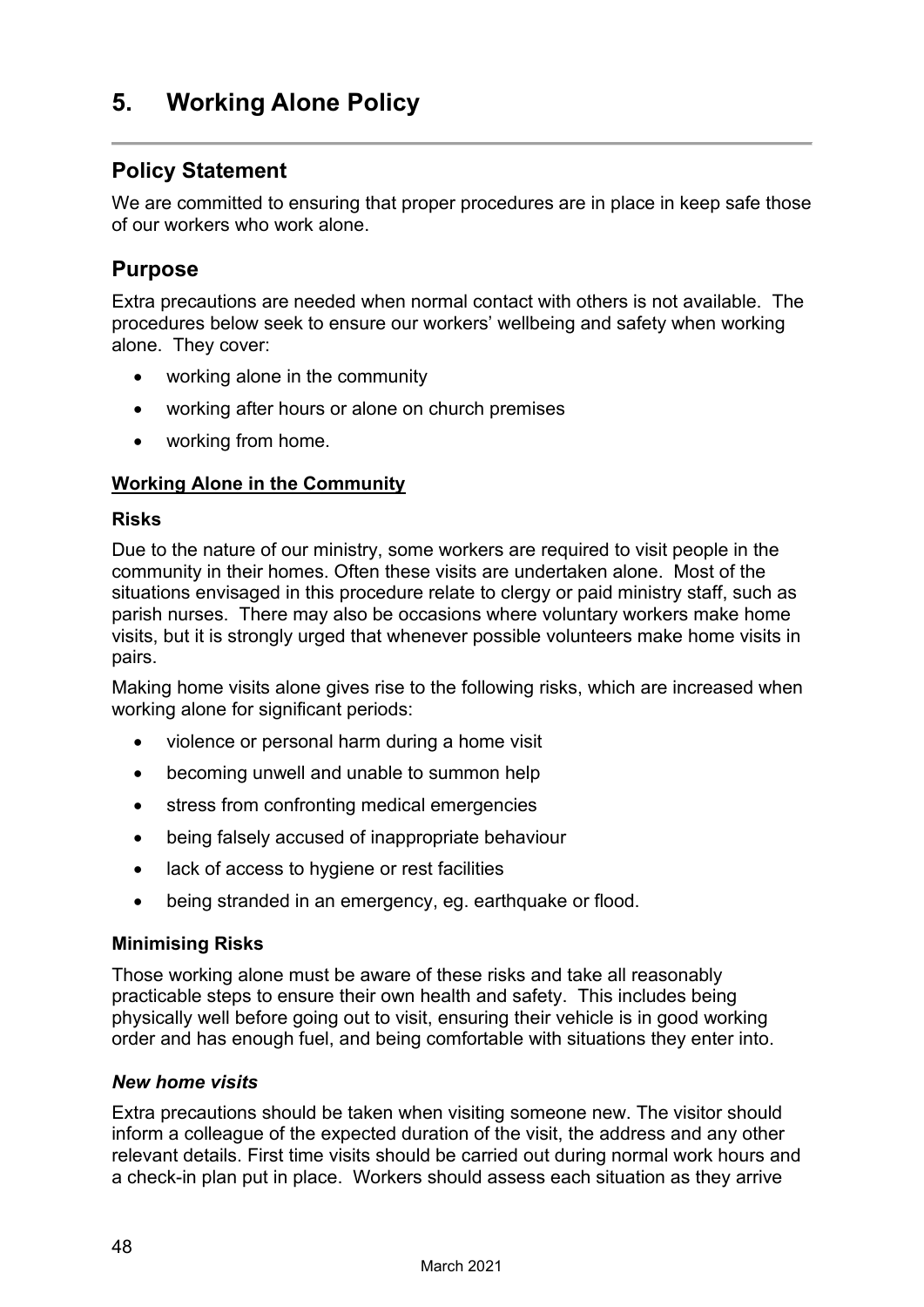and ensure they have a safe exit. This may mean sitting in the chair closest to the door.

If at any time the visitor feels unsure or unsafe, they should immediately remove themselves from the situation and inform their manager.

#### *Check in system*

Those working alone must put in place an appropriate check-in system, informing another person of their whereabouts and timetable, to ensure that if something goes wrong an alarm is raised quickly. This is especially important for those who are unmarried and live alone and cannot rely on someone at home noticing if they don't arrive as expected.

There are different options available and each individual must choose that which works best for them. Some options include:

- Using a shared diary with other church workers or, for small parishes, another church in the Diocese, so others know your whereabouts. Workers can also text or phone a trusted person at the end of the day to confirm they are home safely.
- Using a Lone Worker phone app on a smartphone, allowing the worker to set the time a visit should finish. At that time an alarm will sound and, if not responded to, an alert will be sent to those designated. This is ideal for those living alone who may not otherwise be missed.

If confidentiality is an issue, workers can give a list of addresses they will be visiting without giving names. The list can be left with a trusted person at the parish who will only access it if the worker doesn't check in at the end of the day.

#### *Hygiene and rest facilities*

Workers should ensure they know the location of public rest rooms, schedule breaks throughout the day and ensure they have enough to eat and drink.

#### *First aid kit*

Workers are encouraged to carry a first aid kit in their car and consider what else they may need in an emergency. Those who travel for work should consider carrying an overnight bag with water, a torch, a change of clothing (including something warm), toiletries, non-perishable food etc. in case they can't get home for any reason.

#### *Medical emergencies*

If a worker arrives to find a person in need of medical attention or deceased, they should immediately call 111 for assistance. They should also report the incident to their manager, who will ensure they are supported and given an opportunity to debrief.

#### *Guarding against accusations of inappropriate behaviour*

Workers should keep notes of their visits and what was discussed. This may be as simple as making a diary or notebook entry. If ever in a situation where workers feel there may be a negative outcome, they should immediately share their concerns and details of the visit with their manager.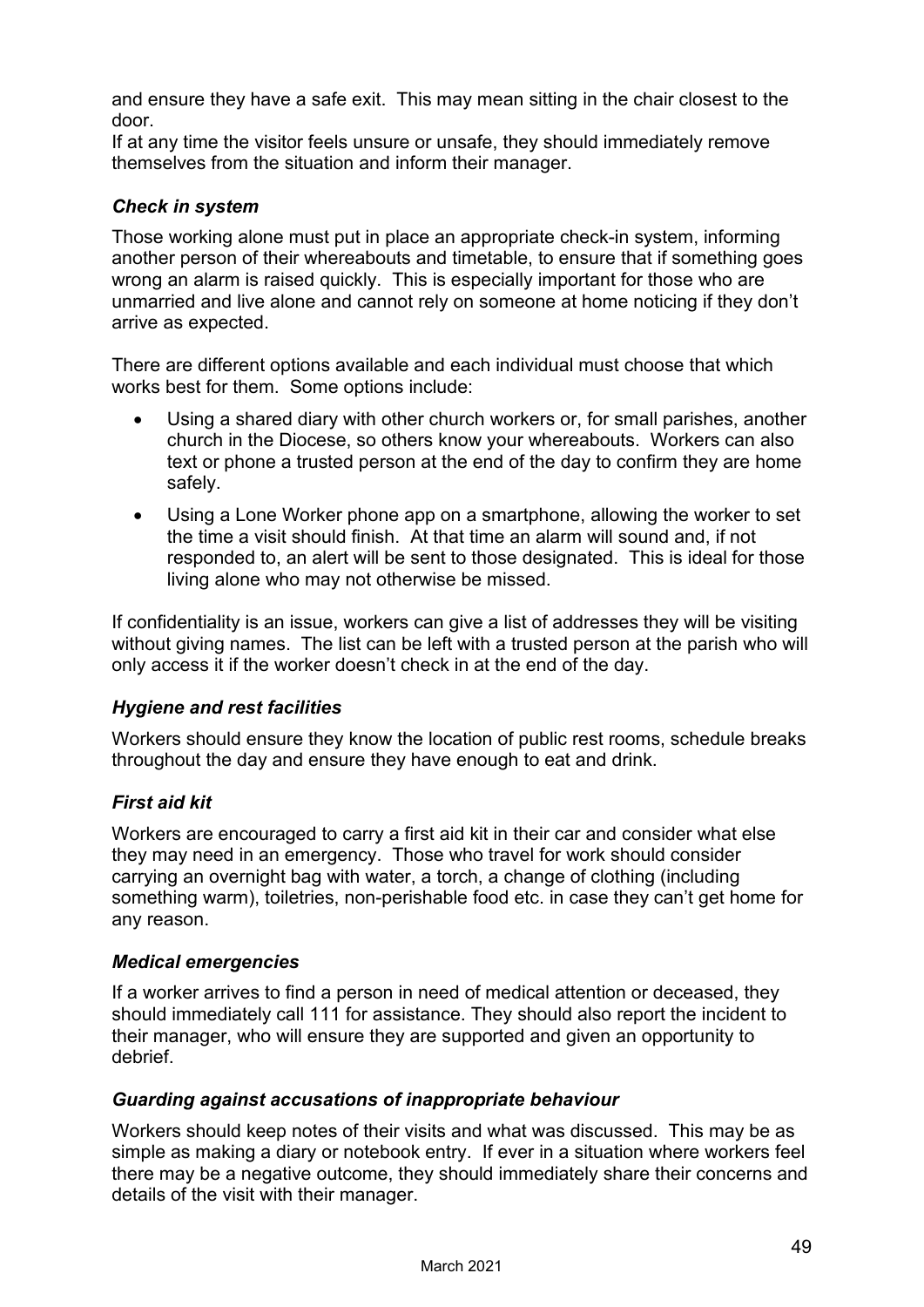#### **Working After Hours or Alone on Church Premises**

From time to time a staff member or volunteer may be the only person on church premises, or the last to leave at the end of the day, for example a church receptionist, cleaner, etc.

#### **Risks**

Risks include:

- having an accident and being unable to summon help
- sudden illness or incapacity
- fatigue
- physical violence from an unwanted visitor.

#### **Minimising Risks**

As with those working alone in the community, those working alone on church premises must take all reasonably practicable steps to ensure their own health and safety.

#### *Check in*

A check –in system should be established so that an absence will not go unnoticed. In many cases this will involve making contact with a spouse, vicar or nearby parishioner.

#### *Threats from others*

Workers should take precautions against the threat of an unwanted visitor, such as locking doors and having a phone close by to call 111 for help if in danger.

Wherever possible, a second person should be present when locking up at the end of the day/evening. Parishes should maintain good outdoor lighting and those leaving alone should ensure they park close to an exit door. If in any doubt about safety, workers should call a trusted person to meet them before they leave the building.

Workers should report instances where they feel in danger to the Safety Advocate and Vicar. All such will be investigated and, where possible, controls put in place to prevent recurrence.

#### **Working From Home**

The church is committed to ensuring the safety of staff members who work from home.

#### **Risks**

- mental stress due to lack of support
- sudden illness
- emergencies such as earthquake or fire
- threat of harm from an unwanted visitor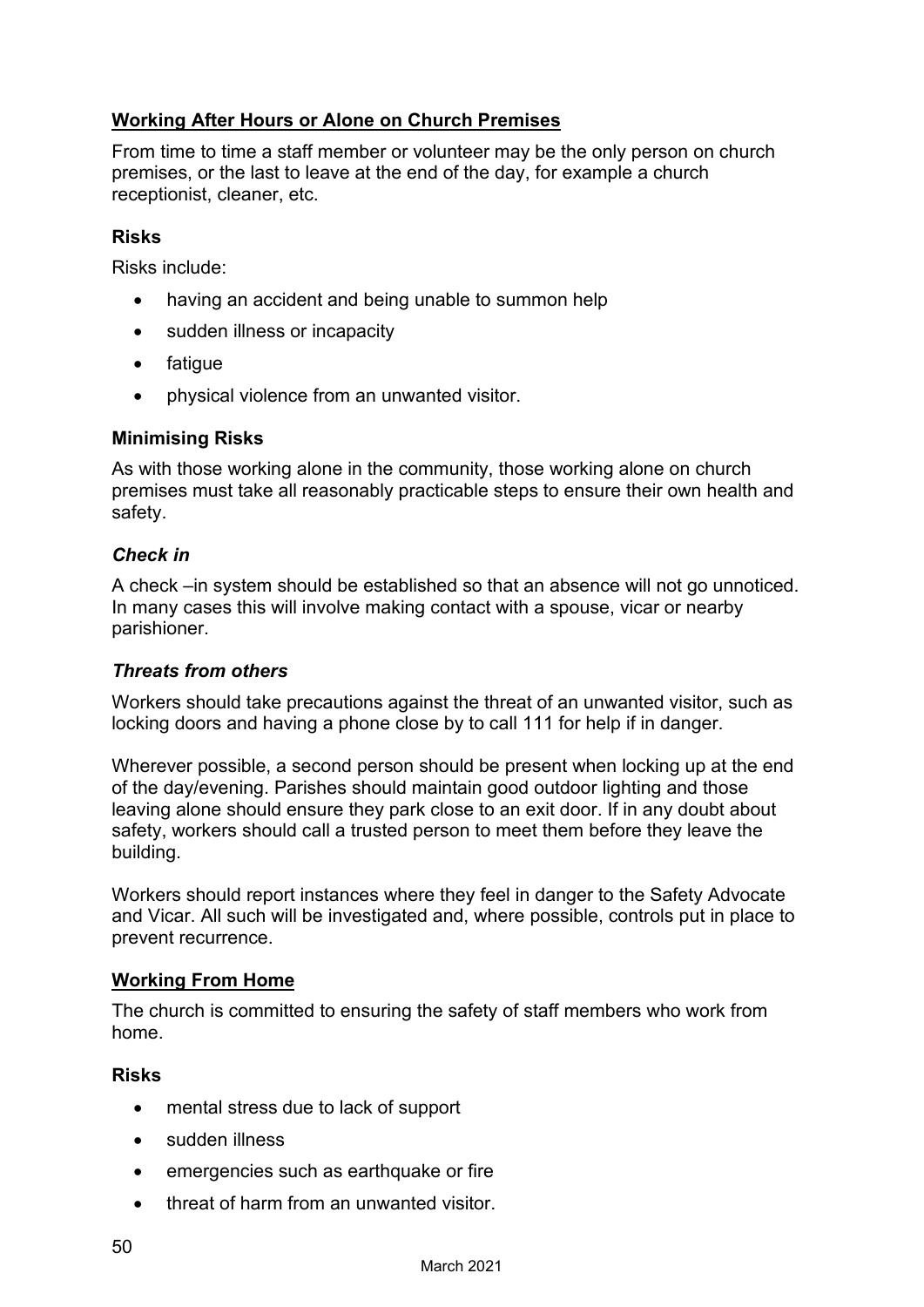#### **Minimising Risks**

Staff have a responsibility to take all reasonably practicable steps to ensure their own health and safety when working from home. Managers should discuss the home environment with their staff to ensure they have a suitable place to work that is free from uncontrolled hazards, eg, trip hazards from power cords.

If staff regularly work from home, their manager should check-in with them regularly by phone. The manager should also check-in in emergencies such as natural disaster. Staff must be contactable by phone during office hours.

All other Diocesan policies, such as confidentiality, apply to staff working from home.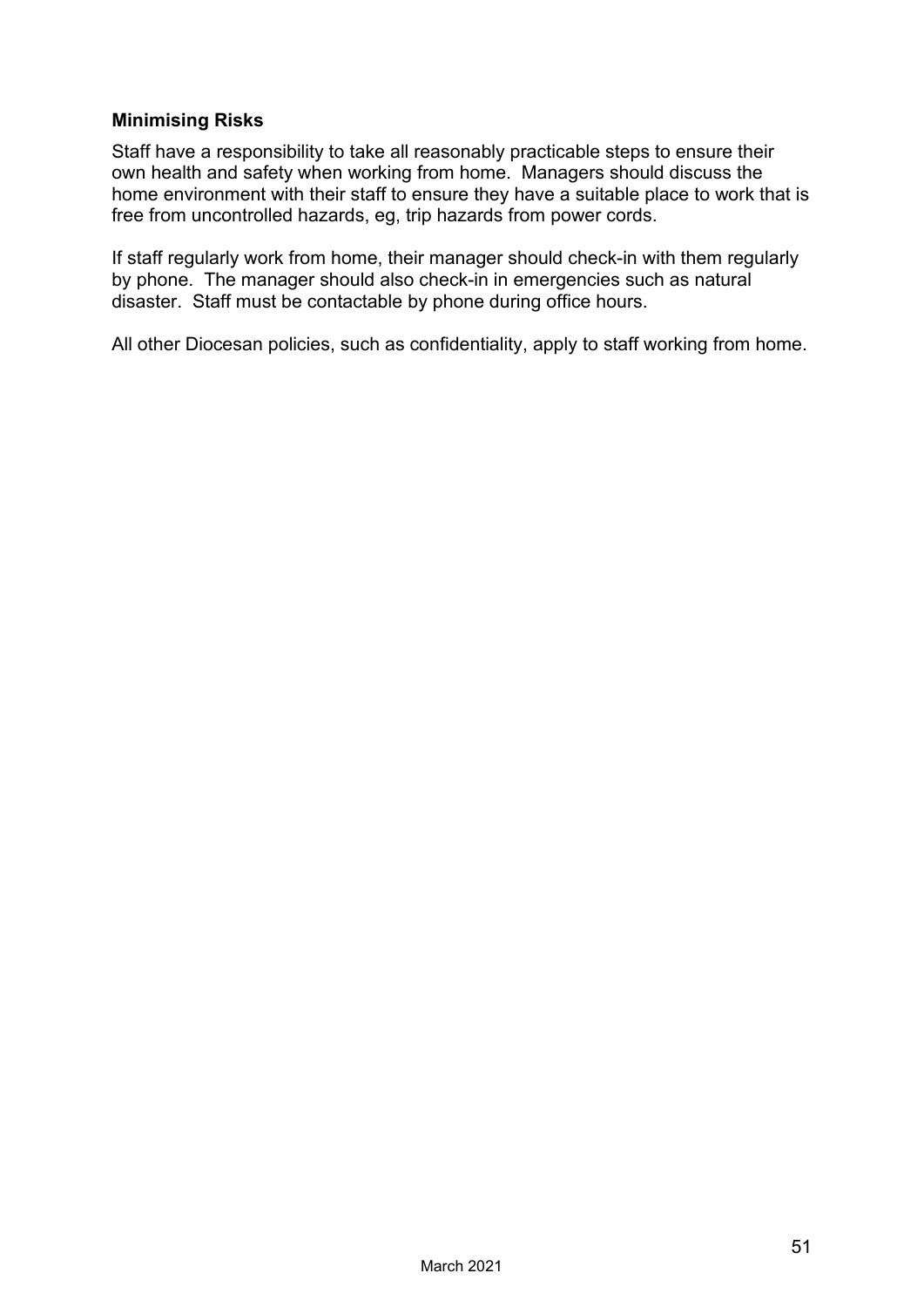### <span id="page-53-0"></span>**6. Power Tool Policy**

#### **Policy Statement**

We are committed to ensuring the safety of those carrying out work using power tools.

#### **Purpose**

From time to time those involved in church property maintenance may consider using power tools. The procedures below are aimed at preventing harm from the use of these tools, many of which have significant associated dangers.

#### **General requirements**

Before work begins, vestry must ensure that someone with appropriate competency assesses the power tool's suitability for use. Only those experienced (and with a proven competency) in use of that particular power tool are permitted to work with it. In all cases:

- a risk assessment must be carried out and measures put in place to minimise risk
- tools must be well maintained and serviced
- use must be in strict adherence to manufacturer's instructions
- all appropriate protective gear must be worn, eg safety glasses, earmuffs, safety gloves and boots, etc.
- preferably work should not be carried out alone, but, if it is, a check-in system must be put in place to ensure another person is aware of the worker's intentions and can make phone contact
- a first aid kit must be available on site.

#### **Chainsaws**

Chainsaws may be used only by those with certain minimum qualifications.

#### *Trimming small branches and cutting logs for firewood:*

All chainsaw operators must hold the following minimum qualifications (or their equivalent):

- NZQA unit standard 6916 demonstrate knowledge of the rules relating to chainsaw use
- NZQA unit standard 6917 demonstrate basic chainsaw operation.

All chainsaw operators must follow the safety measures itemised above and, in particular, must wear the following protective gear:

- hi-visibility helmet
- earmuffs grade 5
- visor or safety glasses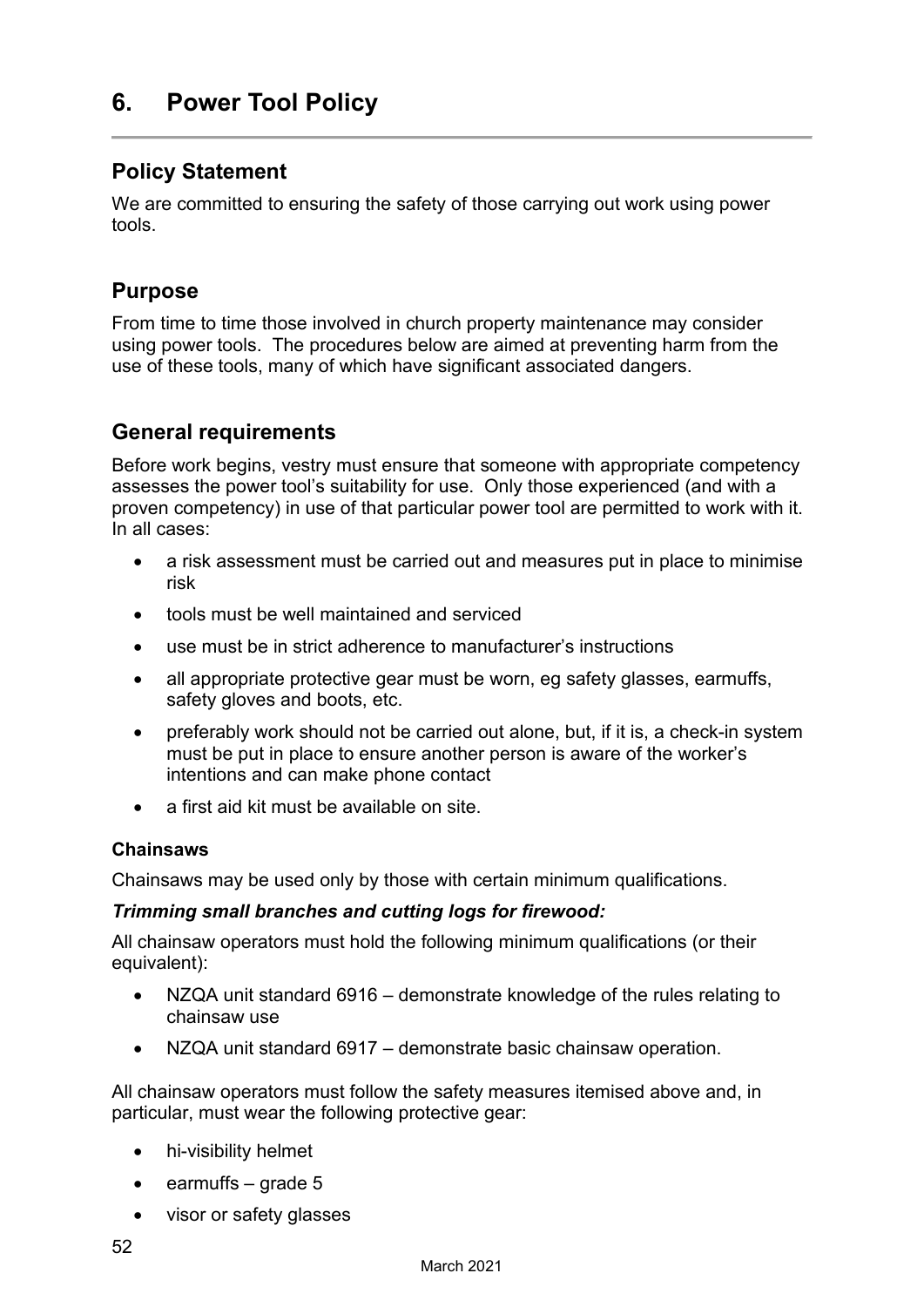- hi-visibility shirt, vest or coat
- protective chainsaw legwear, chaps or trousers
- safety boots, steel capped leather boots or chainsaw resistant gumboots.

#### *Tree felling*

Only loggers or arborists with the appropriate qualifications may fell trees. Work must not be carried out without someone else being present.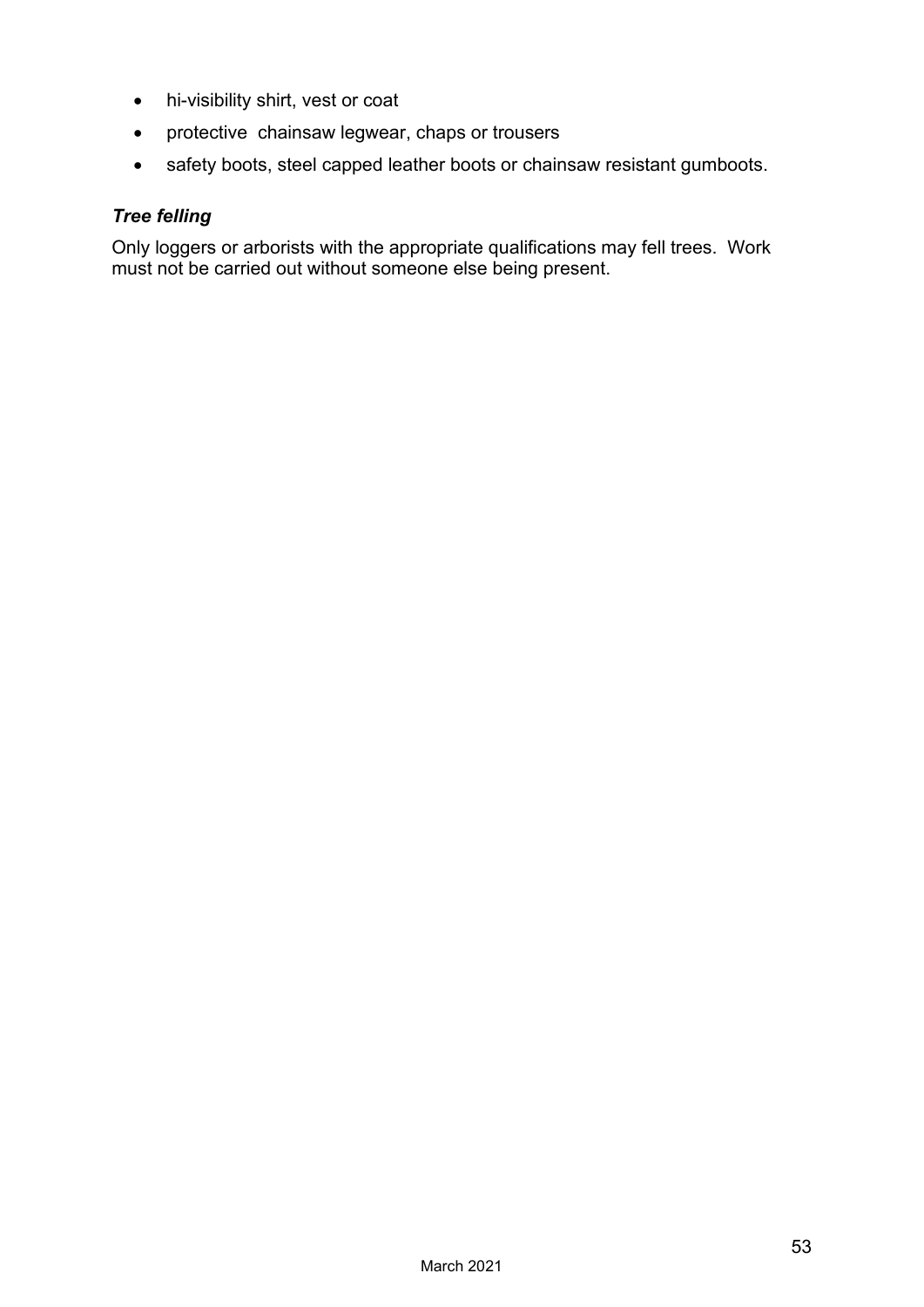### <span id="page-55-0"></span>**7. Working at Height Policy**

### **Policy Statement**

We are committed to ensuring that everyone in our workplaces is safe when carrying out work at height.

#### **Purpose**

The procedures below provide guidance on managing risk when working at height.

### **Definition**

Working at height means working in a place where a person could be injured if they fell from one level to another. This can be above or below ground level. Work at height does not include slipping, tripping or falling at the same level.

### **Responsibilities**

Managers must take all reasonably practicable steps to ensure:

- the safety of workers when they are exposed to a fall or where the risk of falling exists.
- that work at height is never carried out alone
- that wherever possible, safety equipment is used to prevent fall from height
- that work at height is planned out prior to commencing and all risks have been identified, with suitable controls established.

Workers must take all reasonably practicable steps to ensure:

- their own safety while at work; and
- that no action or inaction of the worker while at work, causes harm to any other person(s); and
- that any work at height work is planned out prior to commencing
- that work at height is done within the parameters set by Worksafe NZ.

### **Procedure to be followed**

Where the potential to fall exists, the following simple hierarchy of controls should be considered:

- 1. Can the job be done without exposing persons to the hazard, i.e. can you eliminate the hazard altogether?
- 2. If elimination is not practicable, then steps should be taken to protect people from the hazard. This can be achieved using safe working platforms, guardrail systems, edge protection, scaffolding, elevated work platforms, mobile scaffolds and barriers to restrict access.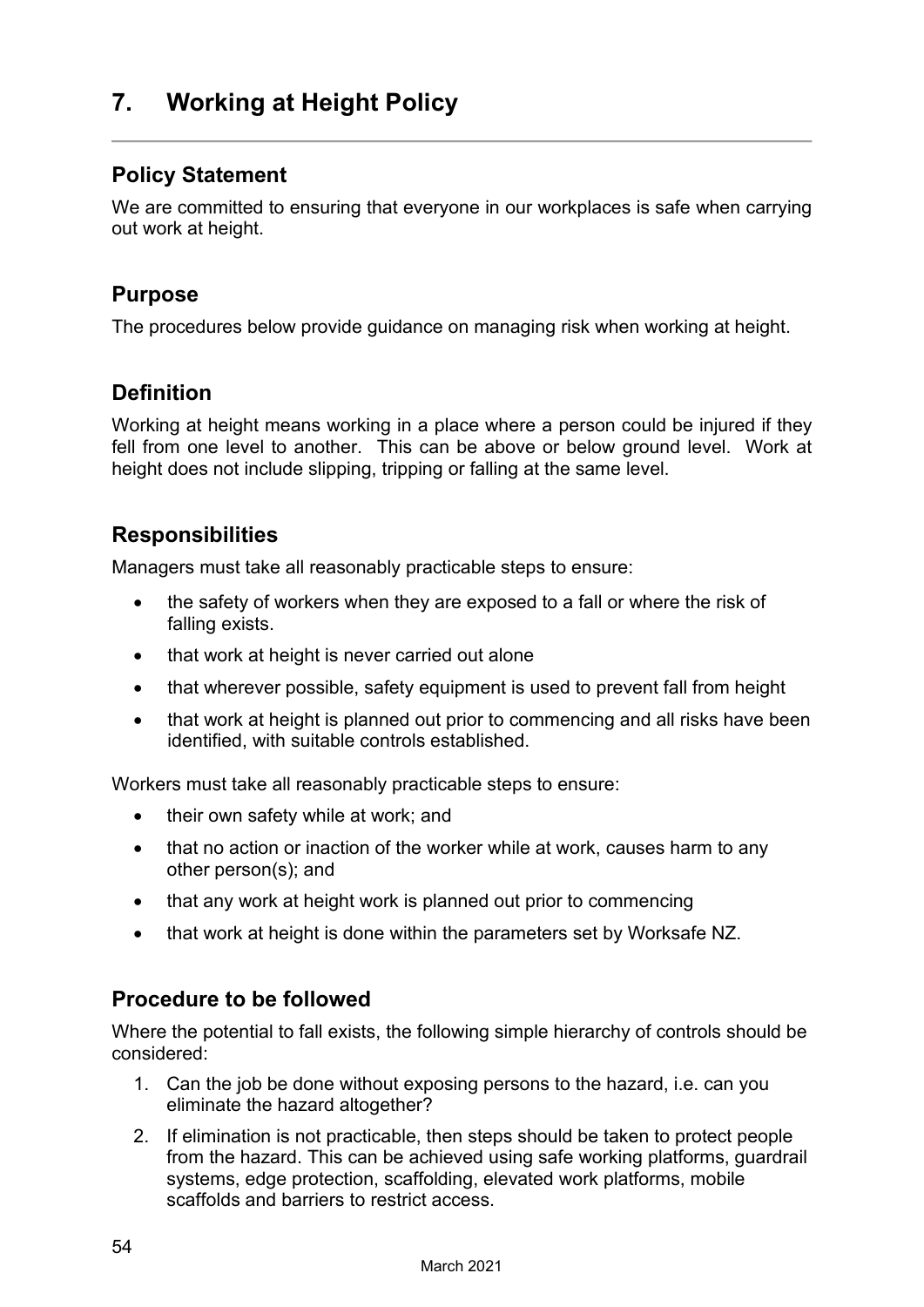3. If none of the above options are possible, consider the use of work positioning systems, safety harnesses, soft landing systems and rope access systems. Those using such safety systems must have received specific training in their use. A contractor will likely be needed for work of this type.

For work below 5 metres, sometimes a temporary work platform will be sufficient to prevent a fall. If regular work at height is going to be required, parishes should consider purchasing this equipment or, alternatively, companies like Hire Pool and Hire Quip have temporary work platforms for hire.

If a parish is unable to provide a safe way for workers to carry out work at height, then a contractor should be brought in who can provide his/her own safety protection and has been properly trained in its use. This work will still need to be monitored by the parish to ensure it is carried out safely.

#### **Use of Ladders**

Ladders do not offer any protection from a fall. They should only be used for low risk and short duration tasks. Work above 3 metres is not considered low risk and an alternative option should be sought.

The following basic safety rules must be followed when working on a ladder:

- Do not overload the ladder stick to the safe working load stated on the ladder.
- Do not overreach. Keep your belt buckle within the stiles and both feet on the same rung while working. Never stand on the top two rungs.
- Keep the rungs free from any items and do not hang tools from the rungs. Carry any tools you are using on a tool belt.
- Keep three points of contact on the ladder at all times two hands and one foot, or two feet and one hand while climbing, and two feet and one hand when working.
- Ladders must be trade or industrial standard and be rated at not less than 120kg.

Ladders should be checked before use to ensure they are in good condition. This includes having undamaged feet.

Whenever possible the ladder should be positioned and secured to prevent it slipping or falling:

- Tie (or effectively secure) the ladder at the top. If not possible, tie the ladder where practicable
- Use an effective ladder stability device
- Wedge the ladder against a suitable fixed structure, eg, a wall
- 'Foot' the ladder by facing it with both feet on the bottom rung, each foot as far apart as possible on the rung (stile to stile) and both hands on the stiles. The person footing the ladder should stay in position until the person using the ladder has descended to a point where they can safely step on to the ground. The user and footer should not overload the ladder.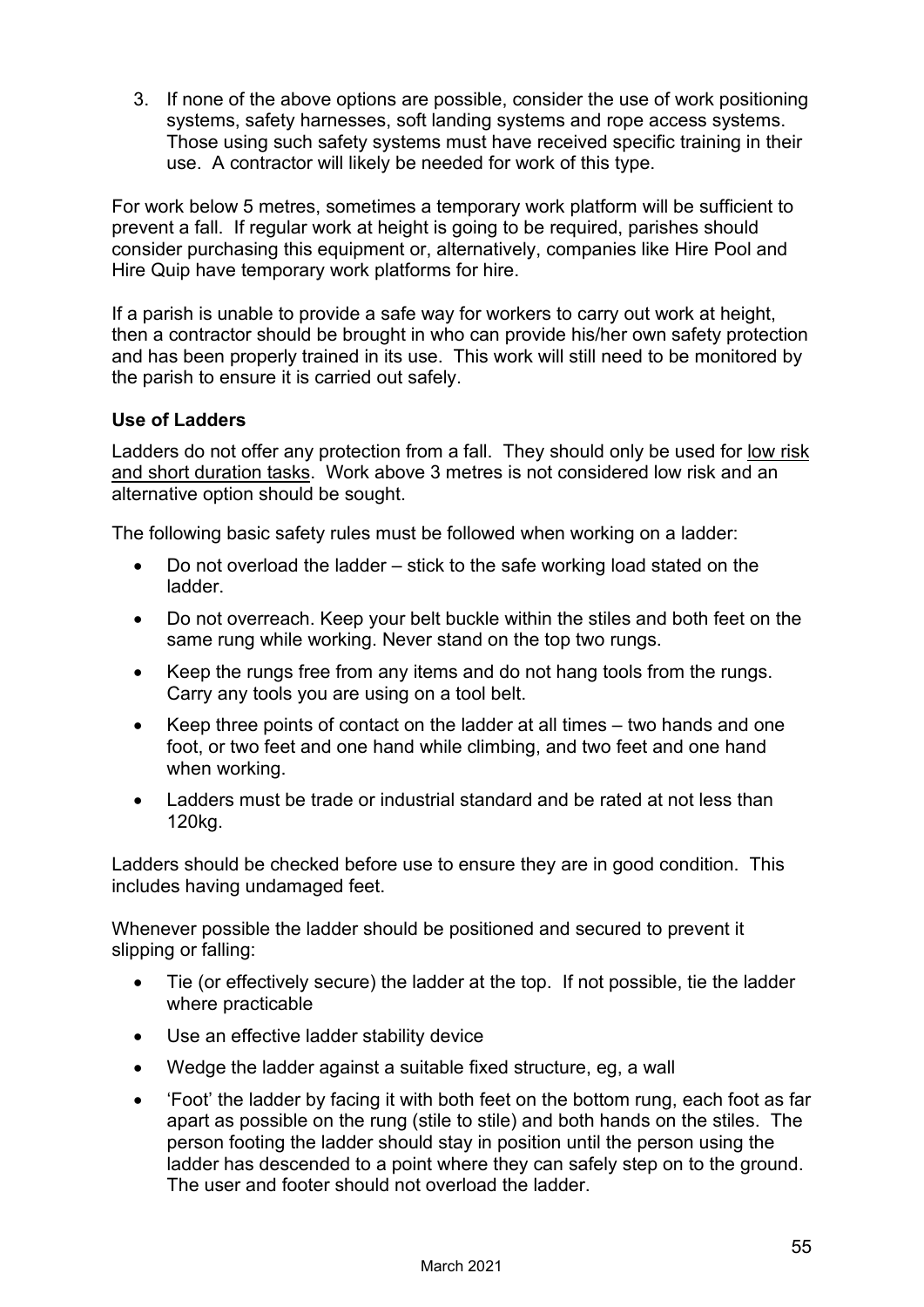When using a step ladder always face the steps of the ladder towards the work you are doing and avoid side loading. Step platforms are a safer alternative to a step ladder as they are more stable and have a larger work surface. These can be purchased from a number of stores, including Mitre 10.

*Information taken from the Working at Height Best Practice Guidelines, 2014*.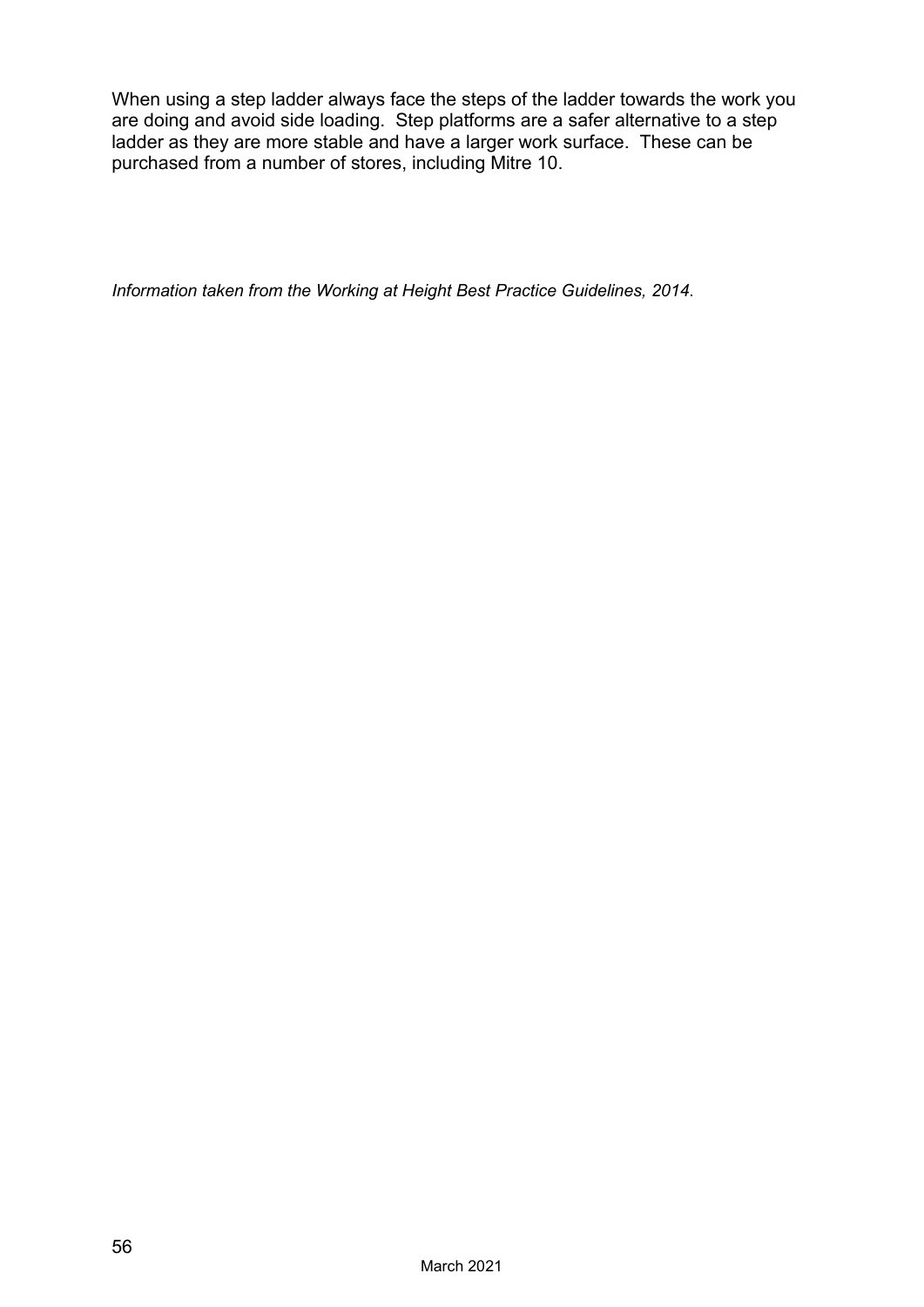### <span id="page-58-0"></span>**8. Vehicle Use and Transport Policy**

### **Policy Statement**

We are committed to ensuring the safety of workers while travelling for work (some of whom have to travel long distances) and of those they may transport to and from church-based activities.

#### **Purpose**

The procedures below are designed to ensure the safety of all who drive for work purposes.

#### **Scope**

This policy applies to:

- everyone who drives as part of their work, and
- everyone who drives others as part of an organised church activity. Those driving others are responsible for those in their vehicle and have additional accountability for the manner in which they drive.

As a general rule police vetting for those who drive others is not required for one-off or occasional trips for activities/events (eg, a church camp, picnic, etc), however SafeHere Co-ordinators have the right to request a police vet should circumstances require (eg, for someone not well known). All other aspects of this policy apply. A driver involved in regular ministry to vulnerable persons will already have received a police vet.

#### **Risks**

Risks associated with driving include:

- Lack of necessary driving qualifications and disobeying legal requirements
- Driving while impaired, eg, sick or other physical impairment, including being under the influence of alcohol or drugs (prescription or non-prescription)
- Faulty vehicle
- Driver fatigue
- Dangerous conditions.

#### **Procedures to be followed**

#### *Legal requirements*

All drivers must:

- Have a current drivers' licence, appropriate for the type of vehicle.
- Not use mobile phones while driving, without appropriate hands-free equipment.
- Drive within the legal speed limits, including driving to the conditions.
- Comply with road rules while driving.
- Wear a seatbelt and ensure passengers wear seat belts at all times.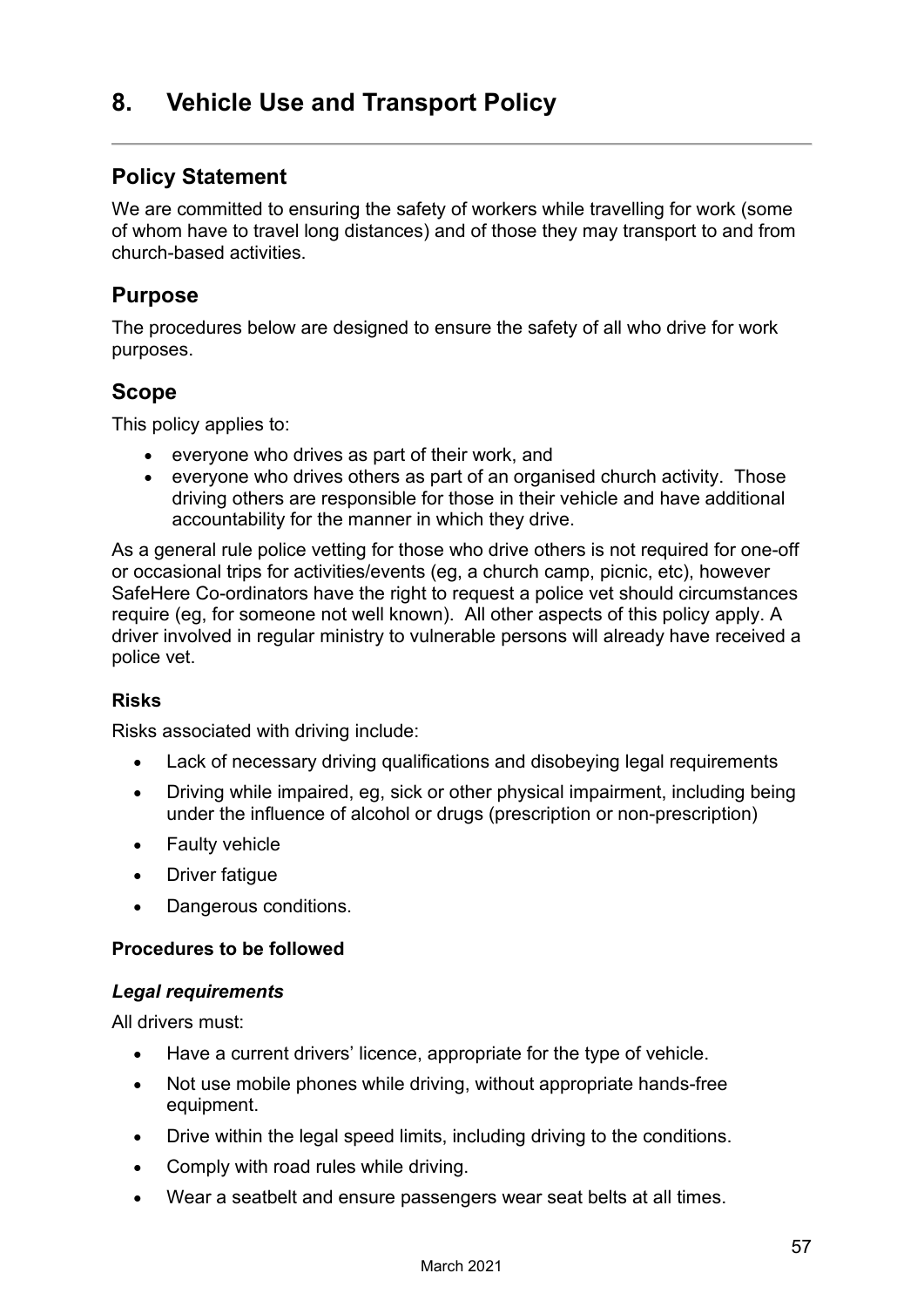#### *Driving while impaired*

Drivers must:

- Avoid driving while suffering an impairment.
- Under no circumstances drive if under the influence of alcohol or illicit drugs. Medical advice should be sought on whether prescription drugs will impair driving.

#### *Vehicle safety*

- All vehicles must have a current warrant of fitness and registration.
- All vehicles should be well maintained and regularly serviced.
- Follow the POWER checklist:
	- o **P**etrol plenty of fuel
	- o **O**il correct level
	- o **W**ater correct level
	- o **E**lectrics indicators, brake lights and other devices are functional
	- o **R**ubber tyres are in good condition and correctly inflated.

#### *Driver safety*

When carrying passengers:

- Where possible avoid dropping off someone of the opposite sex last, especially where there are other risk factors (eg, the passenger is a young person under care).
- Where possible avoid taking young people home without at least one other leader in the vehicle.

#### *Driver fatigue*

- Drivers should carefully consider the timing of their travel, especially the journey home, to ensure they are not too tired to drive safely. Many in the church are willing to offer free hospitality for the night, and this option should be investigated if journeys would otherwise be at night.
- Take regular rest and refreshment breaks.

#### *Dangerous conditions*

- Unless absolutely urgent, consider postponing travel if weather conditions are bad.
- Take additional care in winter when roads are icy. Reduce speed and consider avoiding all travel in the early morning or late evening.

#### *Emergency situations*

If someone is injured or unwell and needs urgent medical attention, first call an ambulance. If an ambulance cannot arrive in good time and someone needs to be driven immediately to the hospital or doctor, the driver should be accompanied by someone else as the sick /injured person may deteriorate before reaching the destination.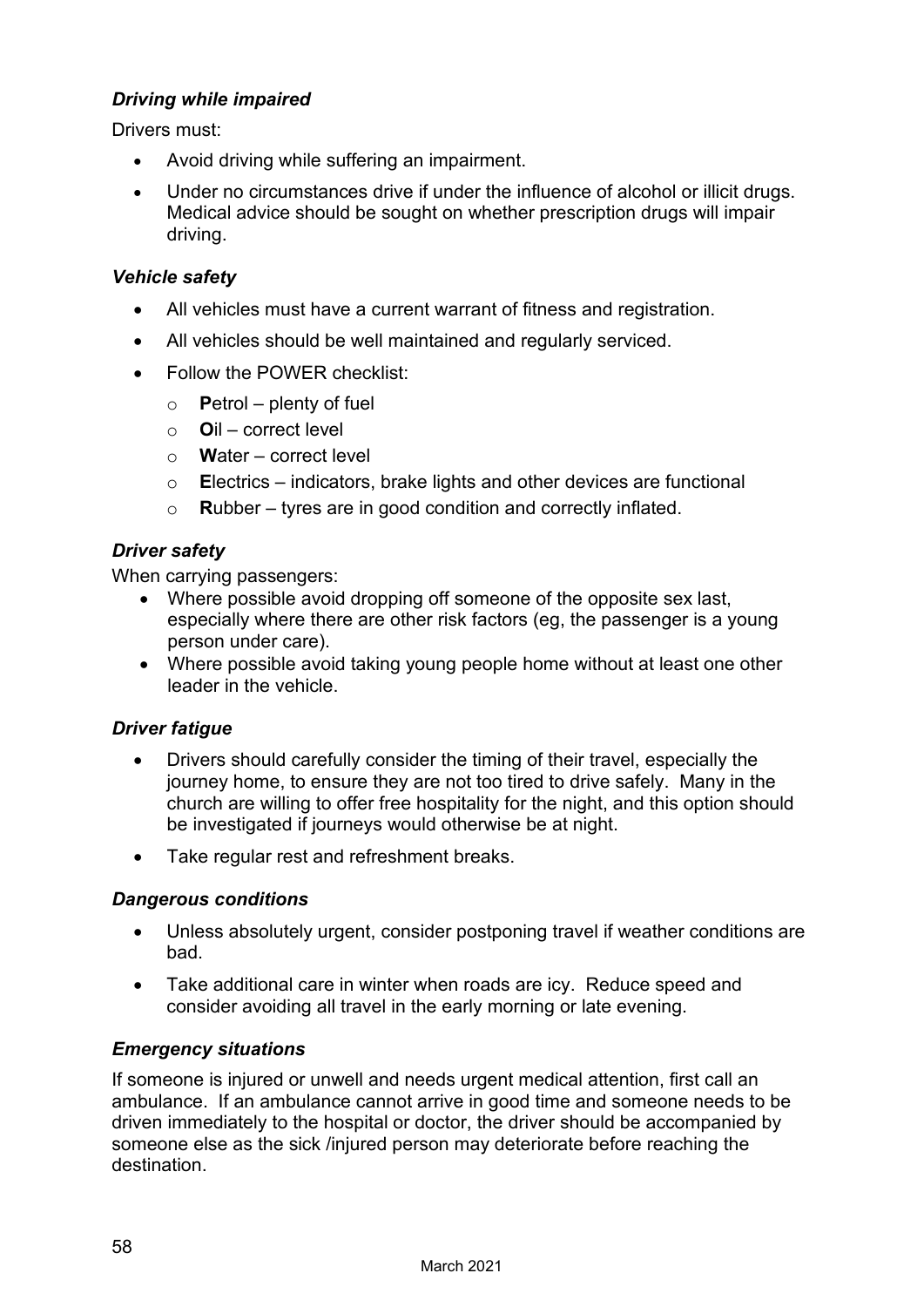# **Carpark safety**

### **Purpose**

The procedures below are to ensure everyone is kept safe from the risks associated with church car-parking.

The greatest risk is hitting a child who cannot easily be seen. Other risks include collisions with other vehicles, people or objects. These risks must be assessed as part of a parish site risk assessment. The procedures below seek to minimise these risks.

#### **Procedures to be followed**

- Carparks should be well planned and laid out, with clearly marked entries and exits.
- Visibility should be clear and obstacles to visibility eliminated.
- Speed should not exceed 5km /hr.
- Protections should be put in place to guard against children entering carparks without proper supervision.
- 'No parking' signs should be used if there are unsafe areas in the carpark, eg, if there is flooding or the risk of falling debris from trees.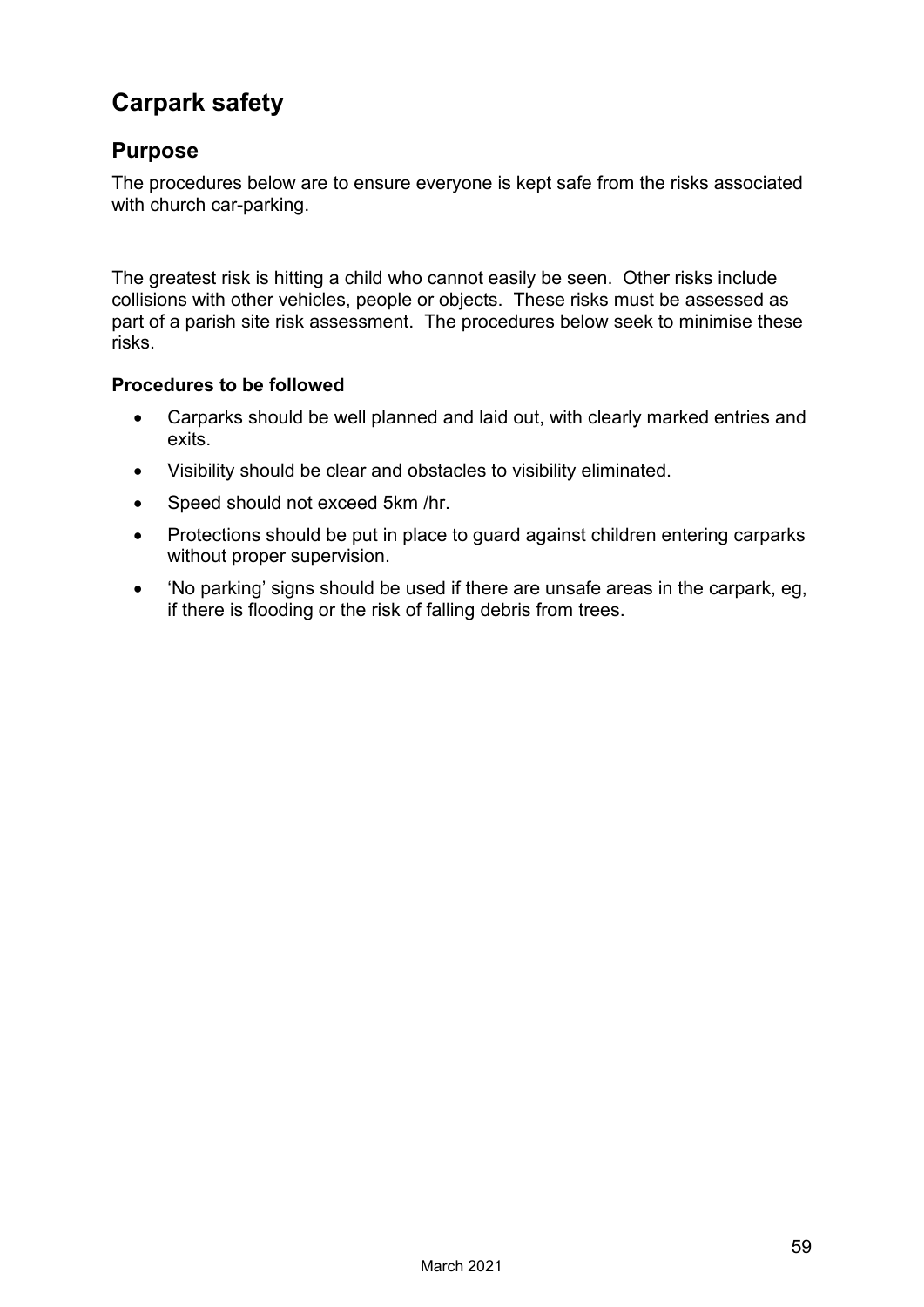### <span id="page-61-0"></span>**9. Hazardous Substances Policy**

#### **Policy Statement**

We are committed to maintaining a safe and healthy environment for workers and others in our churches. This includes ensuring our workers are safe when working with or around hazardous substances

#### **Purpose**

To provide guidance on managing risk when working with hazardous substances.

#### **Definition**

A 'hazardous substance' is any substance that has one or more of the following intrinsic hazardous properties:

- explosiveness
- flammability
- ability to oxidise (accelerate a fire)
- human toxicity (acute or chronic)
- corrosiveness (to human tissue or metal)
- ecotoxicity (with or without bioaccumulation)
- capacity, on contact with air or water, to develop one or more of the above properties.

#### **Asbestos**

Anyone who works on the fabric of a building may be at risk of disturbing asbestos. This is especially so for buildings built before 2000.

Asbestos can be in places that you might not expect, so you could come into contact with it without knowing about it beforehand. Once asbestos-containing materials are disturbed, tiny asbestos fibres are released. These fibres are hazardous and if breathed in can cause lung disease and cancer.

If you uncover or damage materials that may contain asbestos:

- Stop work immediately.
- Keep people away.
- Minimise the spread of contamination to other areas.
- Get advice on what to do next.
- Removal of asbestos should only be carried out by a licensed asbestos removalist.

#### **Lead based paint**

The use of lead-based paints, common until the 1980s, creates problems for those involved in repainting and redecorating. Stripping off any paint containing lead can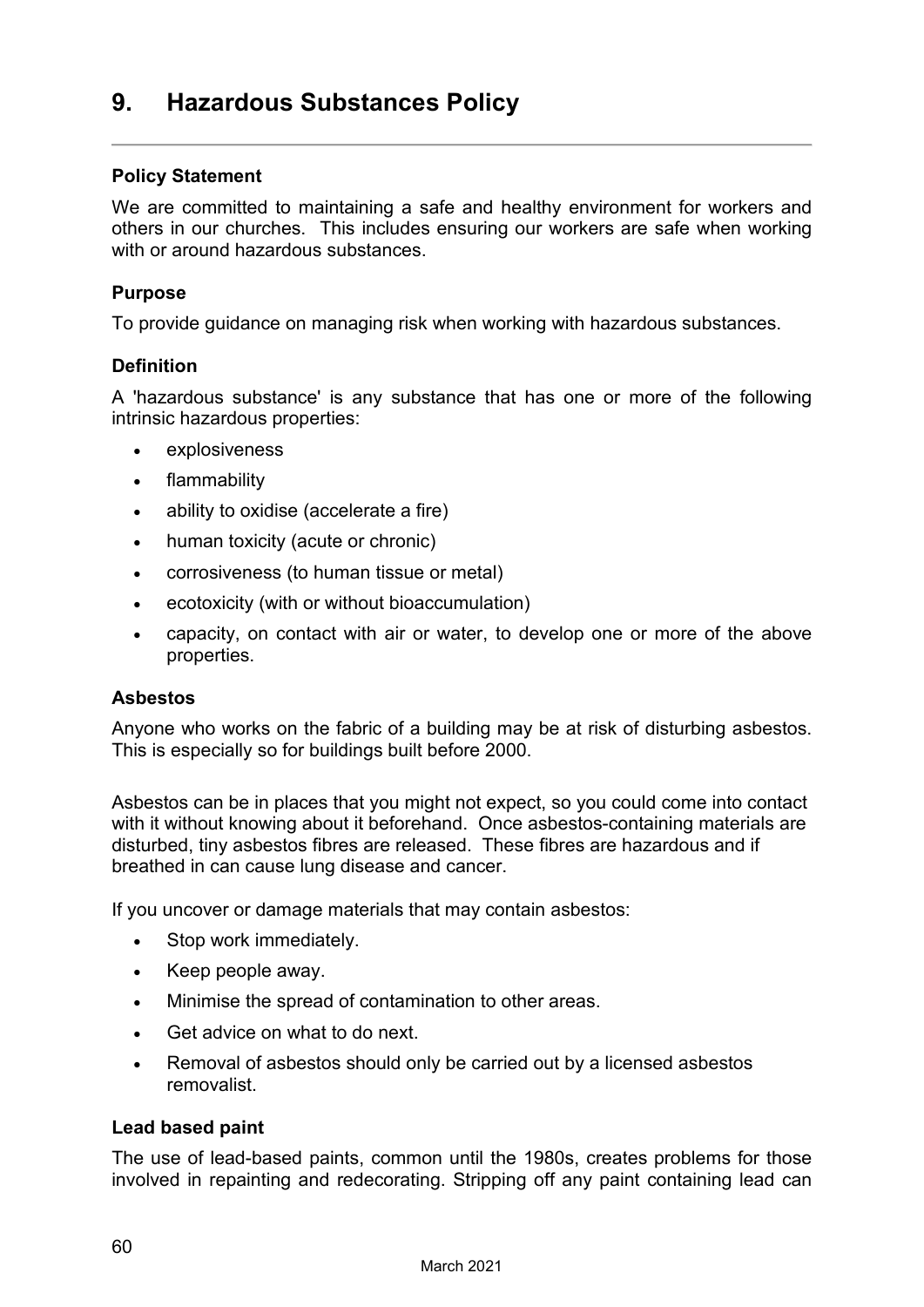create a serious health hazard, not only for the person doing the job but for the building's occupants and neighbours, particularly children.

Since redecoration generally covers earlier layers of paint, lead-based paint is likely to be present in most properties, although not necessarily on the surface. Assume that paintwork on pre-1980 buildings is lead-based unless records or tests show otherwise.

The following precautions must be taken to reduce the risk of lead poisoning:

- If removing paint from the inside of a building, always remove curtains and furniture and cover the carpets.
- If removing paint from the outside of a building, close all windows and doors to prevent contamination inside.
- Collect all paint debris on a large ground sheet. If working on a scaffold, tie a sheet underneath to catch falling paint. If removing paint with a water blaster, try and collect all flakes of paint from the surrounding area.
- Clean the area around the groundsheet with a vacuum cleaner to collect any other paint debris. Dispose of contents immediately after wrapping securely. Do not burn paint debris.
- After sanding, wet wipe surfaces to remove dust then use a commercial vacuum cleaner to clean up dust.
- Keep children and pets away from the work area.
- Wash face and hands carefully and change out of contaminated clothing before eating or handling children. Wash overalls separately.
- Wear a hat or cover hair, especially when dry sanding.
- Wear a good quality, properly fitted toxic dust respirator when sanding, making dust or burning off paint. If using a disposable respirator, only those with a double head straps are suitable
- If removing paint with chemicals, wear safety glasses, overalls and gloves. Ensure good ventilation.

#### **Mould**

Moulds are fungi, which are simple, microscopic organisms. They are present everywhere, indoors and outdoors. Excessive indoor humidity resulting in Excessive indoor humidity resulting in condensation on walls from plumbing leaks, spills from showering or bathing and water leaking through foundations or roofs, will all promote mould growth. In principle, preventing mould is a straightforward matter of keeping things dry.

Everyone is exposed to mould spores without noticeable harm, but they can cause health problems when inhaled in large numbers. People with pre-existing asthma are at greater risk, as even a relatively small number of spores may trigger an asthma attack. Similarly, those with weakened immune systems, the elderly and infants are more at risk.

If dealing with mould, respiratory protection should be used. A respirator with particulate filter(s) P1 minimum is required for spores. Protective clothing that is easily discarded and rubber or other suitable gloves should be worn.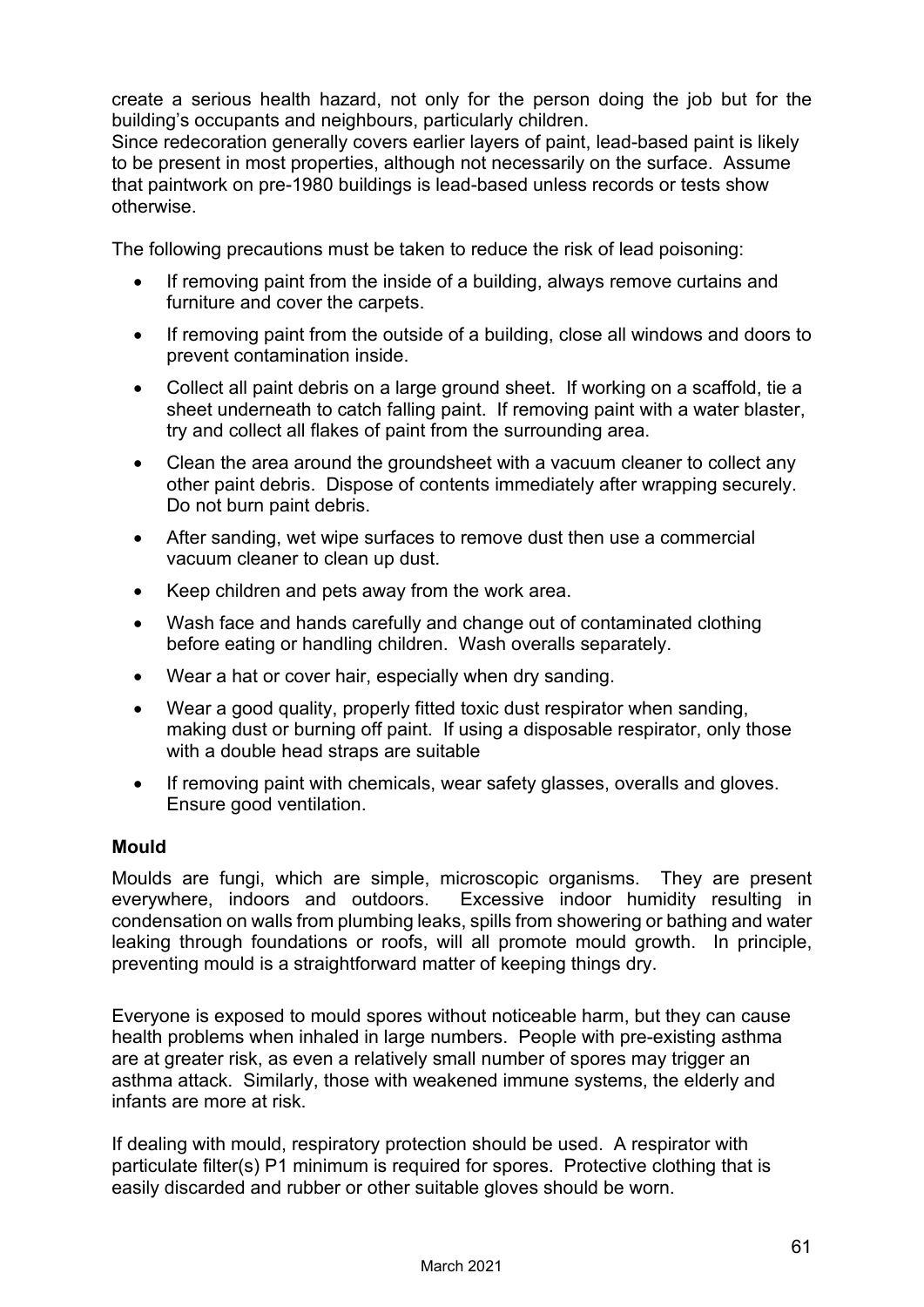#### **Chemicals**

Many parishes store some chemicals on site, such as Round Up for weed killing or fuel for lawn mowers. It is important that these substances are stored and handled safely.

Each parish should list all of hazardous substances on site and the quantity of each substance held. This is called a hazardous substances inventory. The product label and safety data sheet will tell you if the substances are hazardous. Consider people's exposure to hazardous substances and then take necessary precautions to keep them safe, i.e. wearing safety glasses or gloves.

Where possible get rid of hazardous substances or isolate their use away from people. If someone may still be exposed, minimise exposure as much as possible. Train people about the substances they use and how to protect themselves, and store only what you need.

Store hazardous substances in labelled, leak-proof containers. Store incompatibles separately and store gas cylinders safely. Be aware that flammable vapour can build up and accidently ignite.

Manufacturers and suppliers must sell you products that are correctly labelled, but you must make sure that the label stays on the container and continues to be readable. If a hazardous substance is decanted from one container to another, the receiving container must also be labelled. It is never safe to have hazardous substances in unlabelled containers because people may become confused about what hazardous substance they are using and not take the necessary safety precautions. Never put hazardous substances in food or drink containers because people may eat or drink it by mistake. Always read the label before using a hazardous substance so you know what you are dealing with.

For more information about safety with hazardous substances please visit [www.hazardoussubstances.govt.nz](http://www.hazardoussubstances.govt.nz/)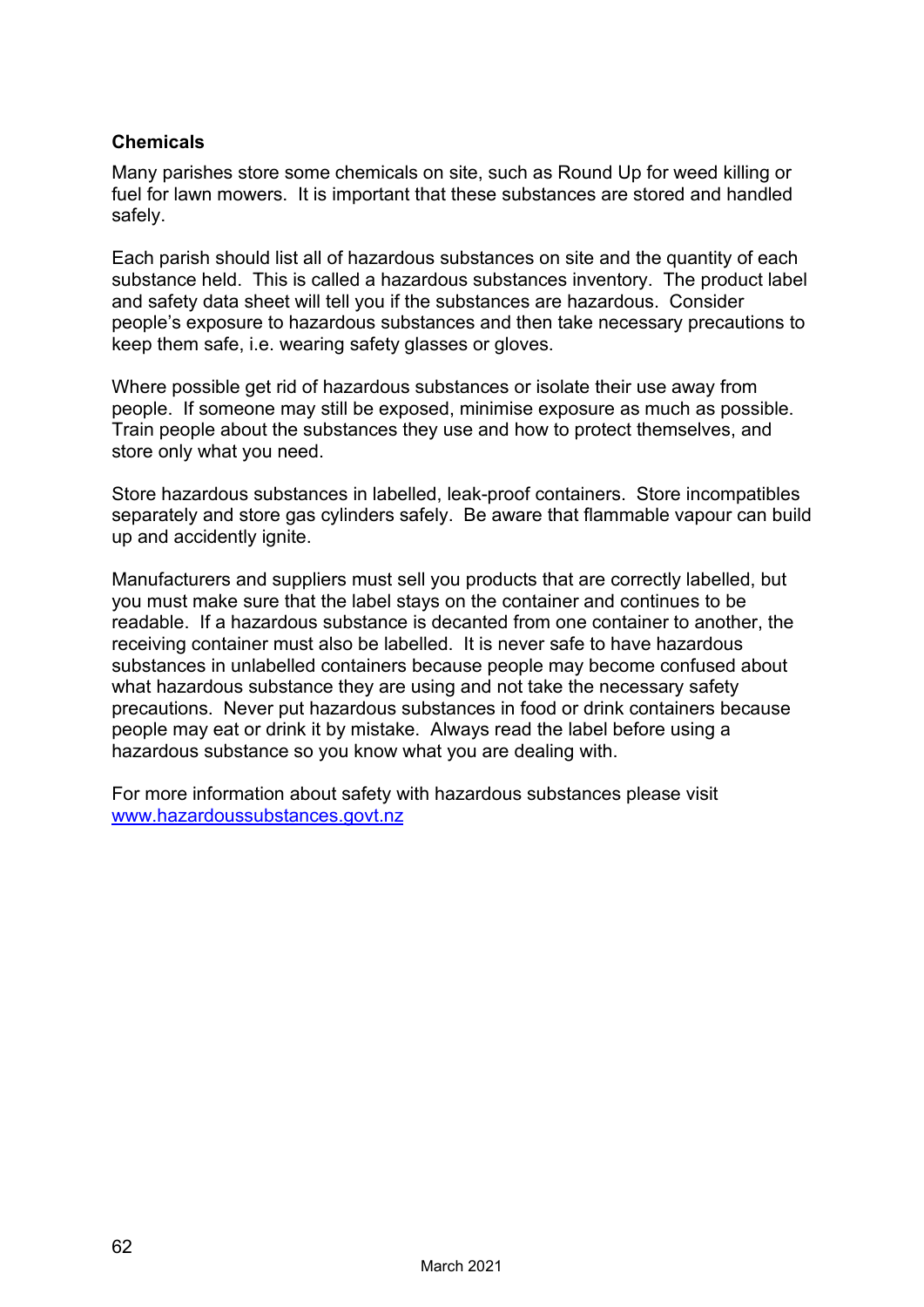# <span id="page-64-0"></span>**Appendix C - Contractor's Agreement**

Date:

Dear

To comply with the Health and Safety at Work Act (2015) we require all contractors who wish to tender for contracts or maintain a service agreement/remain a preferred contractor/supplier to provide the following information:

- 1. Health and Safety Management Plan that includes:
	- Safety policy;
	- Risks and the controls they have in place to manage them
	- Accident reporting procedures
- 2. Contractors are reminded that all work is subject to the provisions of the Health and Safety at Work Act 2015. In particular:
	- Contractors must comply with all regulations, enactments, codes of practice (approved or voluntary) applying to the trade or profession within which they operate;
	- We, as the Principal, must be advised of any and all hazardous plant, equipment, machinery or substances which are brought into the workplace;
	- All people engaged in the workplace are fully trained in the work to be undertaken or are closely supervised by someone who is.
	- Any accident or incident which harms or may have harmed any person in the workplace, in addition to being recorded and notified as required under the Health and Safety at Work Act (2015), must be reported to us, as the Principal.
	- All safety clothing/equipment required to minimise the risk of injury is to be provided, accessible to and used by any person engaged in the workplace.
- 3. Before commencing work on our premises, all contractors must ensure that they themselves, or any employees of the contractor, subcontractors on our premises are conversant with:
	- Emergency procedures (to be followed in the event of an emergency);
	- Safety rules and procedures;
	- Hazards which have been identified and the hazard controls.
- 4. As the Principal to the contract, we retain the right to inspect the contract operation at any time to ensure all safety procedures and rules are being followed. Failure to follow such rules and procedures may result in the contract being terminated immediately.

I agree to abide by all the above conditions, on behalf of:

Contractor's Name:

...............................................................................................................................................

Contractor's Signature:

...............................................................................................................................................

Date:

...............................................................................................................................................

Contact Phone / Fax Number(s):

............................................................................................................................................... Sign the attached copy and return with your Health and Safety Management Plan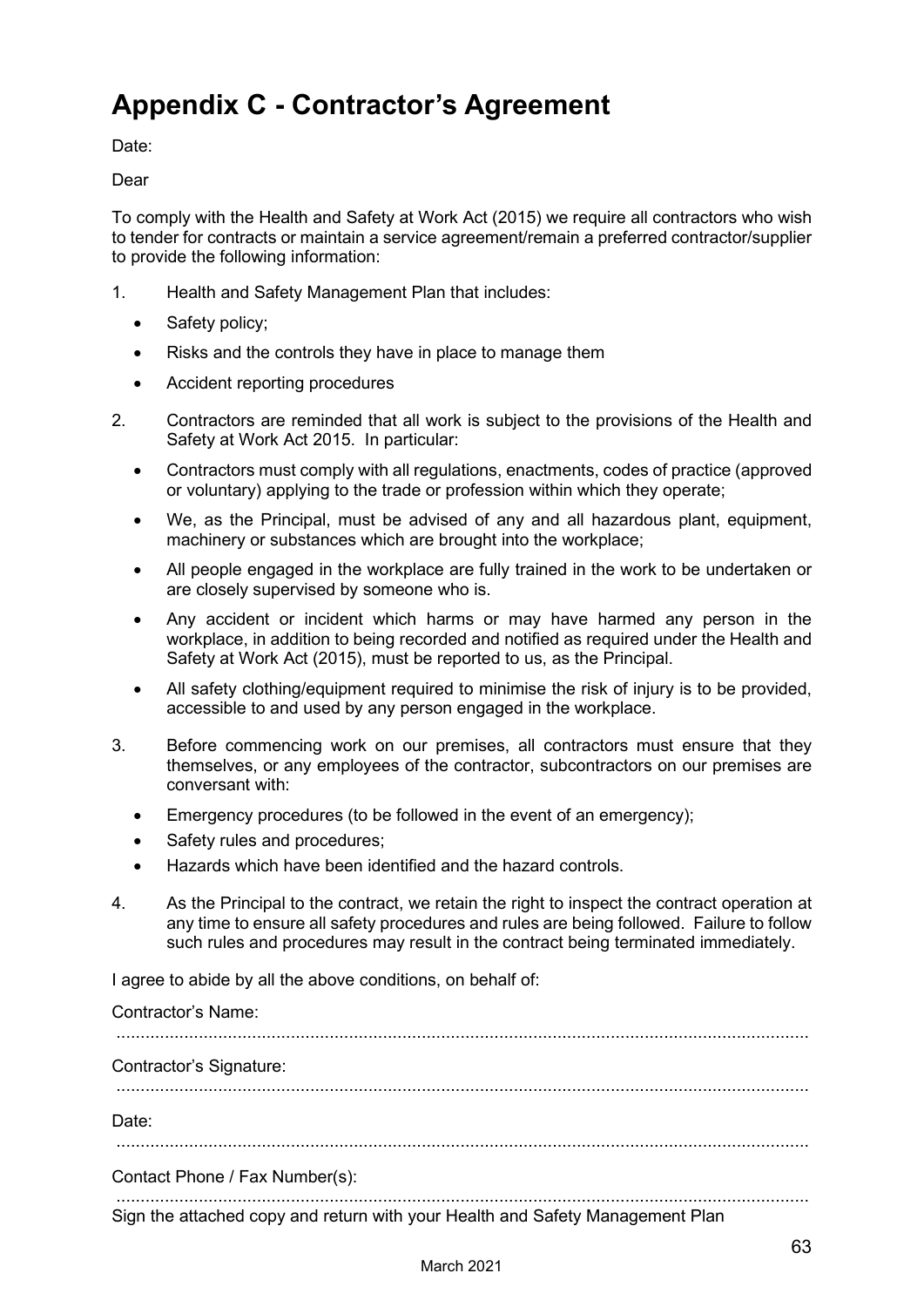# <span id="page-65-0"></span>**Appendix D – Hall Hire Agreement**

Parishes may find the following hall hire template useful. Feel free to alter conditions of hire to suit individual circumstances. Please note the safety requirements.

# Agreement for hire of (name) **Church Hall**

- Please check that your booking details are correct.
- Read the **conditions for hire** and **safety requirements** set out overleaf.
- Sign both copies of the agreement, return one to the Hall Manager and keep one for yourself.
- The church may cancel the booking if a signed contract and full payment is not received before the first booking date.
- Any alterations to the booking times below are chargeable, including early arrival for set up.

#### **Details**

| Hire type:<br>Casual:                   |    |  |  |  |  |
|-----------------------------------------|----|--|--|--|--|
|                                         |    |  |  |  |  |
|                                         |    |  |  |  |  |
|                                         |    |  |  |  |  |
|                                         |    |  |  |  |  |
|                                         |    |  |  |  |  |
|                                         |    |  |  |  |  |
|                                         |    |  |  |  |  |
|                                         |    |  |  |  |  |
|                                         |    |  |  |  |  |
|                                         |    |  |  |  |  |
| Booking charges:                        |    |  |  |  |  |
| Hall hire:                              | \$ |  |  |  |  |
| Bond:                                   | \$ |  |  |  |  |
| Key bond:                               | \$ |  |  |  |  |
| Hourly charge:                          | \$ |  |  |  |  |
| Total (GST incl.)                       | \$ |  |  |  |  |
| Parish contact person - name and phone: |    |  |  |  |  |

………………………………………..…………………………….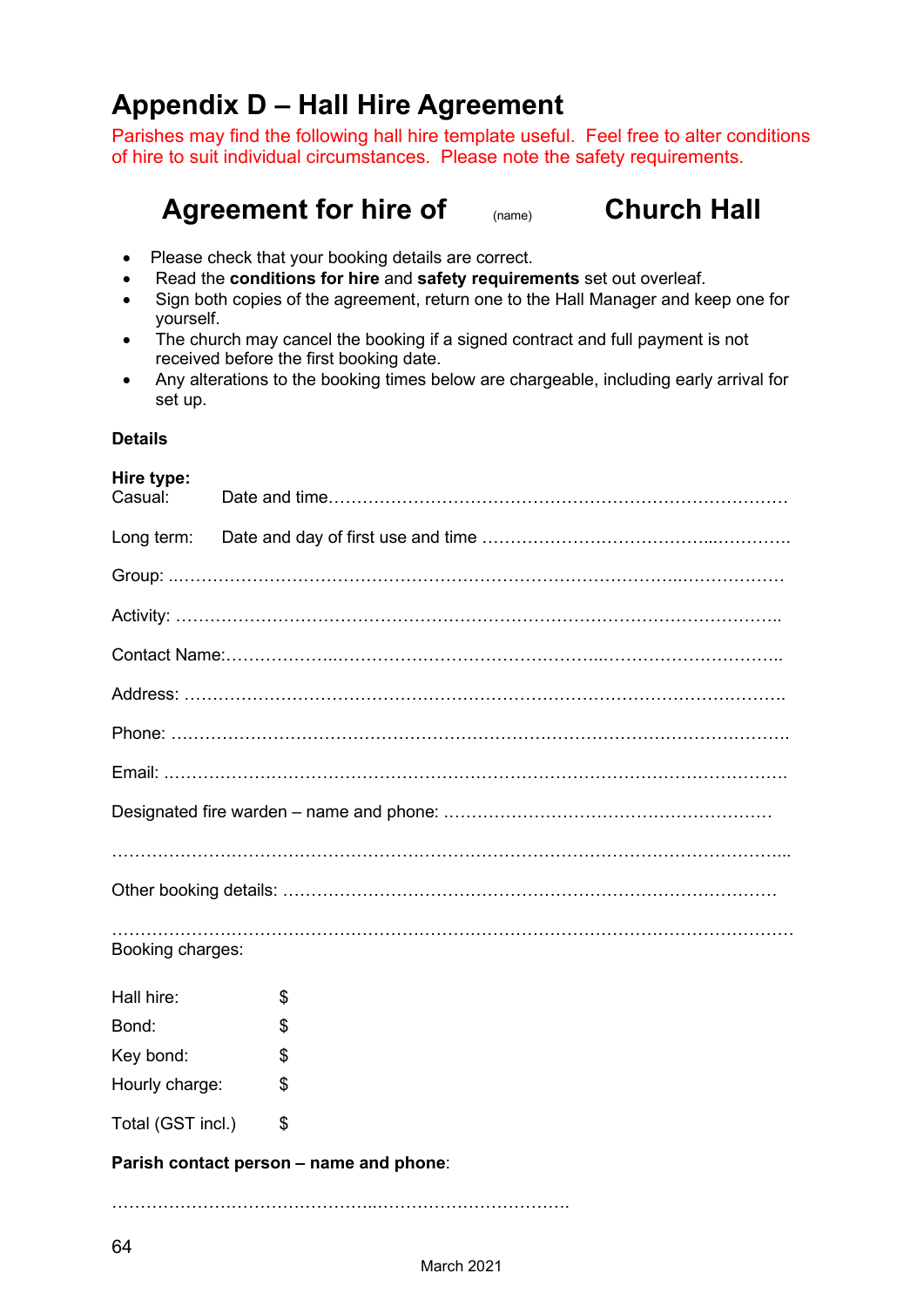#### **Declaration**:

I certify that I have read and accept the conditions of hire and safety requirements set out below and that I am over 18 years of age.

Signature of applicant: ………………………..…………………………..

Date………………………………………..

| Office Use Only: |  | Receipt              | DATE                      |      |  |
|------------------|--|----------------------|---------------------------|------|--|
| <b>CONFIRM</b>   |  | INIV<br>------------ | Bond<br>----------------- | DATE |  |
| Fire             |  |                      |                           |      |  |
|                  |  |                      |                           |      |  |

#### **Conditions of hire**:

- The consumption of alcohol is only permitted with the prior consent of the Hall Manager.
- Alcohol is not permitted for sale unless a special liquor licence is on display for the date and time of the booking. Failure to comply may result in a substantial fine and/or closure of your function.
- Smoking is not permitted.
- All safety requirements set out below must be complied with. In particular, no open fires, BBQ's, smoke or fog machines, naked flames or candles can be used during a booking without prior written consent of the Hall Manager.
- The hire is for the main hall, kitchen and toilet facilities only. All other rooms are off limits except as a fire escape.
- The hired facilities must be left clean and tidy. This includes cleaning the oven and washing any crockery, if used. All rubbish must be removed from the venue after hire, including from the carpark and adjacent grounds.
- A deduction from the bond will occur if:
	- venue, equipment or fittings are damaged
	- extra cleaning is required
	- you enter into or remain in the venue outside the booked period
	- the venue key(s) are not returned by the stated time
	- rubbish is left inside and/or outside the venue.
- Any cancellation later than 7 days prior to the event will forfeit 50% of the bond.
- Otherwise the bond will be returned in full within 30 working days of the date of the function. If additional charges are incurred the refunding of the bond may be delayed. Under no circumstances will the bond be refunded in cash.
- The Parish, at its discretion, may refuse any application for hire and may cancel any booking without providing a reason. In each case all charges paid will be returned in full.
- The Parish uses a key system. Hirers are given the key(s) upon receipt of the signed contract and hire charge payment. The key(s) are to be only used for the date(s) and time(s) that have been confirmed. The key(s) must be returned within 24 hours of the hirer's last booking or a charge of \$25 will be incurred and either invoiced or deducted from the bond.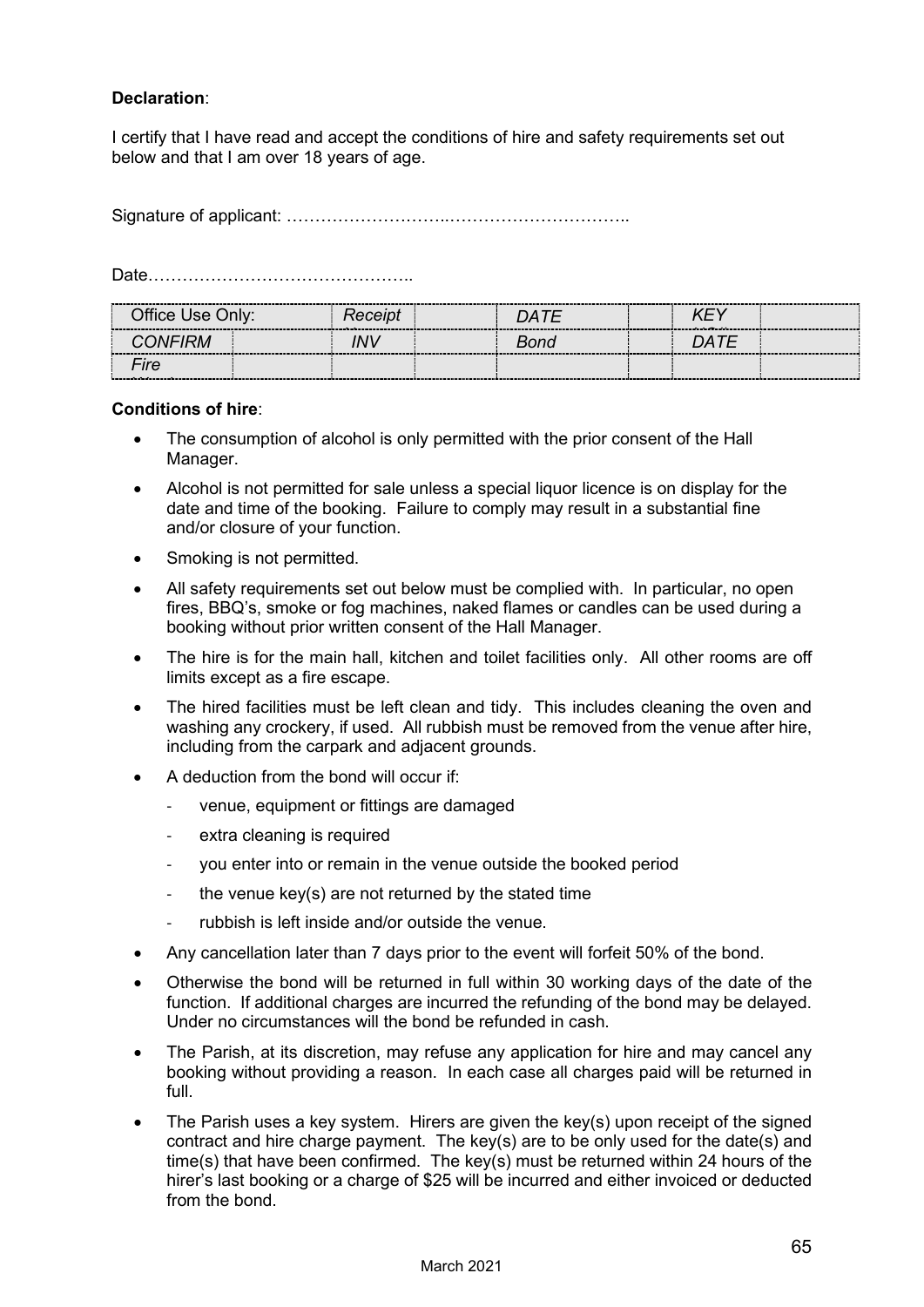- No decorations or scenery may be attached to, or hung from any part of the venue without prior approval from Hall Manager.
- Noise from amplifiers and loudspeakers must be kept to a moderate level at all times and should not be more than 50 decibels. Failure to comply may cause complaints to Noise Control which may result in the in the early closure of your function or confiscation of equipment.
- Stiletto style shoes are not permitted on wooden floors and care needs to be taken when moving furniture to avoid scratching/gouging.
- Hirers may not enter the hall until the time booked and all functions must end at the completion of the booked period. The booking period must include setting up, dismantling, and cleaning of the venue.
- The hirer is responsible for securing the facility on completion of the function. Please ensure:
	- all lights, heaters, stoves and electrical appliances are turned off
	- windows and doors are closed and locked.
- The Parish accepts no responsibility for loss or damage to any property of the hirer or any guest or invitee's property which may be brought to the venue, whether within or outside the premises, and does not provide any insurance cover for such property, including property left secured in any storage facility which may be provided.
- Breach of any of these conditions may result in:
	- forfeiture of all or part of the bond
	- closure of the function
	- refusal to accept future bookings
	- extra charges being incurred.
- The Parish reserves the right for its staff or hall manager to be present in the hall at any time.

#### **Safety Requirements:**

#### **Location of first aid kit**

#### **WHERE**

#### **Accident reporting**

Hirers must report to the church any injury that happens during a function on church premises. Please provide details when returning the keys.

If a serious accident or injury occurs, or an emergency such as fire, the hirer should first Dial 111 for emergency services then call the parish contact person (name and phone provided above).

#### **Fire Warden**

- You must appoint a fire warden for the duration of your hire.
- The Fire Warden must inform themselves of the location of all fire exits and extinguishers.
- The Fire Warden must check that the means of exit are clear once on entering the facility and again during the course of the function.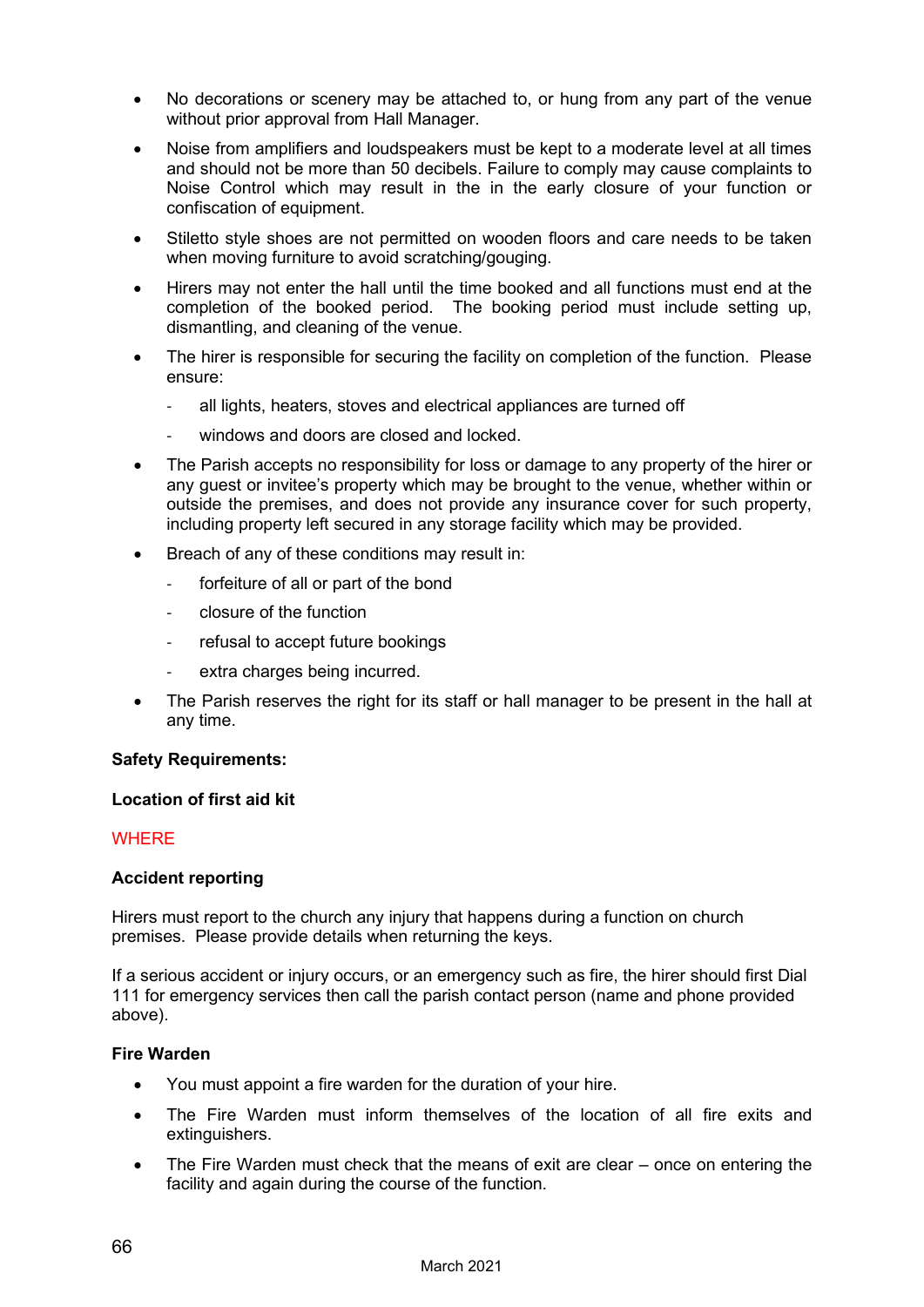- In the event of fire, the fire warden must:
	- evacuate the facility **immediately**
	- dial 111
	- be able to account for all people attending the function
	- on the arrival of the Fire Service, inform them of the evacuation status
	- ensure that no one enters the building until the all clear is given by the Fire Service.

#### **Location of fire extinguishers**

Fire extinguishers are located WHERE.

#### **Evacuation procedures**

1. Dial 111 (DESCRIBE LOCATION OF PHONE)

Address of building: INSERT DETAILS OF LOCATION**.**

- 2. Leave the building promptly.
	- Do not run
	- Do not linger in passageways or rooms
	- Do not return until the all clear is given
- 3. Meet in the assembly area

#### **Assembly area**

The assembly area is located WHERE.

#### **Hazard awareness**

Hirers should be aware of the following specific hazards on church property:

…………………………………………………………………………………………………

…………………………………………………………………………………………………

……………………………………………………………………………………………………

Please note that the facilities not designed for childcare purposes. Please ensure all children are supervised at all times, including in bathrooms and surrounding areas.